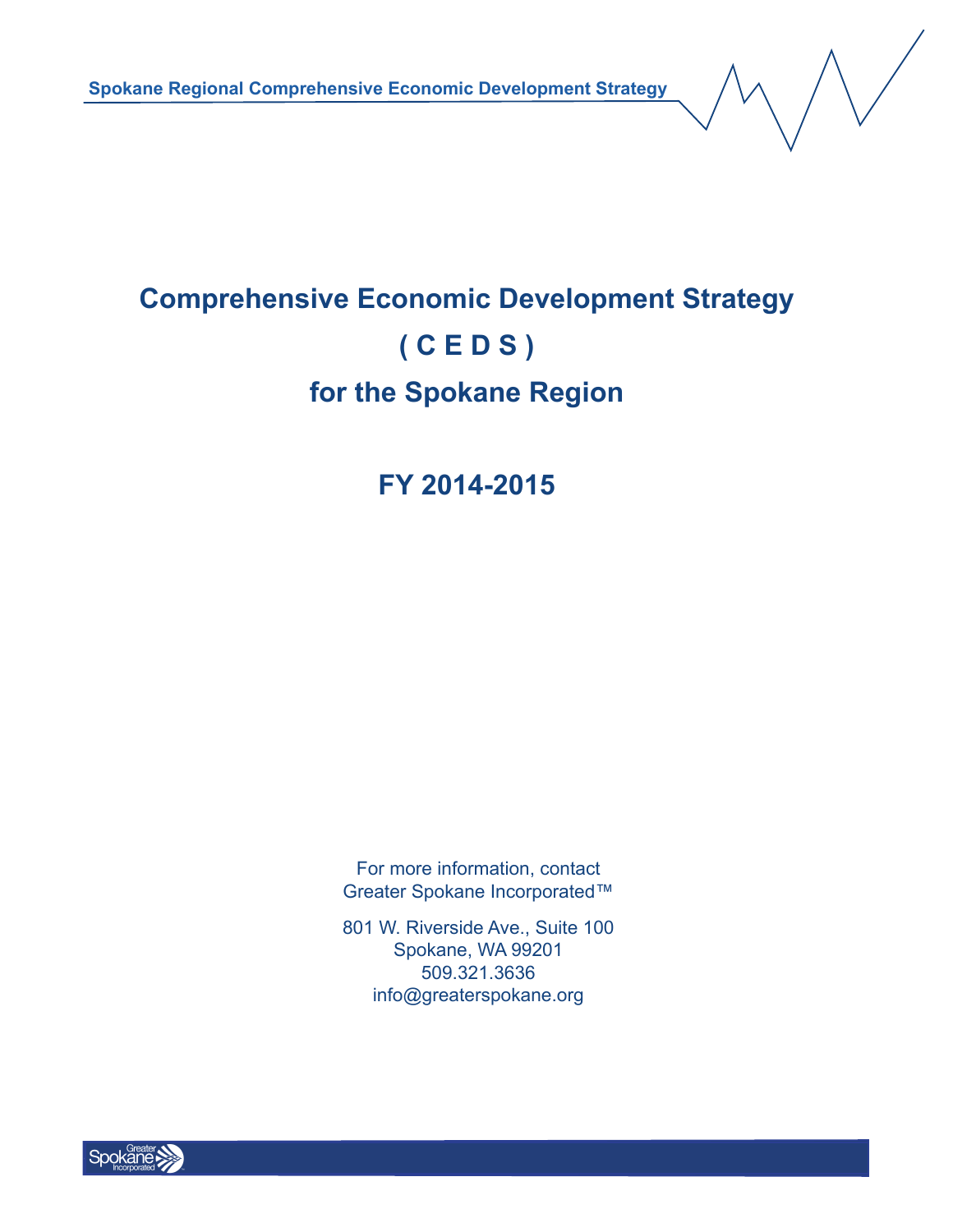## **Economic Development Organizations**

Each organization listed below contributes to the economic development of the region by focusing its core initiatives in collaboration with all others. Particular attention is given to those areas where duplication of mission is evidenced to ensure effectiveness and coordination of effort.

- Agri-Business Council
- AHANA
- AIR Spokane
- City of Airway Heights
- City of Cheney
- City of Colville
- City of Deer Park
- City of Liberty Lake
- City of Medical Lake
- City of Millwood
- City of Newport
- City of Spokane
- City of Spokane Valley
- County of Spokane
- Community Colleges of Spokane
- Conservation District of Spokane
- Deer Park Chamber of Commerce
- Downtown Spokane Partnership
- Greater Spokane Incorporated

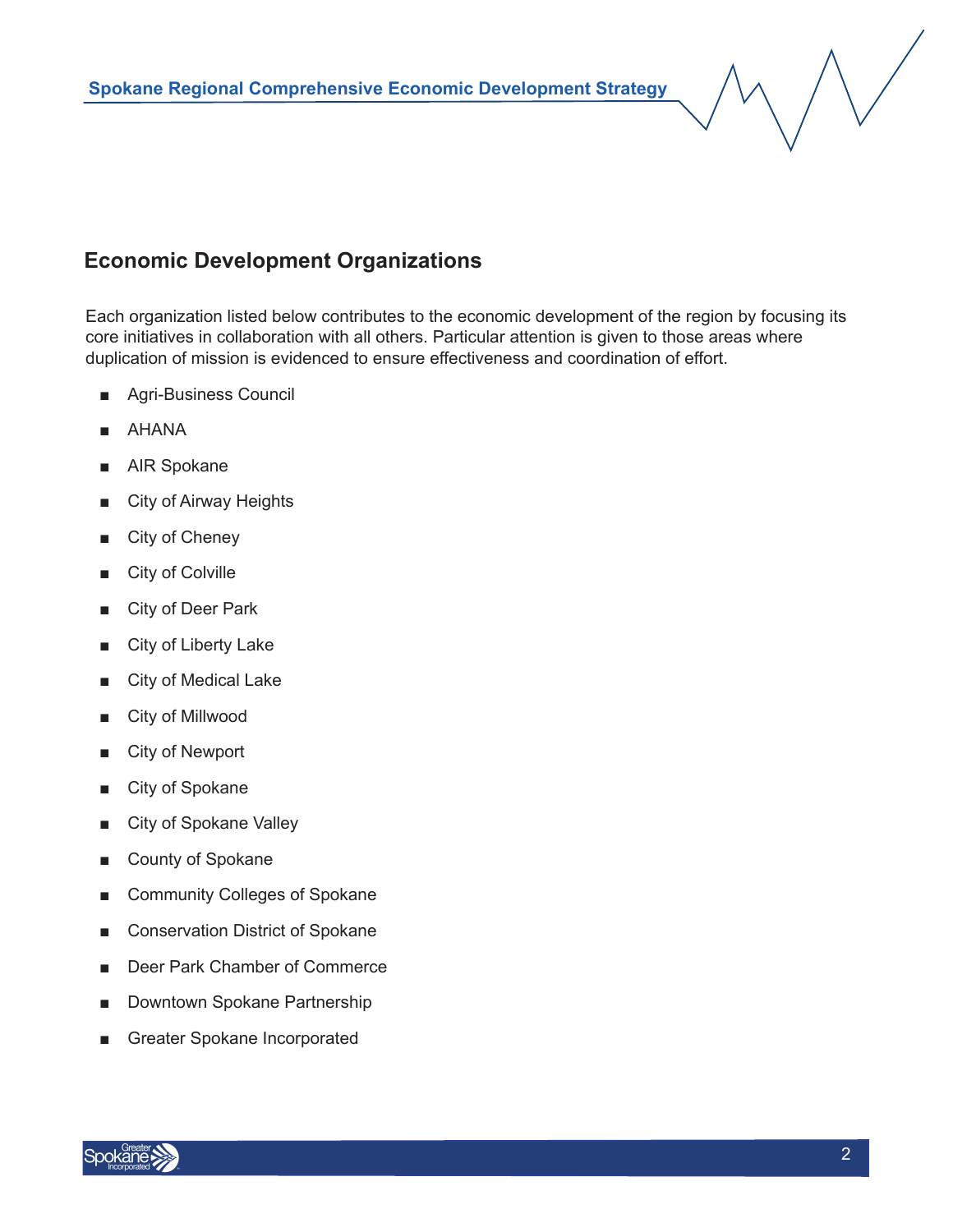## **Economic Development Organizations**

- Greater Spokane Valley Chamber of Commerce
- Health Sciences & Services Authority of Spokane County (HSSA)
- Inland Northwest Economic Alliance and Partners
- **INWAC**
- Northwest Business Development Association
- Small Business Administration
- Small Business Develolpment Center (SBCD) Spokane
- Spokane Angel Alliance
- Spokane Area Workforce Development Council
- Spokane Conservation District
- Spokane Angel Alliance
- Spokane International Airport
- Spokane Neighborhood Economic Development Alliance
- Spokane Neighborhood Action Programs
- Spokane Regional Sports Commission
- Spokane Regional Transportation Council
- Spokane U.S. Export Assistance Center
- Visit Spokane
- West Plains Chamber of Commerce
- WorkSource Spokane

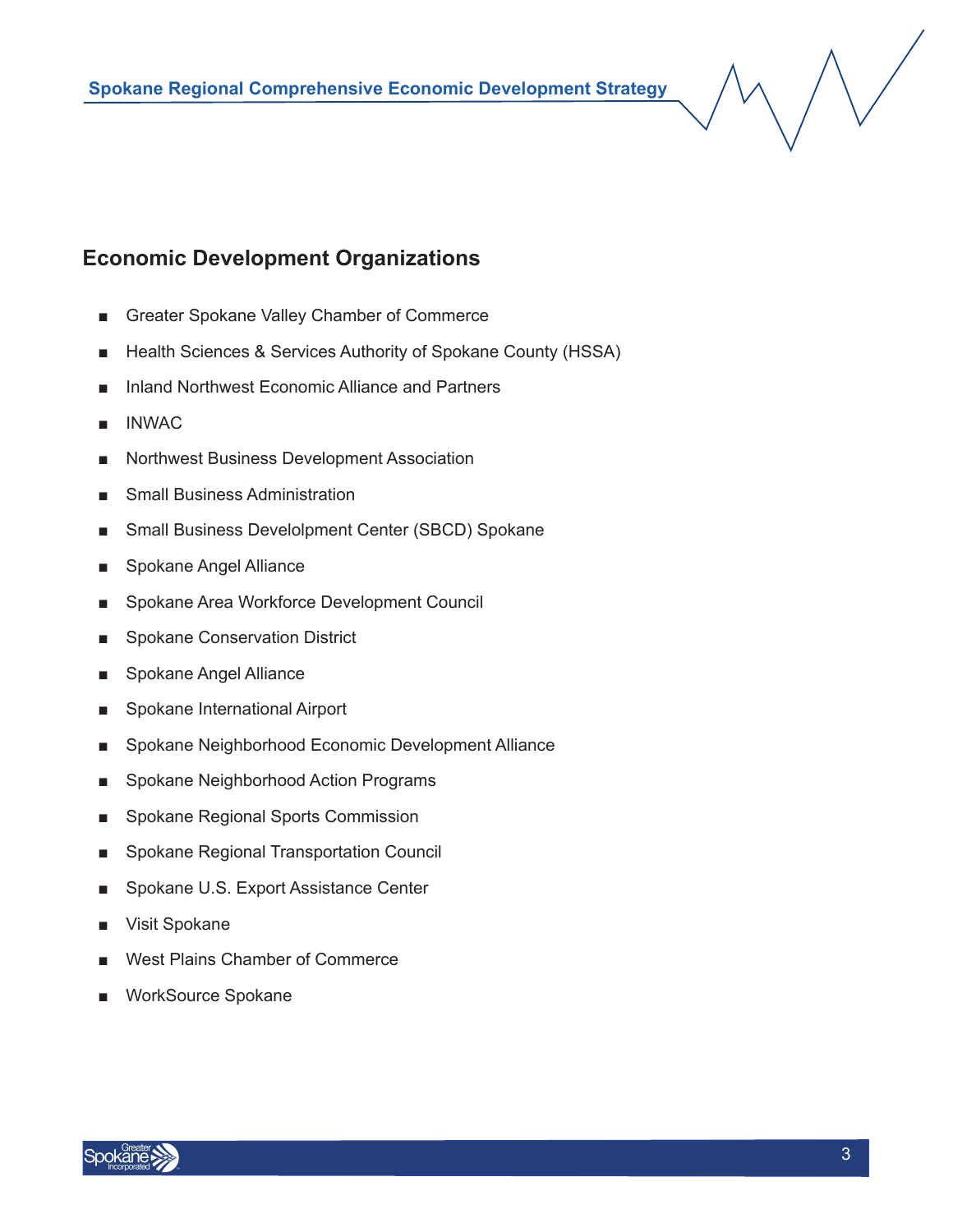## **Table of Contents**

| The CEDS Process: Community-Based Economic Development Planning 7               |
|---------------------------------------------------------------------------------|
| The Importance of a Regional Approach to Economic Development 8                 |
|                                                                                 |
|                                                                                 |
| Economic Profile: Industry Clusters, Entrepreneurship, Workforce Development 31 |
| Infrastructure: Telecommunications, Transportation and Utility Profiles 40      |
|                                                                                 |
|                                                                                 |
|                                                                                 |
|                                                                                 |
|                                                                                 |



 $\bigvee$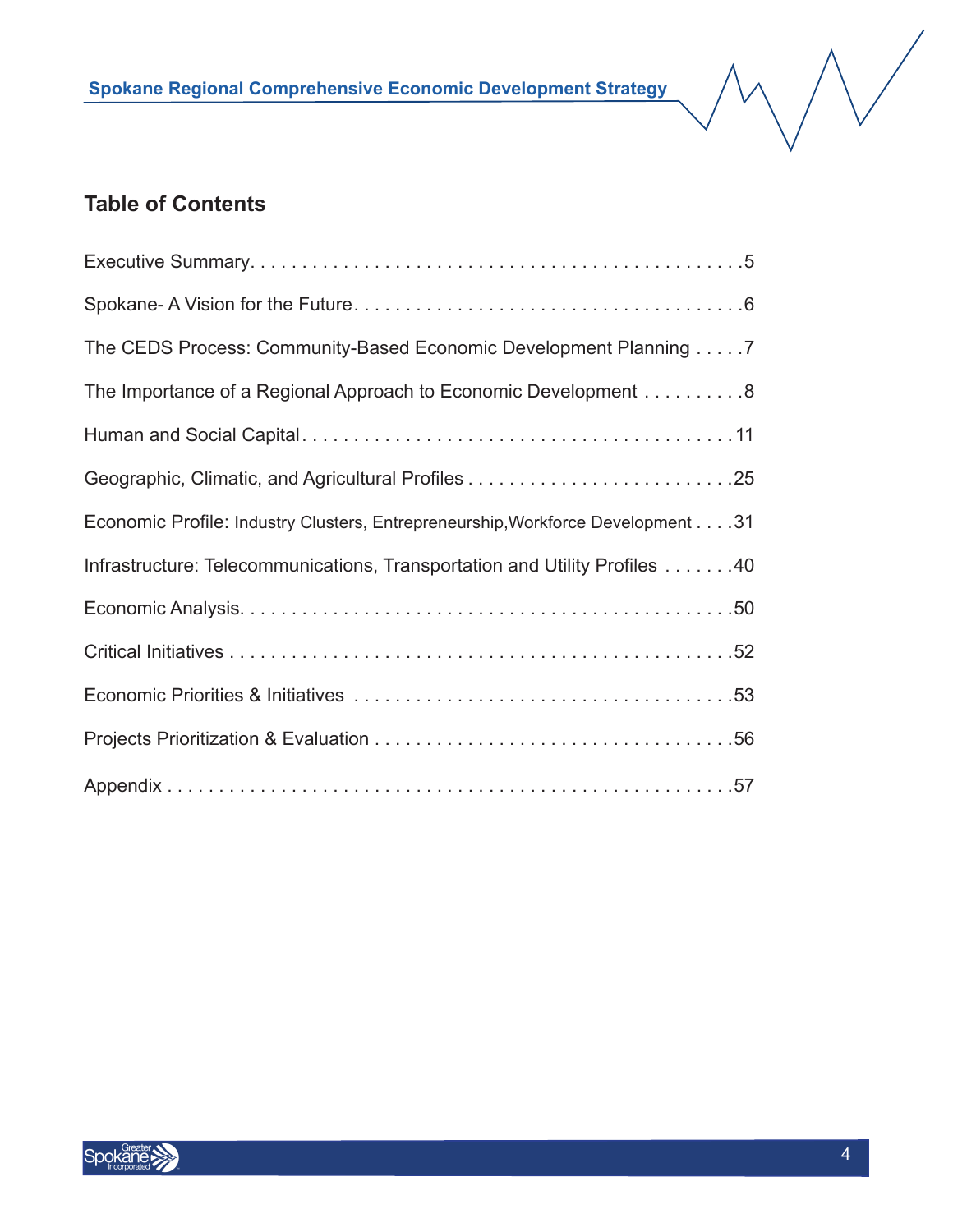

#### **Executive Summary**

Spokane County, Washington has adopted a Comprehensive Economic Development Strategy (CEDS) as a prerequisite to access federal funds from the EDA. This document serves as the 2014/2015 update.

Utilizing EDA guidelines, the Spokane Regional Chamber of Commerce and Economic Development Council (D.B.A. Greater Spokane Incorporated™) is a 501(c)(6) not-for-profit organization committed to accelerating regional economic prosperity throughout the Spokane area. Greater Spokane Incorporated established the CEDS Oversight Committee to manage the formation of this Comprehensive Economic Development Strategy. Greater Spokane Incorporated's Oversight Committee is comprised of more than 50 community volunteers representing more than 40 organizations and agencies. Every effort has been made, and continues to be made, to include the broad community of organizations and individuals contributing to the economic development of the region. This CEDS plan includes an analysis of the current economic conditions of Spokane County, a vision of the community as defined by the CEDS Oversight Committee, an action plan for achieving the community vision, and a mechanism for evaluating progress toward the planned vision. This document maintains the system of continual review and update.

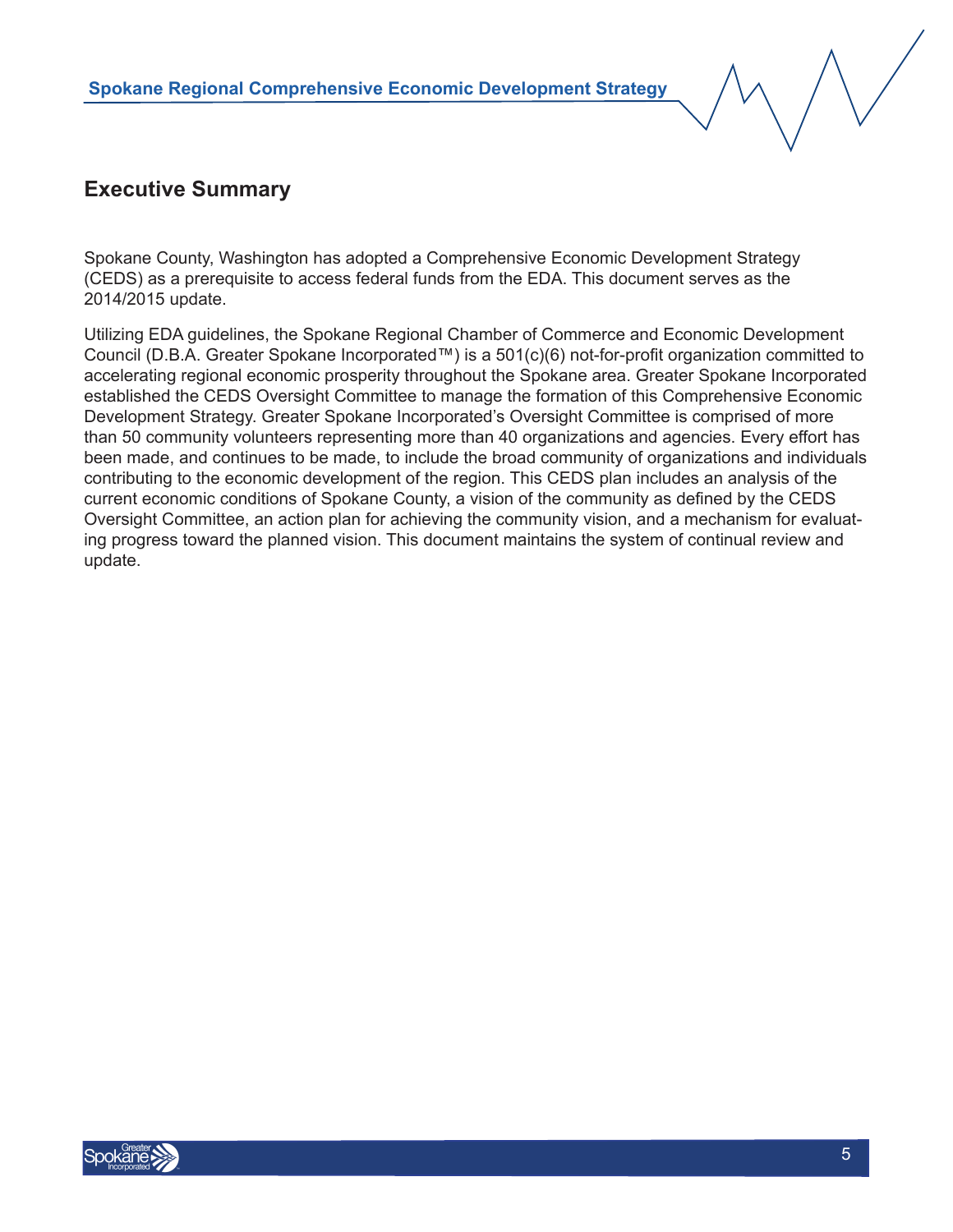## **Spokane — A Vision for the Future**

The Spokane area is the hub of the region. That is Spokane's strength. Residents of the region live and work as partners at the intersection of urban and rural; land and water; all modes of transportation; manufacturing, service and knowledge economies working together. Success comes from taking advantage of these connections and unique assets as a regional center to build a sustainable future.

Few regions offer Spokane's combination of focused strengths in high-demand sectors — healthcarebiosciences, aerospace, clean technology, energy efficiency, IT and digital services — with the unparalleled quality of life it takes to grow and retain a talented workforce and productive businesses for the long term.

Assets that contribute to Spokane's community and economic future:

#### **Environment**

- Diverse land uses ranging from urban centers to local food production to wild and scenic recreation - all in close proximity
- A river running through the heart of downtown Spokane and the region that brings power, beauty, and clean drinking water through its interconnection with our unique sole-source aquifer

#### **Economy**

- Health care, higher education, and government sectors as stabilizers in changing times
- Supportive networks and services for entrepreneurs and innovators willing to take a chance on an idea
- Opportunities to link all sectors and modes of transportation for movement of people and goods in and through the region

#### **Community**

- Commitment to collaborative approaches that leverage the distinctive strengths of each partner and create a whole greater than the sum of its parts
- Belief in the power of education to align with and support the needs of business and society to improve opportunity and outcomes for everyone by educating and retaining our workforce
- Dedication to the cultivation of an inclusive community spirit that welcomes people bringing all varieties of the human experience to build our region together

Measurement of success as a community includes evaluation of how citizens, businesses and institutions work together to create opportunity for an education, a living-wage career, a secure economic climate, and an affordable, healthy lifestyle without compromising quality and opportunities for future citizens.

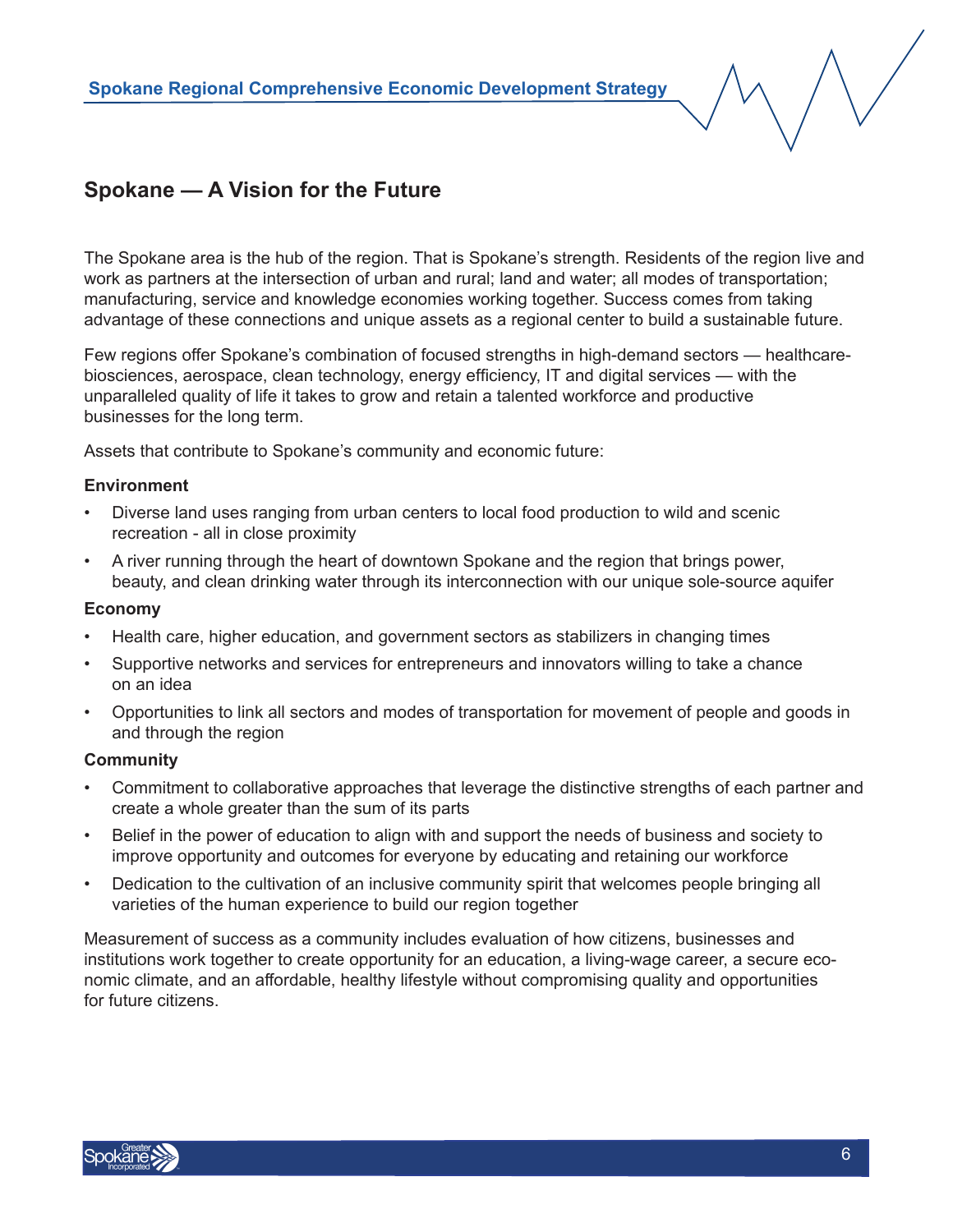## **The CEDS Process: Community-Based Economic Development Planning**

This CEDS is a focal point for community-based economic development planning and identifies issues, needs and critical priorities for aggressive pursuit by involved agencies, governments and organizations. The need for a CEDS is not driven solely by a desire for federal Economic Development Administration (EDA) funding. Rather, this CEDS and the process formed to complete it, serves as the continuing basis of future economic development planning in the region. Coordination at the local level facilitates coordination at the state level. After reviewing current trends and factors affecting economic and social conditions in Spokane County, the CEDS process created a vision. Critical initiatives deemed necessary to achieve a unified community vision were then identified and proposals consistent with these initiatives were solicited from regional agencies and the public at large. In addition to the reasons mentioned above, this document has been prepared to respond to opportunities presented by Spokane County's eligibility for federal funding support from the U.S. Department of Commerce, Economic Development Administration.

To accomplish this task in a fashion consistent with the direction of the EDA, in 2001 Greater Spokane Incorporated (formerly the Spokane Area Economic Development Council) Board of Trustees established the CEDS Oversight Committee that includes the participation of 80 individuals representing 48 involved organizations, governments and agencies throughout Spokane County. Drawing from the CEDS Oversight Committee, and from the community at large, four subcommittees were formed: the Vision, Analysis, Plan, and Project Priority subcommittees. Each subcommittee provides direct input to the CEDS in their respective areas, and reviews the combined effort to ensure effective component integration. The final draft is presented to the CEDS Oversight Committee for final consideration and adoption.

The Oversight Committee presents its findings and recommendations to the Board of Trustees of Greater Spokane Incorporated for review and approval, and to the Spokane County Board of Commissioners for final approval. The Spokane County, Washington Comprehensive Economic Development Strategy is organized to include the following components:

- **• Analysis:** Where are we?
- **• Vision:** Where do we want to go?
- **• Action Plan:** How do we get there?
- **• Evaluation:** How are we doing?

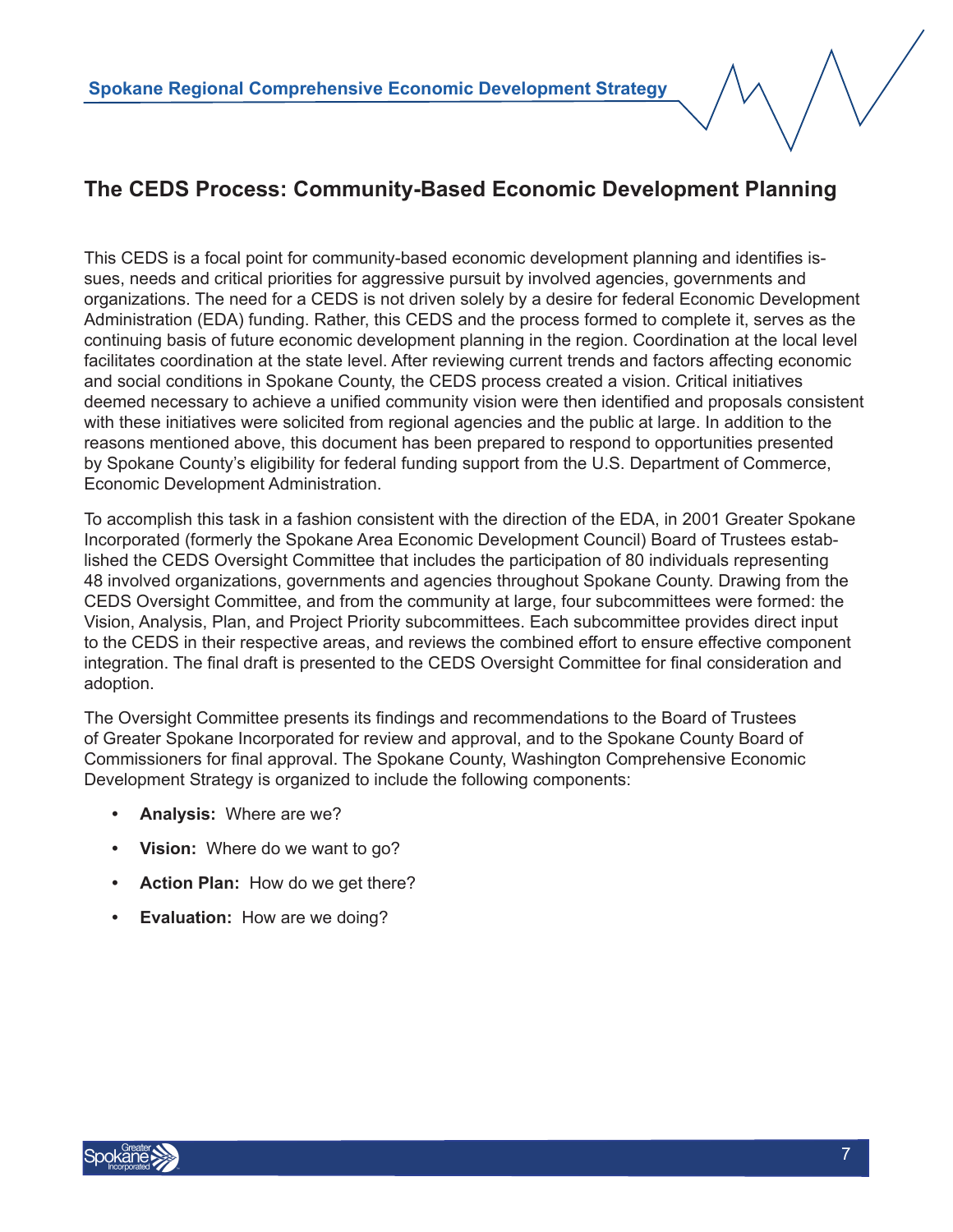#### 390 35 MOVIE SPRINGS REPUBLIC. **BONNERS FERRY COLVILLE** CHEWELAH **PRIEST RIVER NEWPORT** Lake Christ  $(95)$ **Deer Park**  $\begin{array}{c} \boxed{2} \end{array}$ Franklin D. Rastroell Lale Pend Oreffe Leke LIBERTY **Banks Loke Fairchild AFB** LAKE POST FALIS SPOKANE  $\left( 2\right)$ COEUR D'ALENE AIRWAY HEIGHTS KELLOGG **SPOKANE** CHENEY . **WALLACE VALLEY** 96 **ROSALIA -**TEROA  $660$ **Publisher Re** COLFAX<sup>4</sup> PALOUSE PULLMAN<sup>®</sup> **Moscow STARBUCK RECIONAL AIRPORT**<br>CLARKSTON:<br>ASOTIN **LEWISTON** LEWISTON NEZ PERC<br>COUNTY REGIONAL **DAYTON ASOTIN AIRPORT** 85

## **The Importance of a Regional Approach to Economic Development**

As national and global competition for state products and services increased over recent years, the State of Washington saw declining support and funding for economic development at the local level. Efforts have been underway since 2001 when then Governor Gary Locke convened the Washington Competitiveness Council to examine Washington's ability to compete in the global economy of the 21st Century. The Competitiveness Council made 109 separate recommendations for improving the business climate in Washington State, of which the Governor and Legislature took steps towards implementing those recommendations. The Council specifically recommended the formation of a new state Economic Development Commission to help guide Washington's economic development policy and provide continuity for the state's economic strategy.

In 2002, the Washington Economic Development Commission was formed to provide direction to the lead economic development agency, Department of Community, Trade and Economic Development, now renamed the Washington State Department of Commerce, and to update and develop the State's economic development strategy.

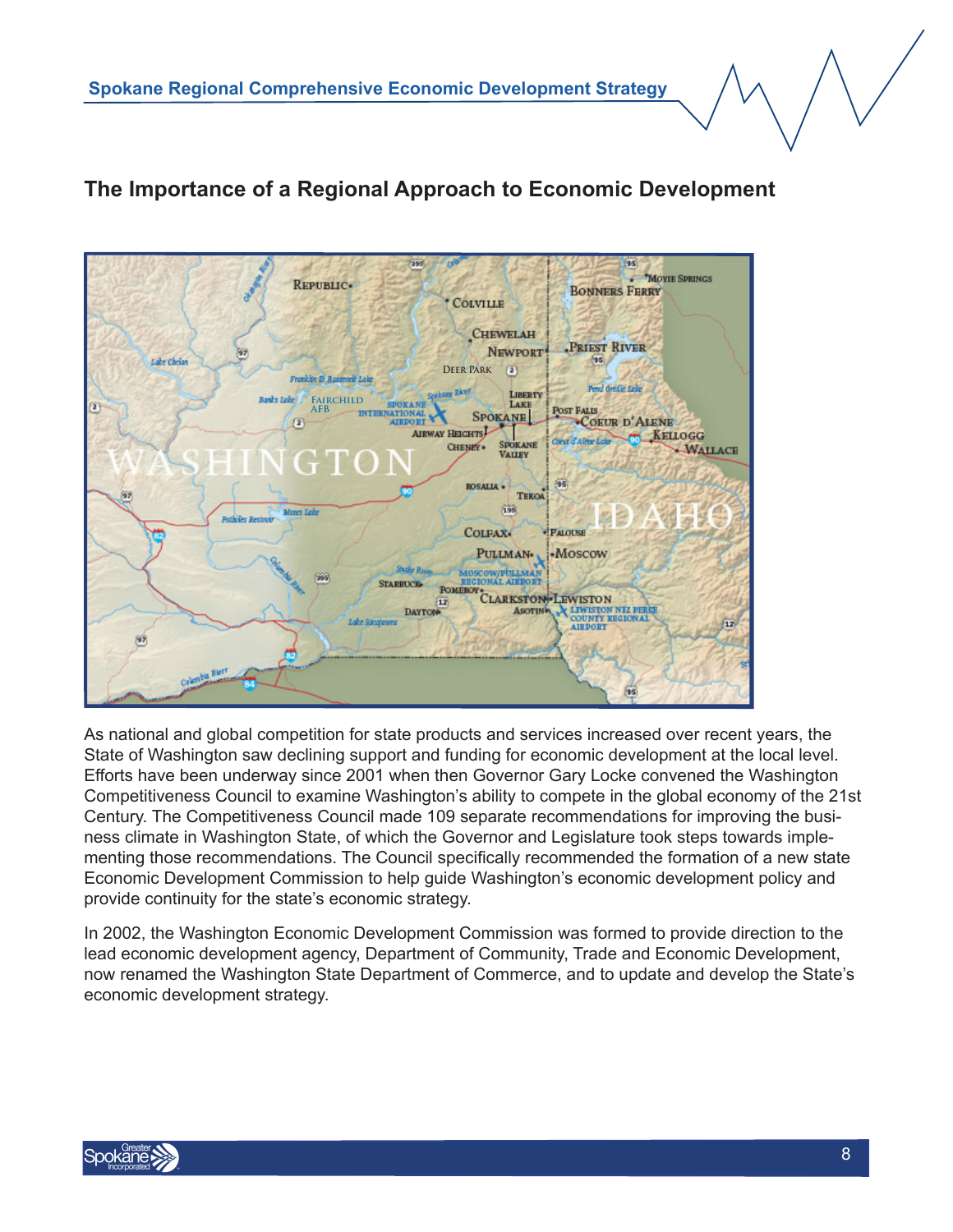## **The Importance of a Regional Approach to Economic Development**

The Commission recommended the following activities:

- 1. Develop a toolkit approach to support the unique needs of regional growth strategies with programs and incentives that assure the competitiveness of Washington State;
- 2. Create incentives to improve business recruitment, retention and expansion;
- 3. Provide the Governor with maximum flexibility with the newly created strategic reserve account in order to respond quickly to competitive situations; and
- 4. Continue work on a recommended approach for the successful commercialization of innovative technologies emerging from the state's research institutions.

Governor Christine Gregoire, elected in 2004, also convened the Global Competitiveness Council and charged them to focus on Washington's unique mix of regionalism and globalism. The Council formed five committees to make the following recommendations:

- The "Infrastructure" committee made recommendations around telecommunications, water, freight, energy and air transportation.
- The "Marketing" committee recommended a Global Business Attraction and Promotion campaign, an inventory and expansion of marketing resources; and efforts to leverage additional activities.
- The "Political Environment" committee focused on the context for decision-making in the state and made recommendations around education and policy to reduce political conflict.
- The "Research and Innovation" committee recommended increased support for research and innovation; improved commercialization and technology transfer; broader distribution of technical knowledge; and better preparation and engagement of the workforce.
- The "Skills" committee recommended steps to improve seamlessness in the education system, raise the bar on performance, increase investment and prepare the workforce.

The three major components that came out of these recommendations are:

- 1. Education and skills are the most important investment we can make in our economic future.
- 2. The foundation for economic success is our strategy for traditional infrastructure investment, but also for the broader underpinnings of the modern economy; success in today's global market requires more deliberate approaches to energy, telecommunications, water and transportation.
- 3. "Washington is open for business" is our approach to making Washington even more businessfriendly by making it easier and less expensive to operate a business in Washington.

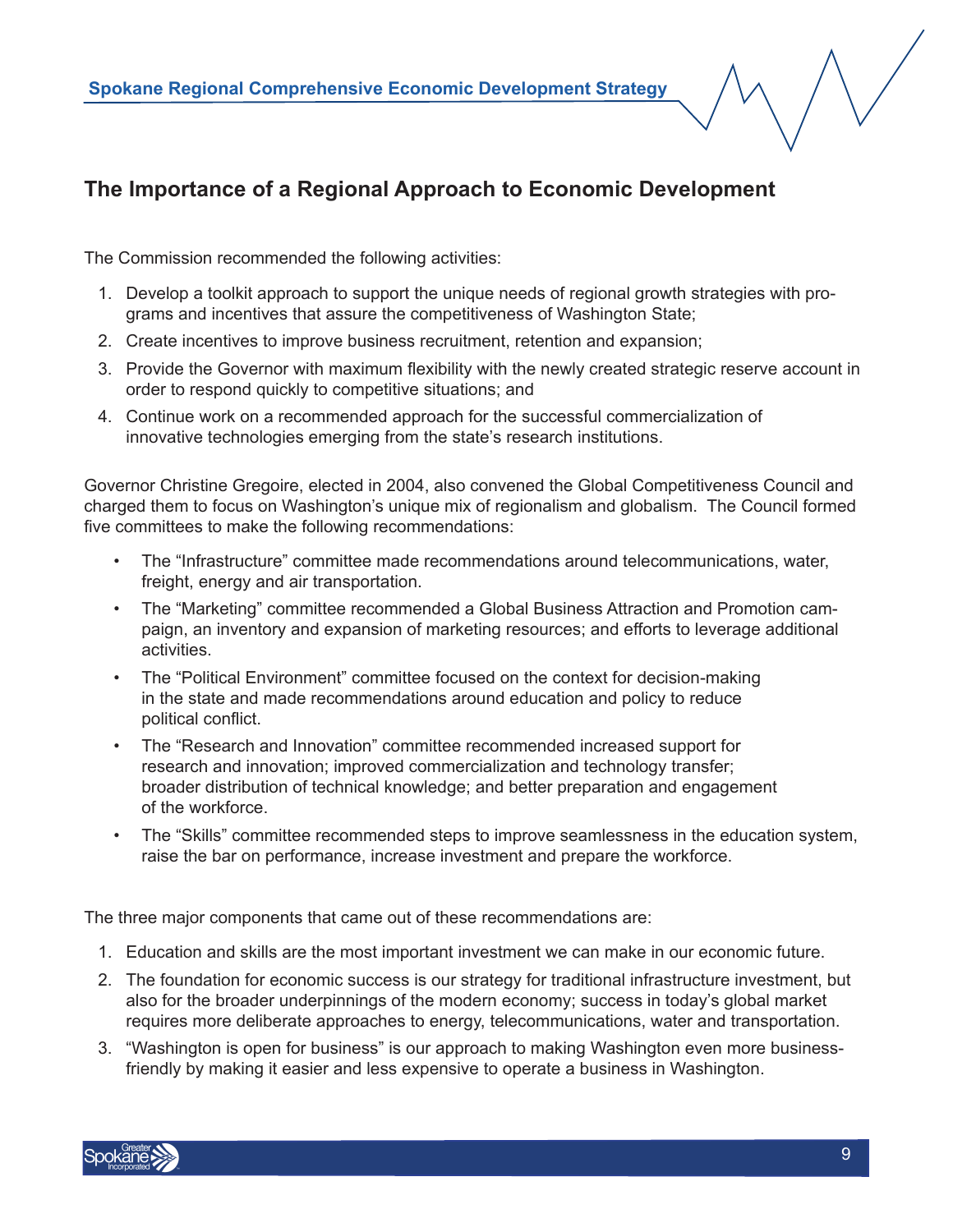## **The Importance of a Regional Approach to Economic Development**

Gov. Inslee's economic development priorities for Washington align with the Spokane region's efforts: Ensure our businesses have the world-class workforce they need, streamline state government to better support private-sector business growth through the Economic Competitiveness and Development Office, encourage innovation and entrepreneurship, increase the speed of Washington commerce - addressing infrastructure improvements to provide long-term economic growth.

Greater Spokane Incorporated produced *Spokane Vitals*, a tool designed to benchmark this region against a series of 20 economic, social and environmental indicators, and to measure annual progress between Spokane and 11 peer communities across the United States. Both promising results and critical challenges were highlighted. This measurement tool helped facilitate the Spokane region's economic growth and development by identifying these areas of challenge and opportunity, which in turn, will be used to develop dynamic regional strategies for global competitiveness.

In addition to statewide regional economic development efforts, we also convene economic development groups across state lines. An alliance of regional economic development agencies and corporations have formed the Inland Northwest Economic Alliance (INEA) which is aimed at building economic growth through enhancing the brand recognition of the Inland Northwest and its communities and business value.

The main goal of this organization is job creation. The alliance leverages the value proposition of the region which is characterized by low costs, rich resources and abundant opportunities. The members of the alliance work hand-in-hand to promote the region to targeted locations on the West Coast and have co-hosted several prospect visits during the last several years. Members value business and the power of working together.

A regional approach to economic development leverages member strengths and knowledge in promoting the area's attributes and opportunities to companies looking for a new place to call home.

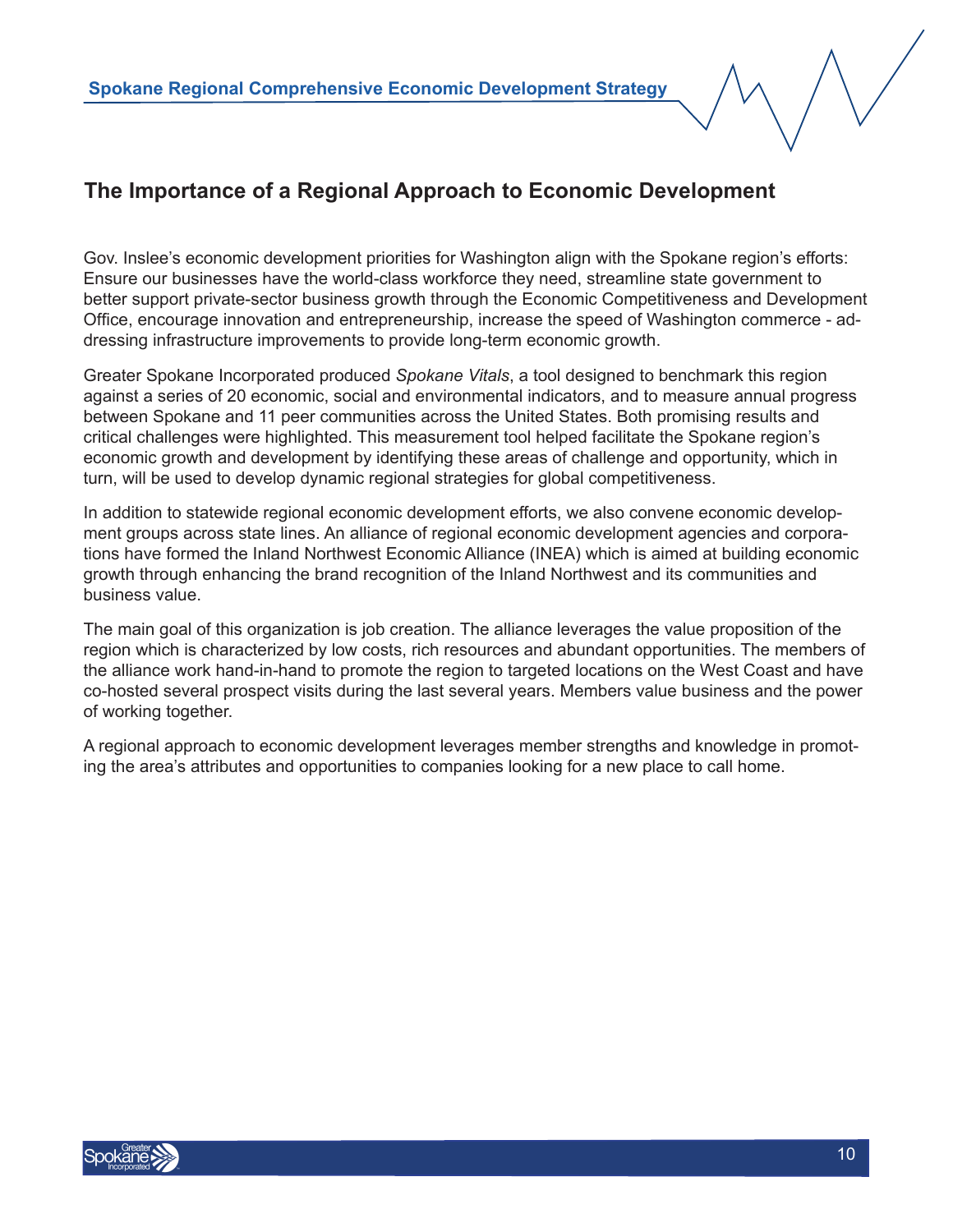

Communities provide many types of assets for residents. Some are based on the physical landscape of the region, providing natural resources to live and survive. Others are built infrastructure, moving people, goods and information from place to place. Last, there are the assets that are necessary for a community to thrive and to prosper by creating or reacting to change. Human capital and social capital are such assets to a region. Humans create new ideas that lead to a better society and a better economy. Social capital promotes goodwill, trust, and cooperation between members and groups in a community.

Human capital is the notion that all people have the ability to be great and to do great things. All members of a society have the ability to function as a working part of the economic system within their community and to foster ideas, innovation and services for the better good of society. Economic vitality is 100% dependent on human capital. Without hard-working people exerting their skills and knowledge, societies stagnate and then slide backwards.

Social capital is an asset that can be leveraged to create deals and relationships, build teams and community, moderate disagreement, inspire innovation and change, enter new markets, and attract businesses and citizens to a community. It is the strength of social capital, in the form of leadership, partnerships, and community spirit, that drives economic growth and development.

Spokane is rich in all these elements, which are critical to economic growth and vitality. The community is particularly noted for its collaborative culture and interconnected social networks that enable talented workers, entrepreneurs, investors, community volunteers, and leaders to tap into the community's resources. This collaboration is essential to maintain and strengthen social capital, which is a renewable resource but not something that the community can take for granted.

#### **Diversity and Inclusion**

Historically, the Inland Northwest region has lacked significant racial and ethnic diversity. However, the two-county area's racial and ethnic diversity is extremely rich in terms of the number of racial and ethnic groups present. The largest ethnic or racial group is Hispanic, with Asian a close second. Blacks and American Indians are third and fourth, respectively. A very small share of the population is considered Native Hawaiian and Pacific Islanders. Foreignborn persons make up 5.5% of the total population in Spokane County, and include people from Europe, Asia, Africa, Oceania, Latin America and North America. More than fifty-five languages are represented in the region.

Knowledge of racial and ethnic diversity is important in helping policy makers promote racial and ethnic diversity, improving racial and ethnic relations, and in attracting businesses to the region. Recent research indicates that progressive social and cultural climates are seen as necessary for attracting highly educated professionals, such as those required by high-tech businesses.

Organizations such as the AHANA business organization and a wide variety of groups from the

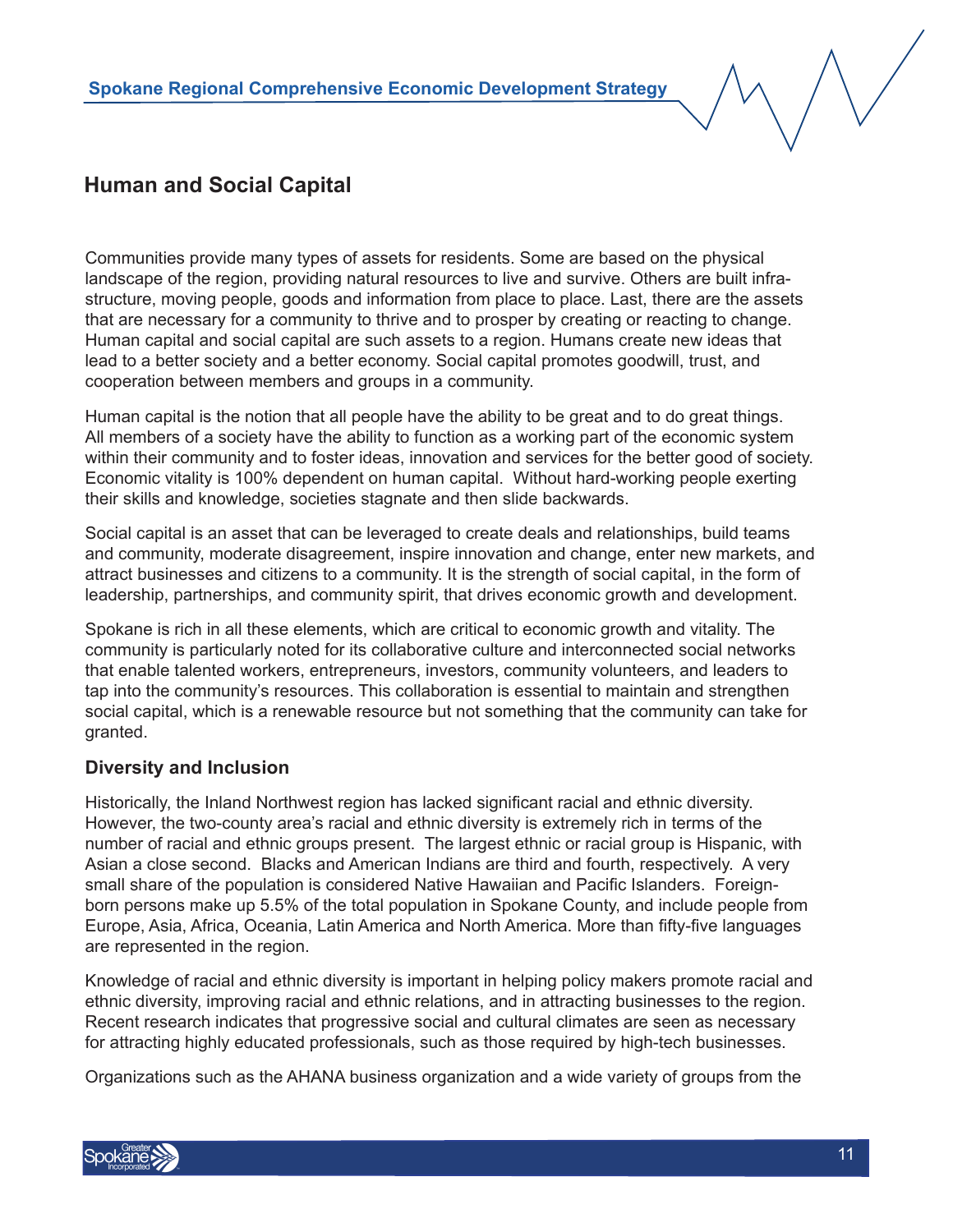NAACP to groups organized around a specific culture or ethnicity provide welcome and information to Spokane's people in all their diversity. Programs in the schools such as Spokane MESA (Mathematics, Engineering, Science Achievement), a partnership of Washington State University Spokane and Eastern Washington University, provide mentorship and enrichment in the classroom to encourage students of every race and ethnicity to pursue advanced education and opportunity. Each year the Unity in the Community event held in Riverfront Park draws thousands and thousands of people to celebrate diversity and inclusion.

#### **Higher Education**

Spokane is home to a full spectrum of opportunities in both public and private higher education, from two-year certificates to doctoral degrees. Over 80,000 students study at area colleges and universities within a 100-mile radius of Spokane, building the talent pool for the region.

Higher education "corridors" link Washington and Idaho, both in the Spokane/Coeur d'Alene area and in the Pullman/Moscow area. Cross-border collaborations expand learning opportunities for students, and enable institutions to leverage their particular strengths by working together.

Washington institutions with campuses or programs in the region include: Community Colleges of Spokane: Spokane Falls Community College and Spokane Community College Eastern Washington University Gonzaga University University of Washington Washington State University WSU Spokane Whitworth University ITT Technical Institute, Park University, and others

Idaho institutions include: Lewis-Clark State College North Idaho College University of Idaho

**Community Colleges of Spokane** is recognized as one of the strongest community college systems in the state of Washington. The district serves a 12,300-mile, six-county region and includes Spokane Community College and Spokane Falls Community College. Together the colleges offer over 150 degree and certificate programs. The district also delivers a variety of educational programs including rural outreach, business and community training, adult literacy services – and Spokane County Head Start/ ECEAP/Early Head Start. The district delivers educational services to over 37,000 students each year. www.ccs.spokane.edu

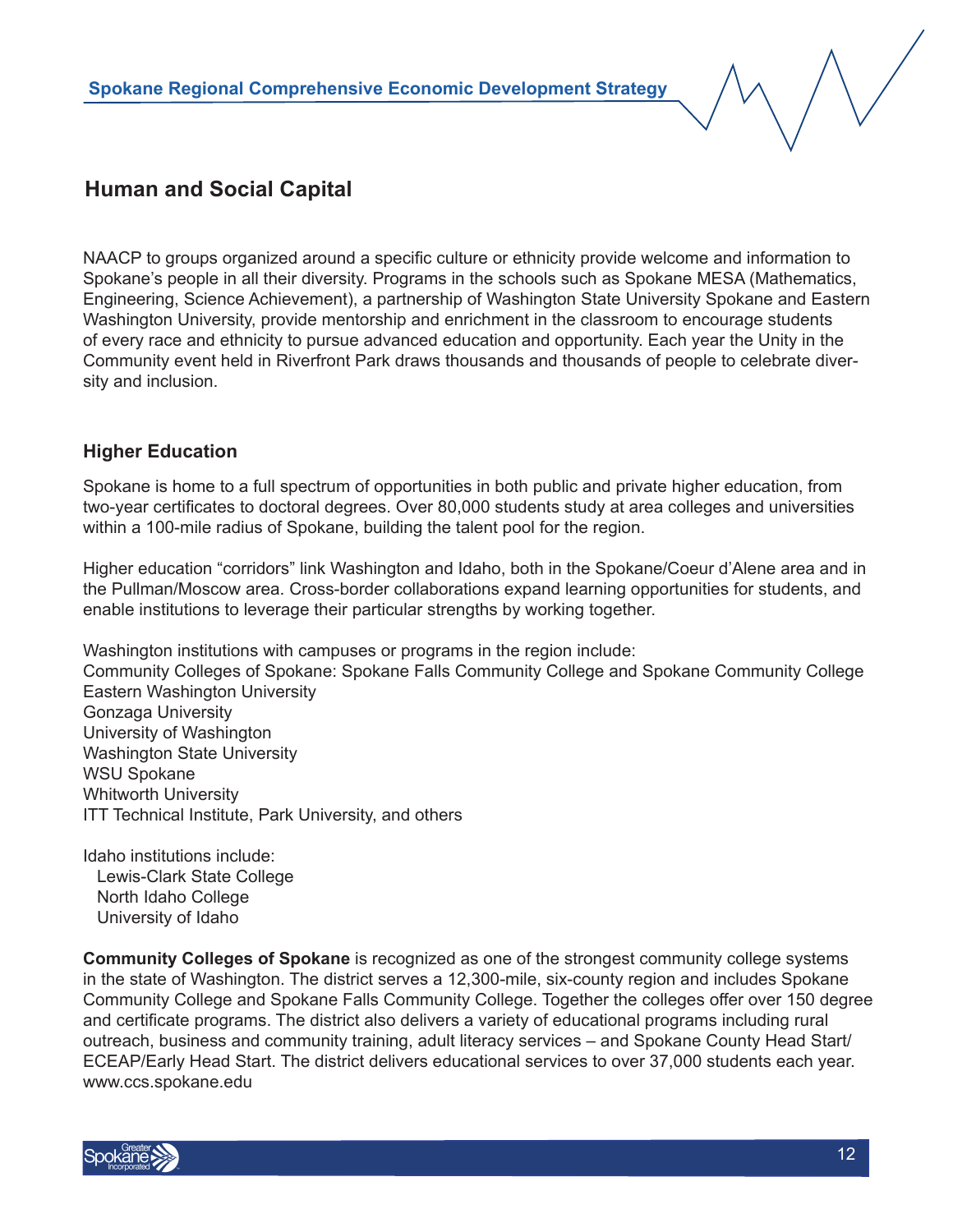**Eastern Washington University** has a 133-year tradition of serving the greater Spokane area and the Inland Northwest. Located in Cheney, Washington, Eastern is a regional, comprehensive public university that focuses on career preparation with a liberal arts underpinning. Eastern connects its students, faculty and staff with opportunities for lifelong education and citizenship. Serving approximately 12,500 students each year -- some of whom are the first in their family to attend college -- Eastern provides an opportunity to start something big. Offering more than 100 fields of undergraduate and graduate study, Eastern prepares graduates in high-demand programs such as biotechnology, cyber security, forensic science, entrepreneurship, education, dental hygiene, and urban planning. Eastern has more than 100,000 alumni and also offers programs in downtown Spokane at the multi-institutional Riverpoint Campus, as well as programs in Bellevue, Washington and at eight community colleges across the state. www.ewu.edu

**Embry-Riddle Aeronautical University** has served the public and private aviation sectors for nearly 90 years, and is the only accredited not-for-profit university in the world totally oriented to aviation. The university is housed in the Fairchild Air Force Base Education Center offering classes to civilians, active duty military, and their dependents. Embry-Riddle has two main campus locations – one in Daytona Beach, Florida and one in Prescott, Arizona. The Division of Continuing Education offers Embry-Riddle degree programs at more than 150 locations throughout the continental United States, Alaska, Hawaii, Asia, the Middle East and Europe. The associate and bachelor of science degree in professional aeronautics, and a bachelor of science degree in the management of technical operations, are offered. At the graduate level, a master of aeronautical science degree is offered. worldwide.erau.edu/locations/spokane

**Gonzaga University** is a private, four-year comprehensive Jesuit university. Gonzaga enrolls about 7,500 students in 75 academic majors. The University is home to the Gonzaga School of Law, one of only three law schools in the state of Washington. While the core curriculum is grounded in the liberal arts, Gonzaga offers degree programs in the arts and sciences, business administration, education, engineering, and the professions such as nursing and exercise science. In addition to its majors, Gonzaga offers nationally renowned undergraduate programs in entrepreneurship and leadership. Gonzaga consistently has been ranked by U.S. News & World Report among the top-rated colleges and universities offering master's programs in the West (Ranked 4th in 2010). Its historic campus north of the Spokane River lies in the developing University District, just across from the Riverpoint Campus. www.gonzaga.edu

**ITT Technical Institute** is operated by Indianapolis-based ITT Education Services, Inc. ITT/ESI, a subsidiary of ITT Corporation, provides education at 140 sites in 38 states. The ITT campus located in the Spokane Valley offers programs in information technology, electronic technology, drafting and design and criminal justice. ITT is accredited by a Department of Education-approved agency and is a degree-granting institution.

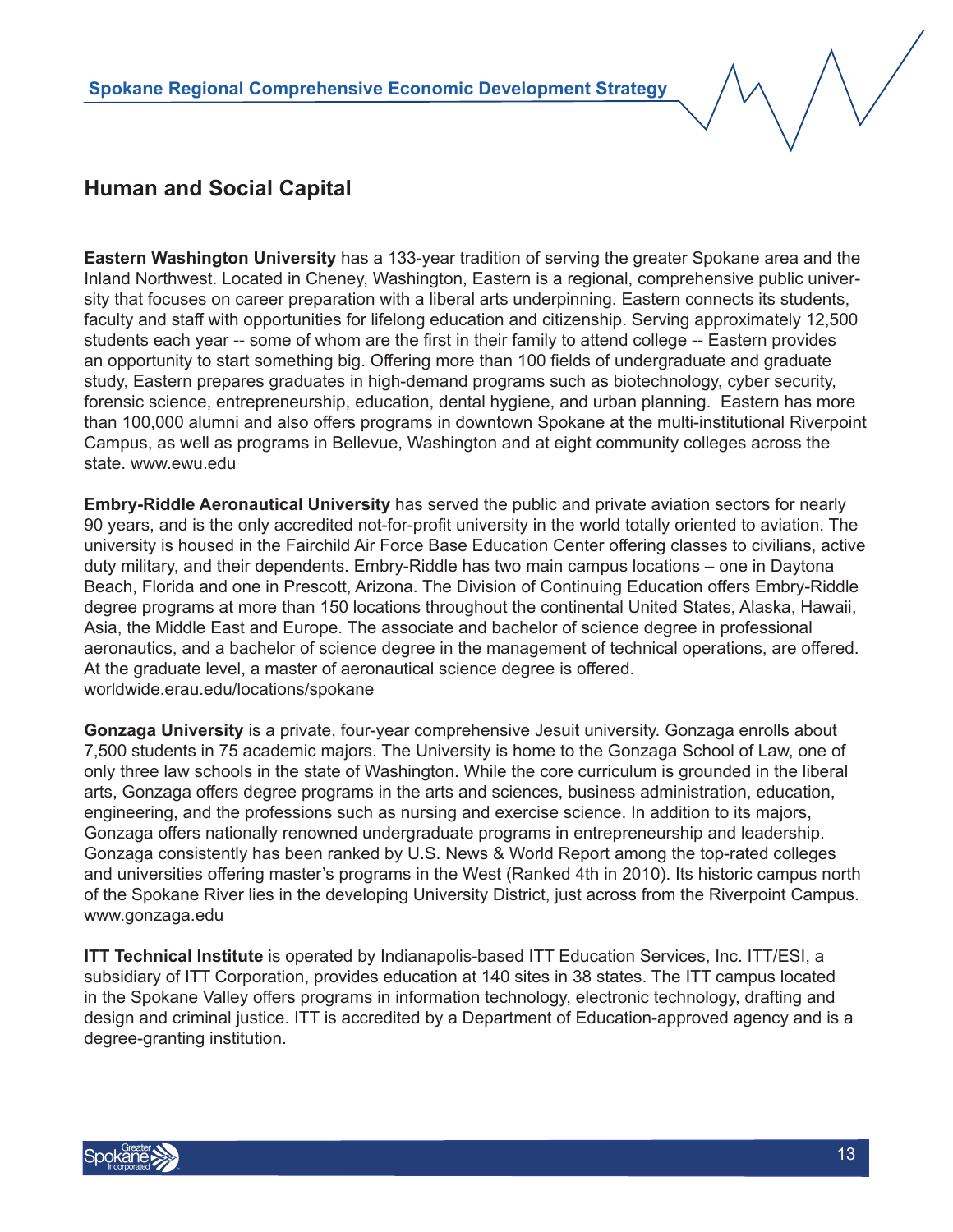

**Park University** offers a wide variety of associate and bachelor of science degrees through the School for Extended Learning and School for Online Learning. The Spokane branch is located at Fairchild Air Force Base. Park University is located in 43 centers in 21 states, targeting working adults and military personnel. Park is accredited by the Higher Learning Commission of the North Central Association of Colleges and Schools. www.park.edu/fair/

**The Riverpoint Campus** lies at the heart of Spokane's 770-acre University District. The campus and surrounding property are home to programs of Washington State University Spokane, Eastern Washington University Spokane, and Whitworth University. In addition, the administrative offices of the Community Colleges of Spokane are located at Riverpoint, and Gonzaga University is situated across the Spokane River to the north. The main campus of Whitworth University is situated a short drive to the north side of Spokane.

The Riverpoint Campus is developing as an academic health science campus in partnership with the region's strong healthcare sector. Washington State University has designated it as their health sciences campus. See Washington State University below and Health Sciences: Industry Profile on page 34 for additional information.

**Spokane Community College** is a diverse higher education center offering 97 programs of study in a wide variety of fields. Nearly one quarter of SCC's students complete their AA or AAS degrees and transfer to a four-year school. SCC features one of the largest selections of career and technical programs in the Pacific Northwest and is noted for working with local employers to ensure the latest tools and technologies are taught. SCC programs include American Honors, health sciences and nursing; environmental science; automotive technology; aerospace and advanced manufacturing; and information technology. SCC also provides adult basic education services, college preparation and English as a Second Language programs. SCC operates five rural learning centers in Ferry, Stevens and Pend Oreille Counties. Over 22,000 students enroll each year at SCC. www.scc.spokane.edu

**Spokane Falls Community College** has a strong focus on providing two-year transfer degrees. More than 60 percent of SFCC graduates transfer to four-year colleges and universities. Some of the 57 programs of study at SFCC include American Honors, transfer degrees in liberal arts and social sciences; fine arts and music; graphic design and photography; education and early childhood education; human services; business and information technology; orthotics and prosthetics; interior design; physical/occupational therapist assistant; and hearing instrument specialist. SFCC also operates a campus in Pullman that focuses on serving students who are completing transfer degrees before enrolling in Washington State University. That campus also offers adult basic education services, and technical programs. Over 8,000 students enroll each year at SFCC. www.spokanefalls.edu

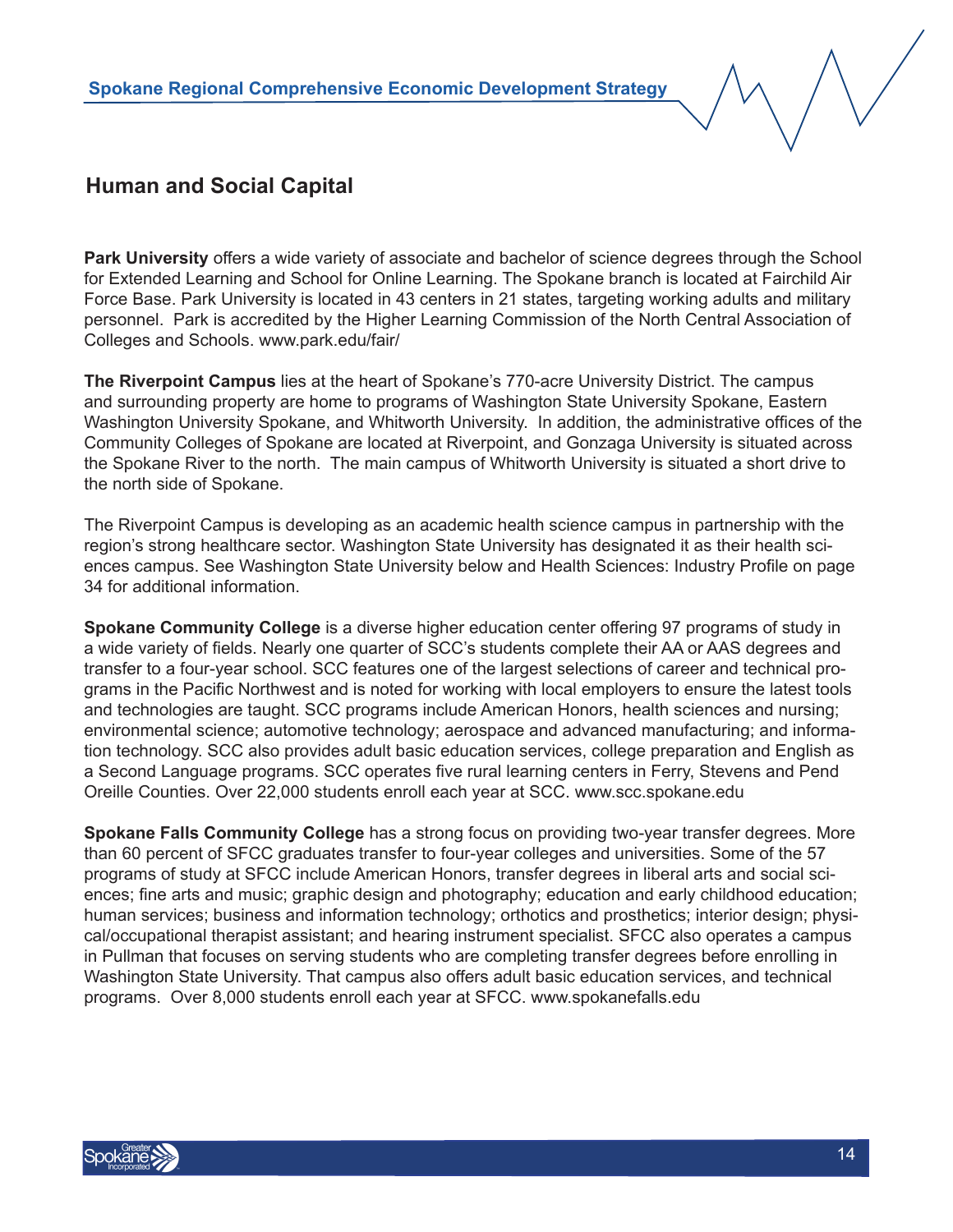**University of Washington**, founded in1861, is one of the oldest state-supported institutions of higher education on the West Coast and is one of the preeminent research universities in the world. The UW has a presence in Spokane through its School of Medicine programs, housed at the Riverpoint Campus. The UWSOM has been ranked #1 in the nation for primary care for 19 of the last 20 years by U.S. News & World Report. The MEDEX program prepares physician's assistants; The WWAMI program prepares medical doctors through an innovative 44-year program that partners with universities in Washington, Wyoming, Alaska, Montana, and Idaho for first-year medical education; WSU is one of the founding partners in the WWAMI program 2. In 2013, 19 second-year medical students were enrolled at WSU Spokane. Spokane now has its larest medical school contingent: 20 first year, 19 second year, 15 third year, and 8 fourth year. www.washington.edu/

**Washington State University** is the state's public land-grant university, and one of the two flagship research institutions. Ranked as a top-tier, research-intensive institution by the Carnegie Foundation, WSU annually attracts over \$150 million in funded research awards and appropriations. WSU offers more than 200 fields of study with 90 majors, 67 master's degree programs, and 46 doctoral degree programs. At WSU students work closely with world-class faculty in funded research at the undergraduate as well as graduate level. WSU enrolls over 20,000 students at its Spokane and Pullman campuses. WSU has over 158,000 alumni living around the world, almost 89,000 of those in Washington state. www.wsu.edu; www.spokane.wsu.edu

**Webster University** is an independent, accredited university offering undergraduate and graduate degree programs in many fields. The extended campus located at Fairchild Air Force Base offers classroom and online programs. Courses are available to civilians, active duty military and their dependents. http://www.webster.edu/fairchildafb

**Whitworth University** is a private, residential, liberal-arts university affiliated with the Presbyterian Church (U.S.A.). Widely recognized as one of the top regional universities in the West, Whitworth enrolls about 2,500 students in more than 50 undergraduate and graduate degree programs. Whitworth has been recognized recently for the growth and quality of its programs in the sciences, performing arts, education and business. www.whitworth.edu

#### **Higher Education Economic Development Initiatives**

#### **The Academic Health Science Center at Riverpoint**

With strong support from community and business leaders, the Riverpoint Campus is developing as an academic health science center in partnership with hospitals, major clinics and private practitioners throughout the region, building on Spokane's strengths and assets as a regional medical center. The vision for the campus is to transform the future of health care with a new kind of teaching and research center that will have an even larger economic impact on the region than Fairchild Air Force Base. Its distinctive elements:

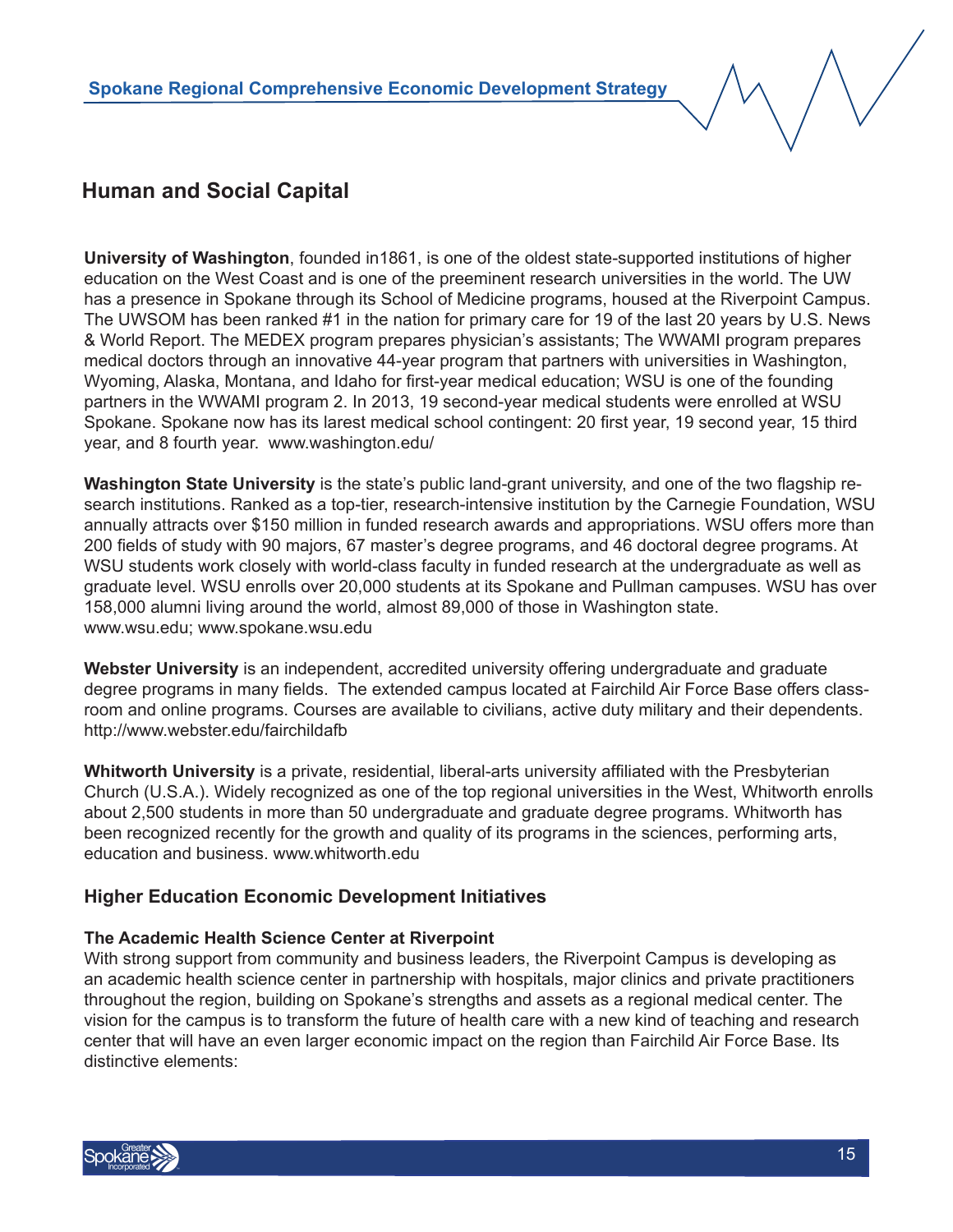- It's an interprofessional approach to learning where doctors, nurses, dentists, pharmacists and other health professionals will practice together.
- It's a statewide approach to address Washington's growing health care professional shortage and keep our health care talent here.
- At full maturity, it's an innovation economy engine to create thousands of jobs and a \$2.1B annual economic impact.
- Research that takes knowledge from basic science all the way to improved health outcomes will both improve the quality of health care delivery and create new business ideas.

A 2009 joint task force of Spokane business, higher education and healthcare leadership (coordinated by the University of Washington School of Medicine [UWSOM], Washington State University [WSU] and Greater Spokane Inc. [GSI]) studied the current and predicted physician shortages in Spokane and Eastern Washington, and proposed a plan for expanding undergraduate medical education (UME) in the region to four years with concurrent expansion of graduate medical education (GME). The recommendation is to expand the 40-year WWAMI partnership between WSU and the UWSOM to a full program at the Riverpoint Campus in Spokane. The task force concluded that, "in order to make an impact on the current and impending shortages of physicians in Spokane and eastern Washington, the class size in Spokane should be expanded over time to at least 80, and eventually to 100-120 students per year."

Tripp Umbach was invited to prepare a comprehensive community and economic impact report of the existing Riverpoint Campus and health and biomedical programs and those envisioned for an expanded Academic Health Science Center at Riverpoint over a 20-year period. The study, and the 2013 four-year update, examines much more than the completion of the medical school presence in Spokane. It measures both the current and future community and economic impacts of the following programs regionally and statewide:

- The expansion to a four-year research-intensive medical school
- The expansion of clinical clerkships
- The expansion of residency positions at hospitals
- The expansion of other health science programs (dentistry, pharmacy, nursing, allied and public health)
- The expansion of healthcare programs and services,
- The expansion of research and related commercial spinoffs

The report also highlights potential healthcare cost savings to the Eastern Washington Region related to the presence an expanded Academic Health Science Center at Riverpoint:

- Primary care physicians trained at the Academic Health Science Center who practice in underserved areas,
- Community health improvements that have positive impacts on reducing healthcare spending
- Increased access to appropriate quality healthcare

The existing Riverpoint Campus and its multiple partnerships with regional healthcare organizations,

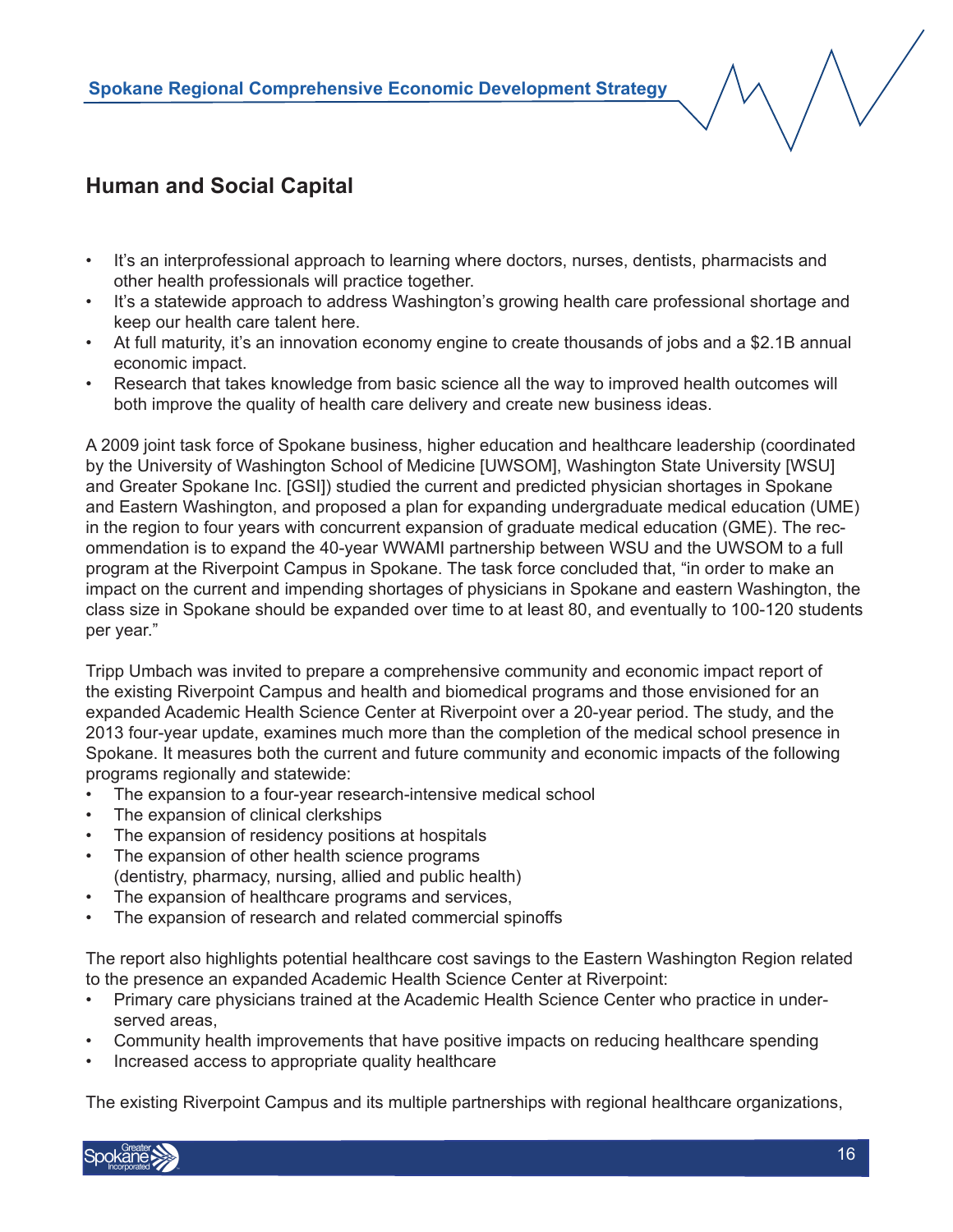

private businesses, and economic development organizations such as Greater Spokane Incorporated, constitute the springboard for future economic development in Eastern Washington and within a multistate region. As the current Riverpoint Campus transforms into a comprehensive research-driven academic health science center, educational, research, and clinical partnerships will catalyze innovation, insight and entrepreneurship. These partnerships will launch new industries and add value to existing industries, creating new high-paying jobs in health care, higher education, and related industries.

The impact of the Academic Health Science Center at Riverpoint will be transformative in supporting regional needs:

- Workforce needs will be addressed through expanding numbers of highly qualified graduates with regional connections and interests.
- Spokane will expand as a center for research and discovery in the biomedical science fields. This will attract external research funding and further develop the biotechnology sector.
- The research and education enterprise will be a strong foundation to strengthen regional public health systems and effectively provide high-quality, cost-effective health services.

The annual economic, employment and government revenue impact of the Academic Health Science Center at Riverpoint will grow in the region and statewide.

#### **Regional impact**

- In 2013, the Riverpoint Campus and associated partnerships with academic institutions, healthcare organizations, research institutes, and private industry had a total annual regional economic impact of nearly \$350 million, supporting more than 1800 total jobs, and generating \$27.5 million in state and local government revenue.
- By 2030, Tripp Umbach estimates that the Academic Health Science Center at Riverpoint will have a total annual regional economic impact of approximately \$1.7 billion, support nearly 10,000 jobs and generate more than \$111 million in government revenue.

#### **Statewide impact** (inclusive of regional figures above)

- In 2009, the Riverpoint Campus and associated partnerships with academic institutions, healthcare organizations, research institutes, and private industry had a total annual statewide economic impact of over \$270 million, supporting approximately 1,535 full-time, high paying jobs and generating \$24.1 million in government revenue.
- By 2030, Tripp Umbach estimates that the Academic Health Science Center at Riverpoint will have a total annual statewide economic impact of approximately \$2.1 billion, support 13,410 jobs and generate more than \$163 million in government revenue.

Biomedical research at the Academic Health Science Center will attract fresh dollars to Eastern Washington and the state and will fuel growth in new and existing biomedical companies. Commercial impacts related to research are expected to grow within the region to more than \$656 million annually at full maturity, and more than \$884 million annually statewide (included in total impact figures above).

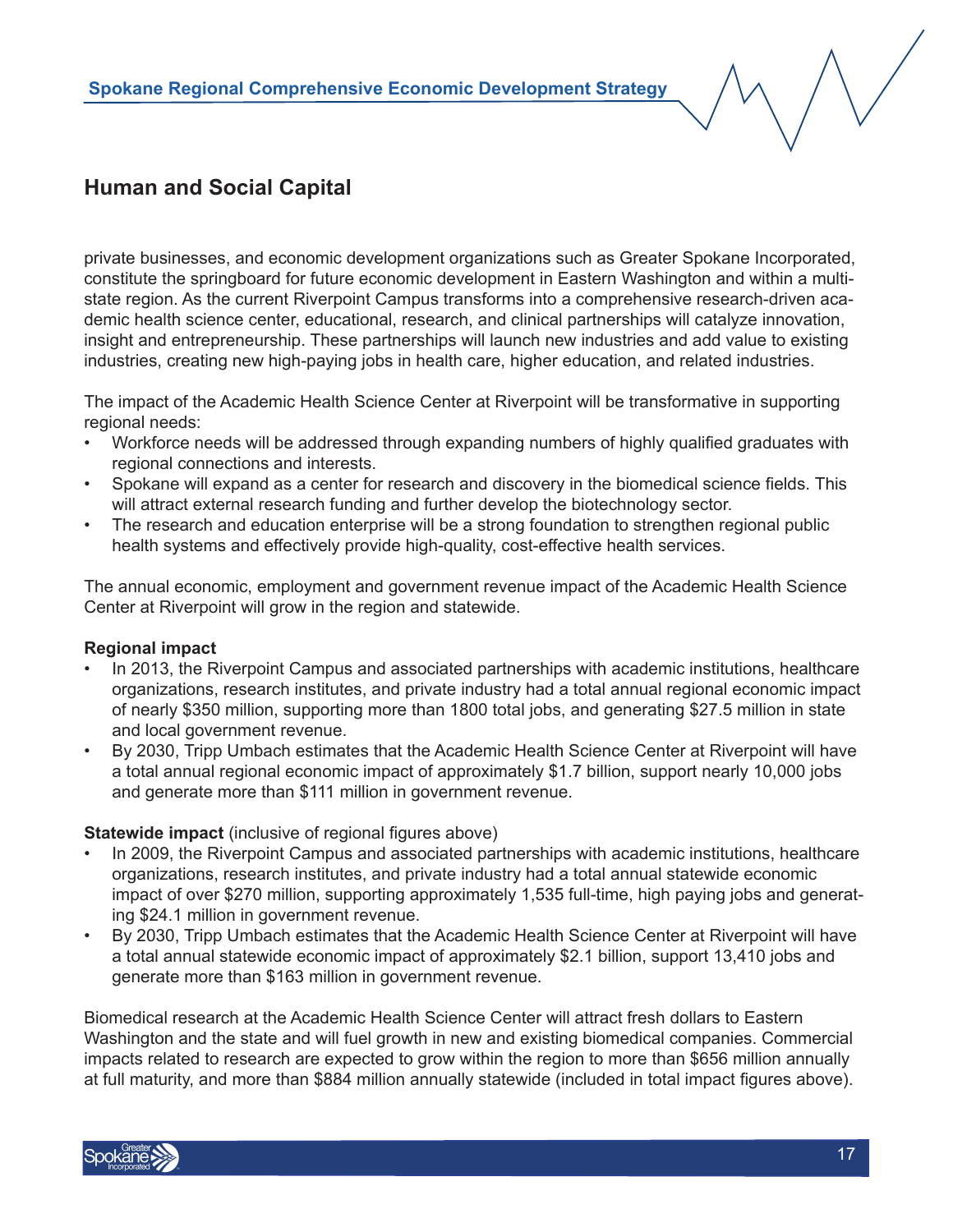**The University District** is home to an eclectic mix of history, uses, and demographics. The District is located on both sides of the Spokane River directly east of Spokane's Central Business District and downtown, the regional destination for business, entertainment, shopping, and dining. At the heart of the District, located on the south bank of the river, is the Riverpoint Campus. Immediately to the north across the river is Gonzaga University. Between all the universities represented in the district, over 15,000 students and faculty live, learn, work, and play in and around the University District.

South of the Riverpoint Campus lies Spokane's medical district, which includes Sacred Heart and Deaconess Hospitals and numerous clinics and support services to the health care industry. To the immediate south and east of the campus is the East Central neighborhood, an area historically residential in nature but subsequently zoned and developed as general commercial. To the north and adjacent to the Gonzaga University campus are the primarily residential areas of the Logan neighborhood. Along Division Street and the western periphery of the University District is a variety of mostly auto-oriented commercial development, while on the easterly edge at Hamilton Street and Trent Avenue sit several manufacturing and industrial businesses. Further north along Hamilton, in the vicinity of Sharp Avenue, the area has developed as a neighborhood retail and commercial center. Finally, the District also is adjacent to and includes significant access to transportation options—the railroad, Interstate 90, State Highway 395 (Division Street), Trent Avenue, and Hamilton Street—as well as the pedestrian and bicycle-oriented Centennial Trail along the river and a developing bicycle route network in and through downtown.

In 2007, Governor Christine Gregoire awarded Spokane's University District a designation as an Innovation Partnership Zone, one of only eleven statewide. Spokane's University District was also only one of five IPZs to receive state grants for their projects; WSU matched the state grant in order to develop a super-computing data center. The project brought new computing technologies to the region, enabling research and development to move rapidly from design concepts to production and deployment around the globe. The area was redesignated in 2012.

The Spokane City Council adopted a resolution that designated the Spokane University District as one of the city's Target Area Developments. Targeted Area Development is the City of Spokane's locationbased program that aligns infrastructure with economic opportunities to maximize capital investment. In 2012, work was completed on Martin Luther King, Jr. Way through the Riverpoint Campus. Additionally, work has begun on three new infrastructure projects, including a bicycle/pedestrian bridge/ safety overpass to create a vital linkage from East Sprague into the Riverpoint Campus; Division Street Gateway enhancements; and the University District-Sprague Corridor Planning Study. In 2009, a nonprofit leadership organization was formed to guide development in the University District.

#### **K-12 Education**

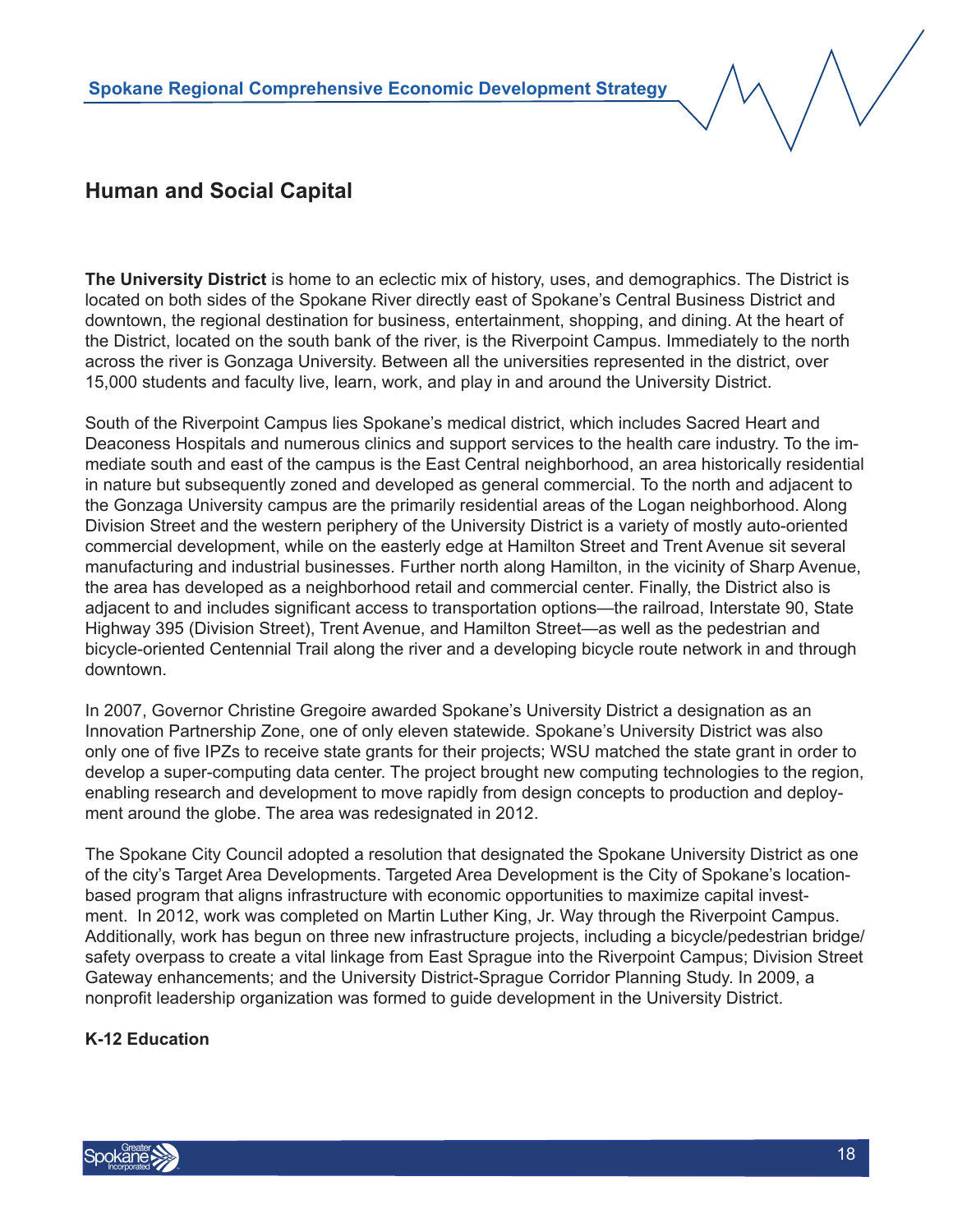Schools in Spokane County have been recognized as leaders in the state and across the nation in K-12 education. In 2013, 18 public schools in the county received Washington Achievement Awards from the State Board of Education. Parenting Magazine included Spokane in its top 10 list of "Best Cities for Families," ranked on health, safety, education and economy.

#### **Public Schools**

Nineteen excellent public school districts combine to serve the educational needs of over 74,000 students in grades P-12, offering regular education and alternative programs including specialized course offerings in gifted and talented education, advanced placement, business and vocational training, and remedial and special education classes. Area school districts jointly operate the Spokane Area Vocational Skills Center to provide advanced vocational and technical training for high school students.

Community support for the public education system in Spokane County is strong. Voters provide positive support for most operational tax levies and capital improvement bond issues. Recent construction in the Spokane Public School District was funded by the passage of a \$332 million facility improvement bond in 2009. An additional \$47 million of state matching funds is also being used in the district-wide 25-year plan that includes replacement and modernization of schools and construction, security and technology updates throughout the district. The Cheney Public Schools also passed a \$70+ million bond issue in 2009 and is building two new middle schools and an elementary school. In addition to the jobs provided by school construction, school districts combined form the largest employer in the county; Spokane's district is the largest employer in the city.

In 2013, Spokane's school district had an Aa1 credit rating by Moody's, and a AA ragiting by Standard and Poor's.

School districts use citizen involvement through the active use of advisory committees and volunteers. Participation by the business community occurs through various programs, including Communities in Schools of Spokane County, the Partners Program, and the Youth Employment Training Program.

#### **Private Schools**

Excellent state-approved private schools are available for kindergarten through high school students from both secular and non-secular backgrounds. Spokane currently has 33 state-approved private schools, and over 1,500 students are home-schooled. These schools add another dimension to the educational excellence of the Spokane area.

The area is home to a number of educational organizations for special academic and therapeutic interests, including the Lilac Blind Foundation, various Montessori programs, and the Spokane Guild's School and Neuromuscular Center.

## **Fairchild Air Force Base**

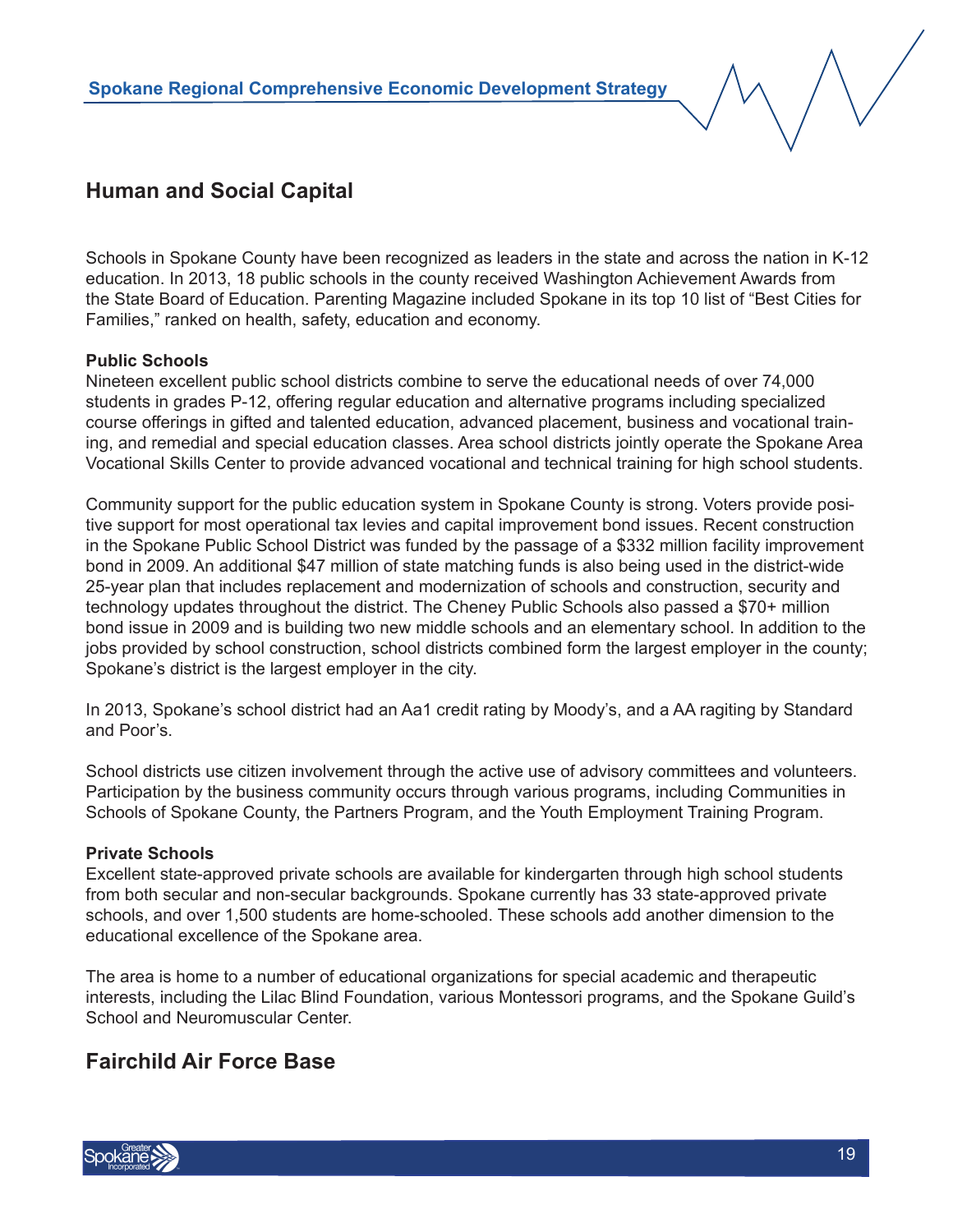Fairchild is home to the 92nd Air Refueling Wing, one of the U.S. Air Force's largest tanker wings. Its KC-135 tankers refuel military aircraft in flight, allowing them to go farther and stay in the air longer during missions. In addition, the base is host to the Washington Air National Guard's 141st Air Refueling Wing, which shares KC-135 tankers with the 92nd Air Refueling Wing. The 336th Training Group, better known as the Air Force Survival School, which is part of the Air Education and Training Command, is also an important part of Fairchild.

The 4,300-acre base is larger than many Eastern Washington communities, with nearly 1,500 buildings, with a combined 6.7 million square feet of floor space. There are 230 acres of pavement on the base's flight line, including aprons capable of accommodating 100 large aircraft and a 13,900-foot-long runway big enough to handle the Air Force's largest aircraft.

Fairchild Air Force Base is one of the region's largest employers. More than 5,100 people work at Fairchild, including 2,900 active military personnel, about 1,000 guard members, and 500 civilians. The base's total population exceeds 8,600 with approximately 17,000 retirees in the area, representing an annual payroll of \$221 million. This brings Fairchild's annual economic impact on the community to approximately \$427 million, constituting 13 percent of the local economy. Fairchild also has many of the amenities of a small community, including places to shop, dine, recreate, and attend school.

In 2013, Spokane received its third Abilene Trophy, a nationwide distinction honoring the community's support of Fairchild Air Force Base.

Funding was provided by Washington State and Spokane County to purchase over 400 acres on the east end of the Fairchild runway to protect the base from encroachment. The State and the County also relocated a railroad spur that transited through the base and was a security concern. The spur was rebuilt outside the base but has the future option to continue to provide service to the Base.

## **Sporting**

Spokane is emerging as a destination for world-class sporting events. The City hosted the 2007 U.S. Figure Skating Championships and was selected again for the 2010 Championships—an unprecedented accomplishment for a city of its size. Spokane hosted second and third round games of the 2014 Division 1 NCAA Men's tournament. Spokane hosted the U.S. Women's world hockey in 2009 and is slated to host regional women's games for the 2015 tournament, as it did in 2013. NCAA regional sporting events for men's and women's basketball, and in fall 2009 hosted the U.S. Women's World Hockey.

Spokane is home to the Arena Football League's Spokane Shock, the AFL's best-attended team from a minor-league market. The team has built a winning tradition with four league titles, including ArenaBowl XXIII in 2010. Avid fans also attend Spokane Chiefs hockey games and the Spokane Indians Class-A baseball games. The Texas Rangers-affiliated Indians have led the Northwest League in attendance

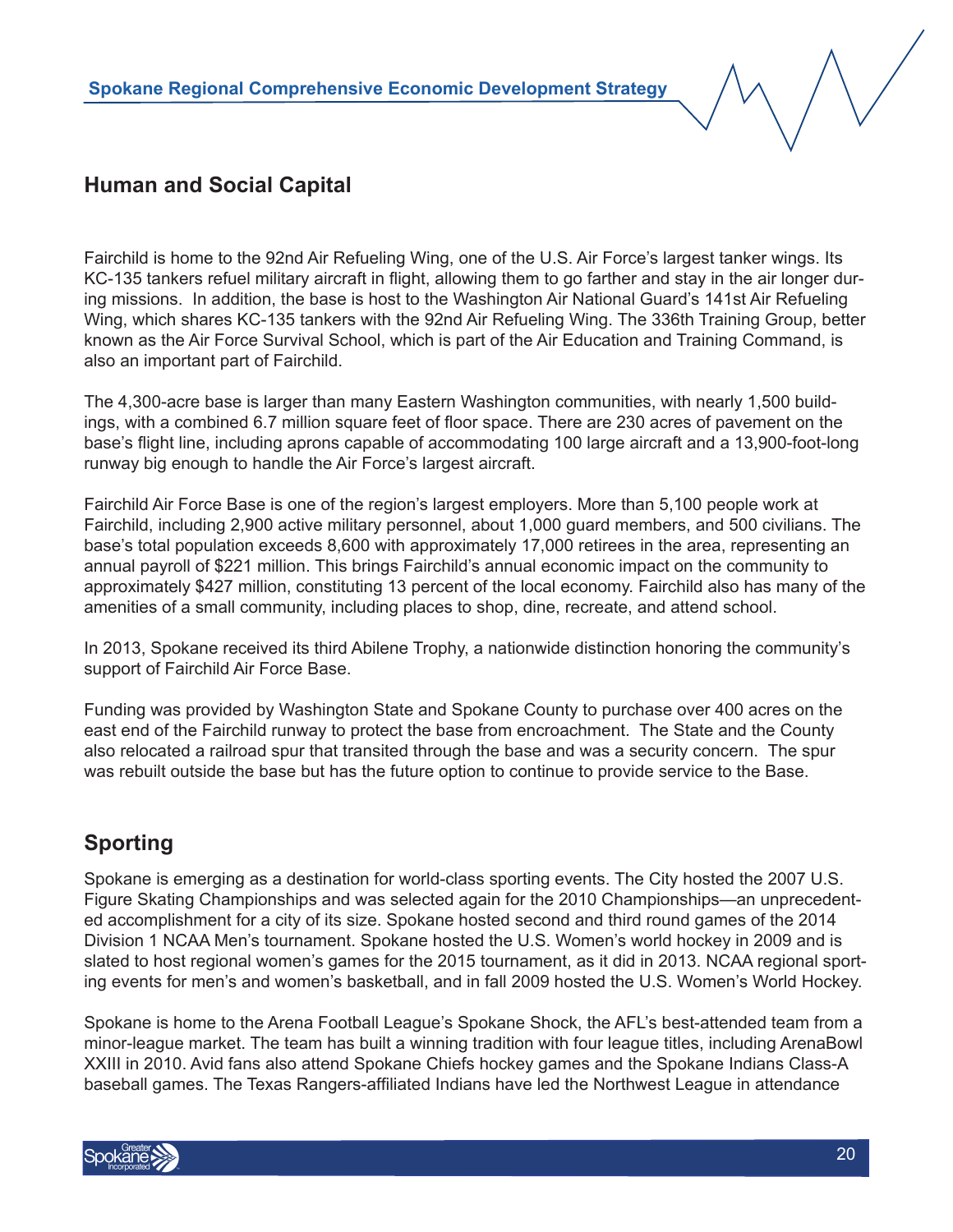

for the past 12 years. In addition, the region is home to an excellent polo club with matches on most summer weekends at the polo grounds just west of downtown.

Men's and women's sports continue to draw regional and local spectators to their venues with WSU in the Pac-12, Eastern Washington University, Whitworth University, Gonzaga University, and the Community Colleges of Spokane.

- The Community Colleges of Spokane's athletic program is considered the flagship program of their conference, the Northwest Athletic Association of Community Colleges, consisting of 35 colleges in Washington, Oregon, and BC. The conference offers 16 championships each year and CCS programs normally win about half of the championships.
- Eastern Washington University, which competes in the Big Sky Conference of the Football Championship Subdivision, brought national attention to the region by winning the 2010 NCAA Division 1 National Championship.
- Gonzaga's athletic programs compete in the NCAA Division I West Coast Conference. Men's basketball advanced to the third round of the NCAA tournament in 2014 (16th straight NCAA tournament appearances) and the women's team hosted the first and second rounds of the NCAA tournament in 2013. Gonzaga's women advanced to the Elite Eight for their first time in school history in 2012 with a record of 31-5, the most wins ever for a Gonzaga basketball team (men or women).
- Washington State University competes in the prestigious Pac-12 Conference, the *Conference of Champions.* In recent years, WSU has made Spokane a home away from its home campus of Pullman, serving as host of NCAA Championship basketball and volleyball events at the Spokane Arena, and the men's and women's basketball teams play frequently at the Arena. In addition, the football spring game is played at Joe Albi Stadium, which serves as the culmination of a week-long schedule of activities by the athletic department in the city.
- Whitworth has established itself as one of the most successful NCAA Division III athletic programs on the West Coast. Pirate teams have won 30 Northwest Conference team championships over the last five years and the department has earned the NWC Mcilroy-Lewis All-Sports trophy seven years in a row. Thirty-nine Pirate teams have competed in NCAA national championship events over the same five-year period.

Bloomsday, one of the largest timed races in the world, hosts over 51,000 runners, walkers, and wheelchair racers each May. The 12-kilometer course winds throughout Spokane's downtown and surrounding neighborhoods. The 2010 estimated economic impact of this road race is approximately \$141 million. The 2010 equivalent economic impact would be approximately \$14 million. Hoopfest, the largest three-on-three basketball tournament in the world, occurs each June on the streets of downtown Spokane. Over a two-day period 7,000 teams comprised of 250,000 players and fans will gather throughout, 456 courts spanning 42 downtown city blocks! Teams of all ages and abilities participate in this weekend of fun, hard work, and sportsmanship. The seventh annual SpokeFest family bike ride was held in 2014, drawing over 2,000 bicyclists of all ages and levels of ability. State-B High School basketball championships draw fans from all over Washington, and numerous other sporting events include a number of triathlons and an Ironman Competition located in nearby Kootenai County, Idaho.

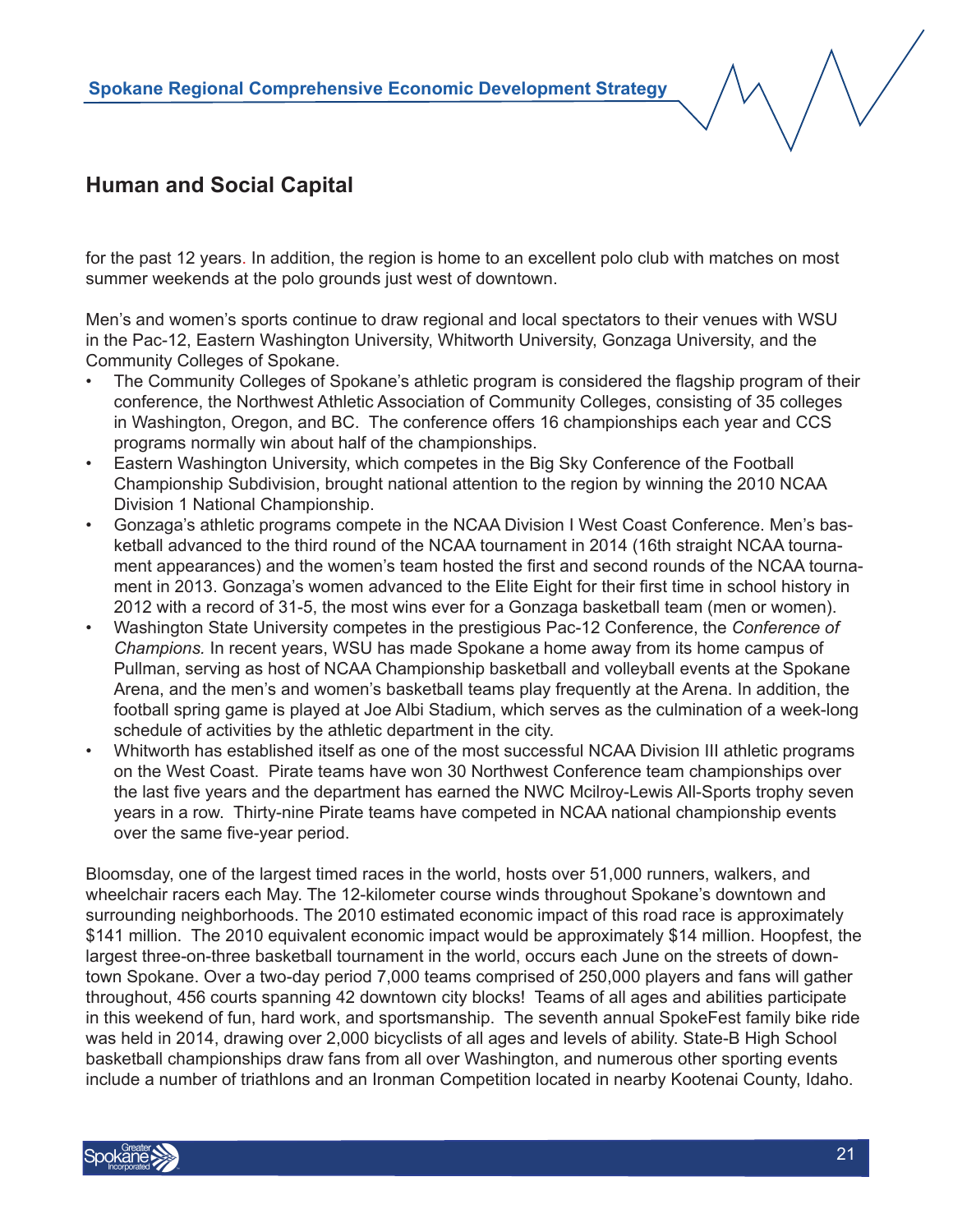## **Recreation and Tourism**

Our regional community recognizes that one of our greatest assets is the quality of the environmental setting in which we live and the recreational activities available to our residents and tourists. Spokane County features arts, museums, parks, working farms and orchards, wineries and access to historic entertainment facilities in nearby Idaho.

In 2012, visitors to Spokane County spent \$870 million, supporting jobs for 9,820 residents and generating \$60.9 million in non-resident tax dollars for the County. The Spokane region is recognized as a haven for outdoor recreation. The Spokane Regional Convention and Visitors Bureau believed so strongly in the recreational opportunities of the region that it created a slogan to identify Spokane: "Near Nature ... Near Perfect." Fishing, hunting, skiing, golfing, snowmobiling, horseback riding, boating, sailing, swimming, camping, hiking and numerous other outdoor activities are available in the region. Four ski resorts rise within two hours from downtown, with Mt. Spokane just 30 miles northeast of the city. There are 33 18-hole golf courses within 35 miles of Spokane that offer diverse challenges and terrains at very economical rates. A master plan for careful development of recreational amenities in the Spokane River Gorge provides a vision for future projects that will link trails, parks, and access to the river within just minutes of the downtown core.

The Spokane region currently has over 600 miles of regional trails ranging in type from paved pathways to undeveloped "rails to trails." In 2014, Spokane county realeased a Regional Trail Plan in collaboration with Inland Northwest Trail Coalition and Spokane County Department of Parks, Recreation and Golf. These include the 37.5-mile paved Centennial Trail, the Fish Lake Trail, and the Columbia Plateau Trail. There are 76 lakes within 50 miles, including the large deep lakes of Coeur d'Alene, Pend Oreille, and Priest Lake in North Idaho. The Spokane Regional Transportation Commission maintains a Spokane Regional Bicycle Map of bike routes. The map breaks down Spokane-area roads into facilities with shared-use paths, bicycle lanes, shared roadways, and suggested commuter and recreation routes. The map also shows routes through the Riverside State Park Recreational Area, the Medical Lake and Cheney area and downtown Spokane and the lower South Hill.

Ecotourism is also a large producer for our region. Washington state is the nation's second largest wine producer and is ranked among the world's top wine regions. Eastern Washington has ideal geography and conditions for growing premium vinifera wine grapes. Production of Washington wine has grown from 17.7 million gallons in 2002 to nearly 29.5 milllion gallons in 2012, making wine grapes the state's fourth largest fruit crop. There are more than 800 wineries in Washington state and the Spokane region currently has 18 wineries. Washington wine production has more than doubled over the past decade and now contributes \$14.9 billion to the state economy. The growing number of Spokane wineries formed the Spokane Winery Association and are marketing Spokane's Cork District. Craft breweries, now numbering 27 in the region, market collaboratively with Spokane's Ale Trail. A number of restaurants promote farm to table. All of these businesses contribute to the convention and hospitality industry.

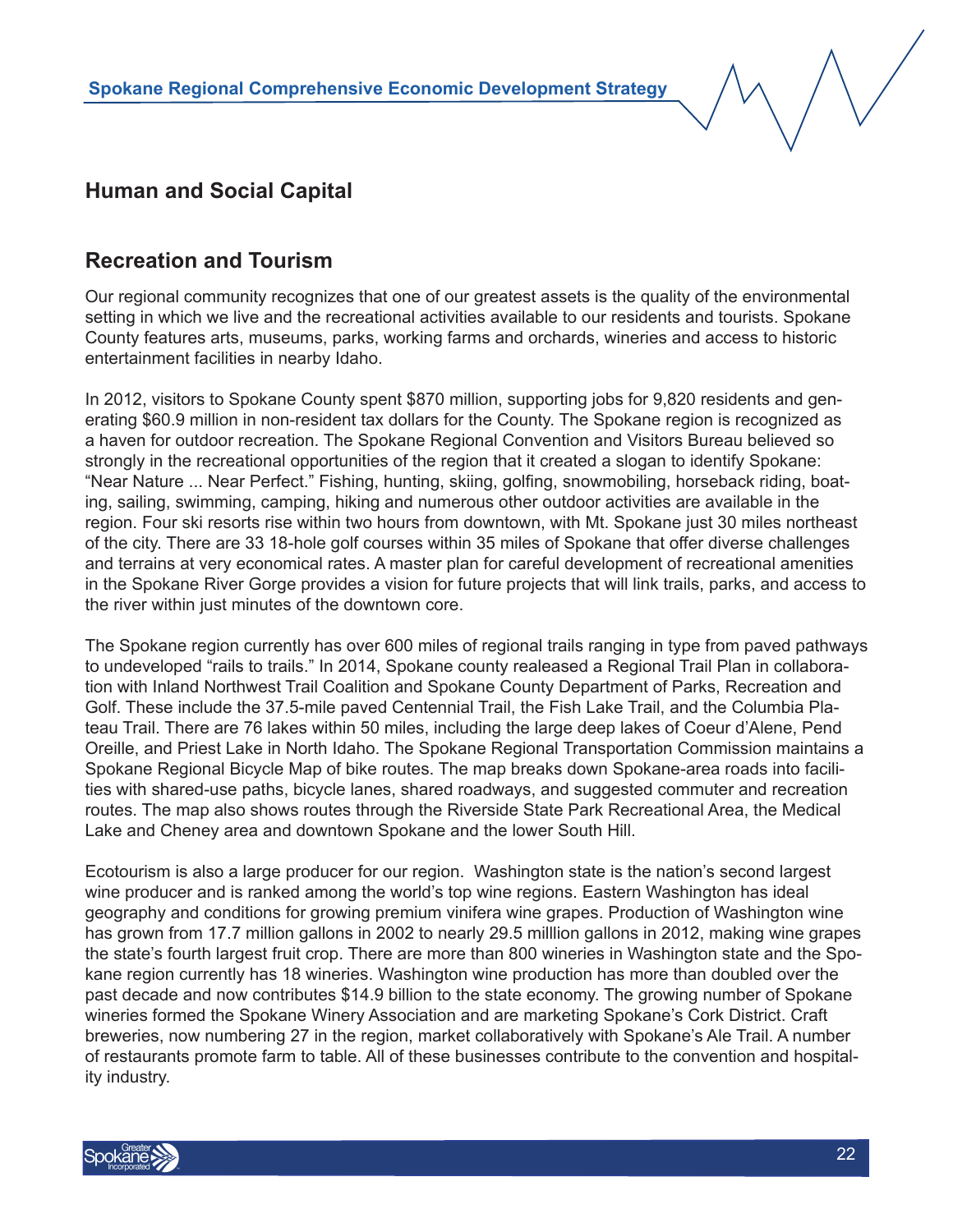In addition, within a six-hour drive are some of the most dramatic and pristine areas of North America including Yellowstone and Glacier National Parks, wilderness areas, and the national forests in Washington, Idaho, Montana and British Columbia.

## **Cultural Hub**

Spokane is the cultural and arts hub of the Inland Northwest. A healthy creative economy is a vital piece of the 21st century economic landscape, fostering innovation, attracting a skilled and creative workforce, building tourism and improving livability.

Over 1,300 art-related businesses employ nearly 6,000 people in Spokane County. More than 737,000 people attend art events during a calendar year in the Spokane region. The annual economic impact of arts in Spokane County has been analyzed by Eastern Washington University to be in excess of \$346 million.

Spokane is one of 100 cities which participated in the Americans for the Arts' Arts Indicator Study in 2014. Although arts-related job numbers are strong, Spokane's Creative Vitality Index, based on data from the Washington State Arts Commission, is well below the national baseline and the level of Washington State, due to low arts-related revenue.

The INB Performing Arts Center is home to traveling Broadway shows and top-name entertainment. The Bing Crosby Theater is a more intimate setting for smaller performances of opera, jazz, plays, and musical events. In 2007, the historic 1931 Fox Theatre was renovated as the Martin Woldson Theater at the Fox to further accommodate the needs of musicians and thespians for all ages and talents. The award-winning Spokane Civic Theatre, Interplayers Ensemble and Blue Door Theatre each produce a series of stage plays during the year. The Northwest Museum of Arts and Culture exhibits art, native culture, and local history, and is one of Washington's five Smithsonian affiliates.

Trade shows, community events, sporting events, meetings and banquets can be hosted at the INB Performing Arts Center and the Spokane Convention Center. In 2007, the Convention Center was renovated to a LEED Silver certified building with 23 meeting rooms totaling 35,732 square feet and to add the new Group Health Exhibit Hall. A 2014 expansion will bring an additional 25,000 square feet of meeting space and 70,000 of exhibit and public space. The Convention Center hosts community events such as the Ag Show, Bridal Festival, and Motorcycle Show along with numerous private events. At the end of 2013, revenues from the Convention Center were over \$3.5 million with an attendance over 243,500. Hotelier Walt Worthy is building a new, 700-room hotel which will connect to the Convention Center via a skyway.

Also located in downtown Spokane is the Spokane Veterans Memorial Arena. The Arena is a multipurpose venue with a seating capacity of 12,500. The venue is host to national and world sporting events, concerts, business conventions, graduations, and other events.

Located in the heart of the Spokane Valley is CenterPlace, a recreational, educational, and cultural center which serves 80,000 people in the City of Spokane Valley and unincorporated Spokane County.

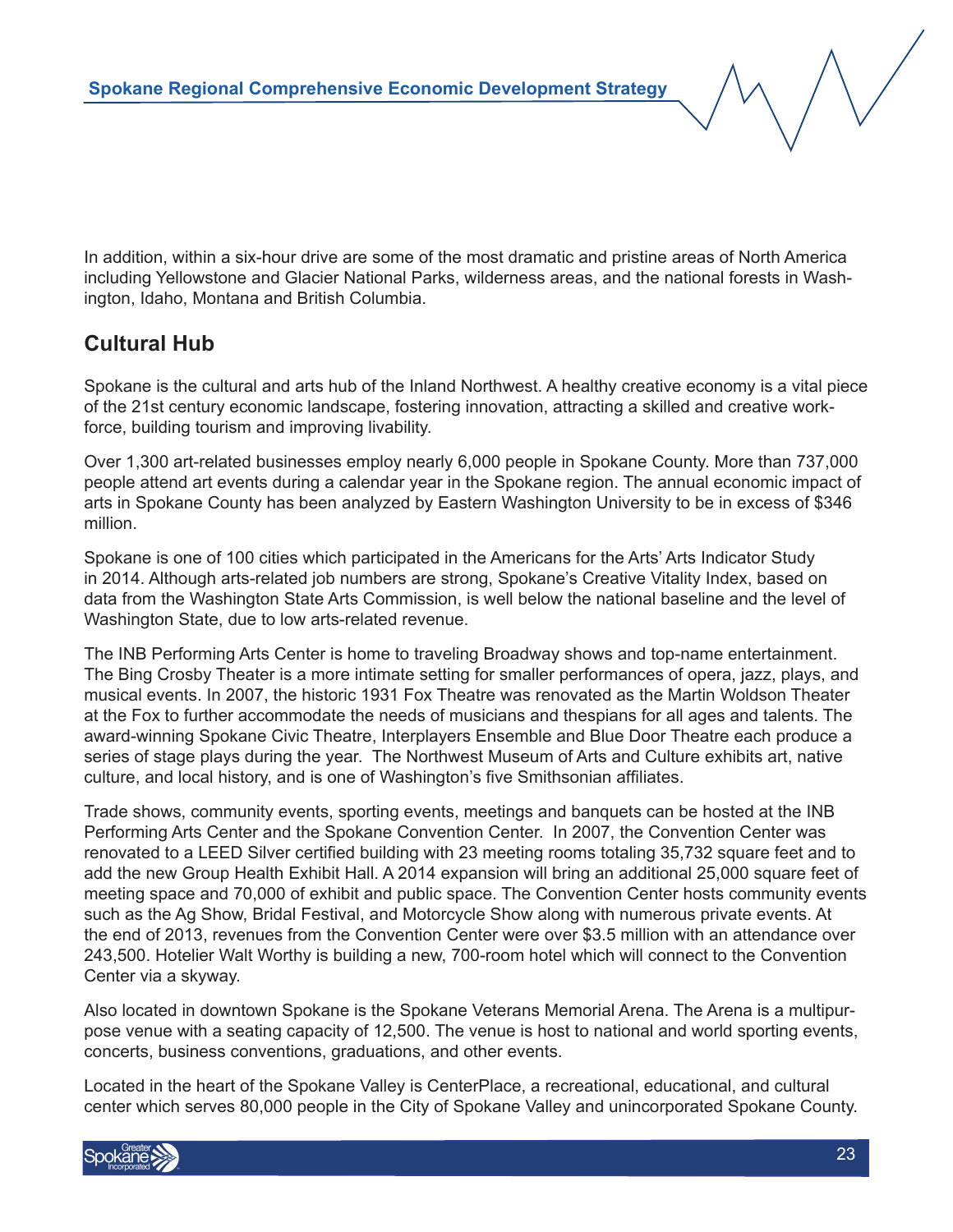In 2003, the voters of Spokane County voted to expand the Spokane County Fairgrounds, funding improvements of over \$90 million. The Spokane Fair and Expo Center offers over 140,000 square feet of exhibition space, livestock facilities, indoor and outdoor arenas, and lawn. The Center is host to many community events such as antique shows, ski swaps, and of course, the Spokane Interstate Fair.

Four institutions within 100 miles offer fine arts degree programs; two offer advanced degrees. The region hosts various art festivals each year including: Artfest at the Inland Northwest Museum of Arts and Culture; Art on the Green in Coeur d'Alene, Idaho; Festival at Sandpoint in Sandpoint, Idaho; and Terrain in Spokane.

#### **Film**

Spokane is located on the eastern edge of Washington where sunshine mixes with a myriad of rural and urban settings. From historic neighborhoods to quaint western towns, rugged mountains to pristine lakes, national forests, raging rivers and miles of winding roads through golden waves of wheat...the Inland Northwest is a perfect location for productions of every type and every size.

Within the region you'll find historic buildings and ultra modern architecture. Tumble-down barns along with 21st Century farm equipment. Luxurious resorts border rustic ranches. "Wherever you turn, there's something great to shoot," a location manager commented recently.

An experienced production workforce makes projects easy and affordable with talented location managers, producers, directors and trade professionals who call our region home for its quality of life and easy access to creative projects. Additional crews and equipment are available from Seattle, a short 35-minute flight or four-hour drive from Spokane, but a world away in terms of cost and workability.

In 2006, the state legislature developed an incentive for film projects in Washington State. Dedicated to helping filmmakers bring their vision to the small and big screens, WashingtonFilmWorks (WFW) is a not-for-profit 501(c)(6) organization that offers funding assistance to commercials, television and feature films shooting in Washington State. With one of the industry's most competitive incentive programs, Washington Filmworks provides funding assistance of up to 30% of in-state qualified expenditures for motion pictures and episodic series with less than six episodes, and 35% for series with at least six epidoes, including Washington-based labor and talent.

The Spokane Film Office will make your location scouting easy with 24-hour turnaround upon request for preliminary location photos, permit applications and more. In fact, they regularly provide same day digital photo service, posting location options on the web to make scouting easy and to minimize preproduction costs.

Spokane also hosts the annual Spokane International Film Festival (SpIFF). The festival features films shared at the Cannes, New York or Toronto film festivals, and are world-class films. the festival is overseen by its parent, the Contemporary Arts Alliance of Spokane.

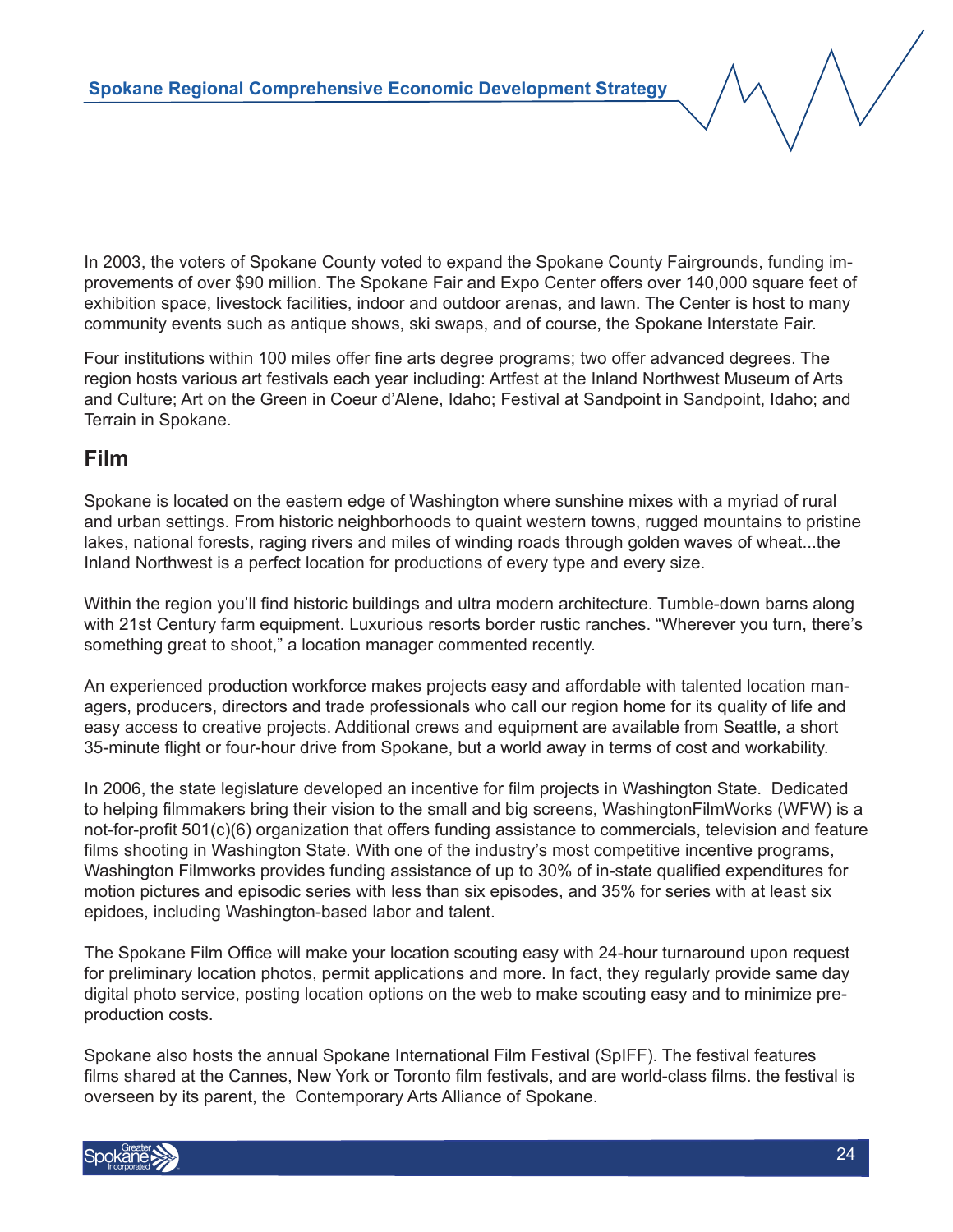#### **Geographic Profile**

Spokane County is one of four Eastern Washington counties set along the Washington-Idaho border. Located roughly between the 47th and 48th parallels, Spokane County is centrally located along the border. The county comprises a total land mass of 1,763.8 square miles (2.7 percent of the state's total land mass). As such, it ranks 19th in size among Washington counties. The county is bounded to the north and west by Pend Oreille and Lincoln counties, respectively. Its northwest corner is shared with Stevens County. To the south is Whitman County and to the east is the State of Idaho.

Spokane County's topography is quite varied. The terrain in the north county is increasingly forested and mountainous as it runs up against the foothills of the Colville National Forest. This part of the county includes Mount Spokane (5,878 feet above sea level). The Little Spokane River flows through the northern county from origins further north in Pend Oreille County. The river flows south to central Spokane County where it merges with the larger Spokane River.

From origins in Idaho southeast of Spokane, the Latah Watershed drains the northern Palouse south of the city and flows north to join the Spokane River immediately west of the city. The topography in the southeast part of the county is that of the rich and fertile Palouse Hills. It is this section of the county that is recognized for its agricultural fertility.

The southwest part of the county is one of channeled rock outcroppings caused by major flood events at the end of the last ice age, and numerous lakes (e.g., Badger, Bonnie, Chapman, Clear, Four Lakes, Silver, Williams). Some of this region is also part of the Turnbull National Wildlife Refuge.

During the last Ice Age (18,000 to 12,000 years ago), and in multiple previous Ice Ages, cataclysmic floods inundated portions of the Pacific Northwest from Glacial Lake Missoula, pluvial Lake Bonneville, and perhaps from subglacial outbursts. Glacial Lake Missoula was a body of water as large as some of the USA's Great Lakes. This lake was formed from glacial meltwater that was dammed by a lobe of the Canadian ice sheet. Episodically, perhaps every 40 to 140 years, the waters of this huge lake forced its way past the ice dam, inundating parts of the Pacific Northwest. Eventually, the ice receded northward far enough that the dam did not reform, and the flooding episodes ceased.

#### **Spokane Valley-Rathdrum Prairie Aquifer**

The sole source of water for most people in Spokane County, Washington and Kootenai County, Idaho is a high quality, underground water body called the Spokane Valley-Rathdrum Prairie (SVRP) Aquifer. Discovered in 1895, this aquifer has become one of the most important resources in the region, supplying drinking water to more than 500,000 people.

The Spokane Valley and Rathdrum Prairie are ancient geologic features that have, for millions of years, been slowly formed by water flowing toward the Pacific Ocean. During the last Glacial Age, the series of floods that covered this area deposited thick layers of coarse sediments (gravels, cobbles, and boulders). The saturated portion of these sediments, where void spaces are filled with water, comprises the aquifer. Water from adjacent lakes, mountain, streams, the Spokane River and precipita-

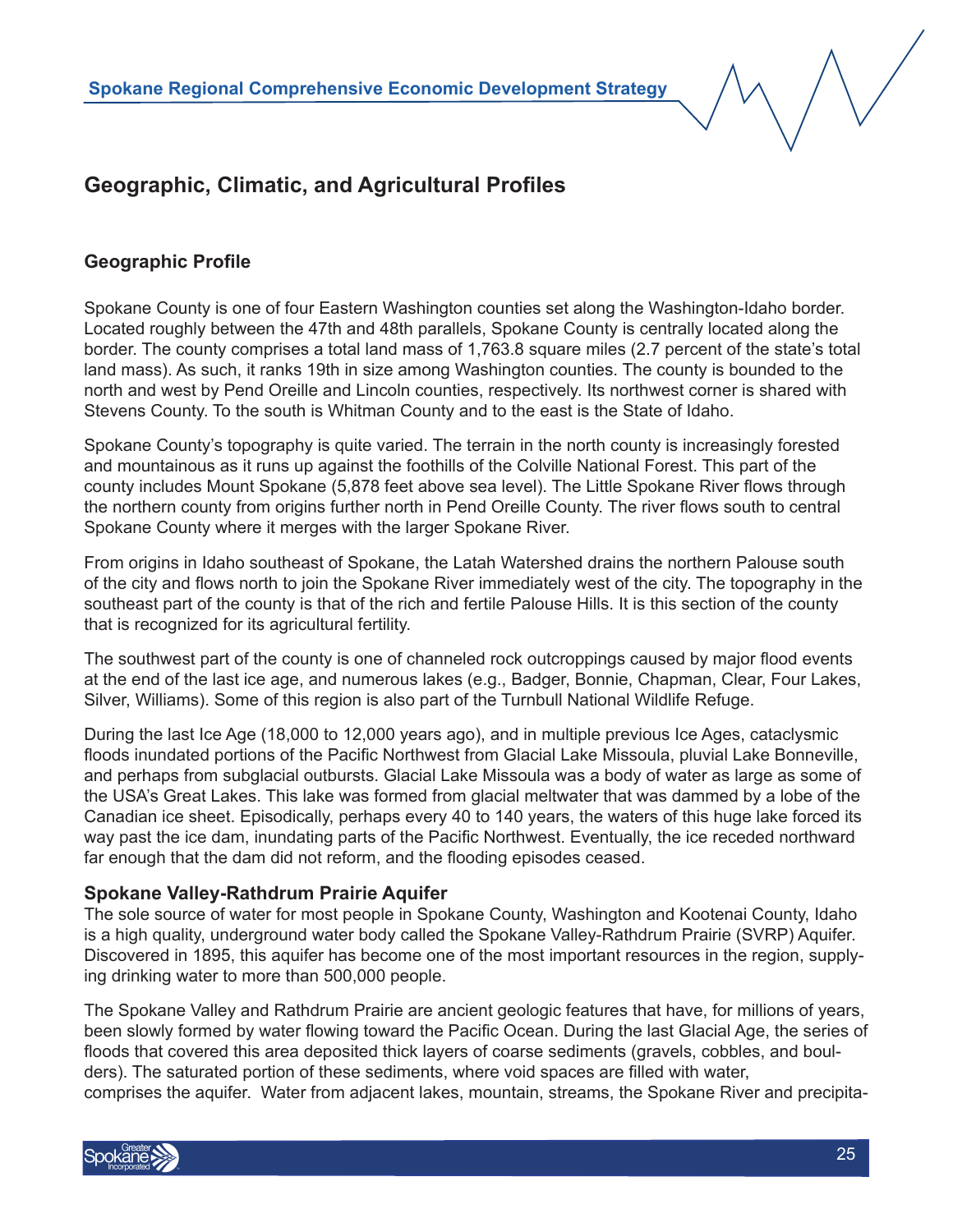tion flow through the flood sediments replenishing the aquifer. Interchangeably, the aquifer flows into the Spokane River providing downstream support for fish and other uses. The aquifer and river are considered to be largely a homogenous water body.

The aquifer has been studied in considerable detail since 1977 with the most recent comprehensive study, designated as the 2007 USGS Bi-State Aquifer Study, reflecting results that have produced programs and regulations designed to ensure the aquifer will remain a valued and protected resource for future generations. Through regional collaborative efforts between Washington Department of Ecology (DOE), the Spokane Aquifer Joint Board, City of Spokane, Spokane County, and the other water purveyors within the County, much work has been completed to improve the consumption to demand relationship.

As recent examples of consumption efficiency improvements and conservation of this critical resource, the City of Spokane has enacted stepped water usage rates intended to discourage wasteful consumption. Additionally, they have offered financial incentives to upgrade lawn irrigation systems with Smart Control moisture sensor systems to reduce overwatering of yards. In combination, homeowners are positioned to better manage their water use while ultimately saving some expense.

With upgrades to existing wastewater facilities and the 2011 completion of the Spokane County Regional Water Reclamation Facility, another potential water consumption opportunity exists. All municipal water treatment in the county will now meet Class A reclaimed water criteria. While the infrastructure doesn't yet support distribution for water reuse, this idea is under study and may be a further method deployed to reduce aquifer consumption.

The Spokane Region, through smart management and thoughtful eyes to the future, does not have a water resource shortage. Looking forward, a shortage is not anticipated by means of continuing the thoughtful management and investment in systems and policies that ensure adequate supplies to accommodate growth.

#### **The Spokane River**

As noted before, the Spokane River and the SVRP Aquifer are critical resources to the region and have played/play a major role in the settlement and economic development of the area. The river has an intricate history of providing the population with hydro-generated electricity, irrigation water, fishing, recreation, aesthetic enjoyment and it also serves as the region's major conduit for wastewater disposal from cities and industry. Continued population growth in the area has demanded, and will continue to inevitably demand, more of the region's water resources. The river is also an important cultural and natural resource for Native American tribes downstream from the City and County population centers.

Water quality in the Spokane River is improving. Utilities and industries that discharge treated water into the river, along with the Washington State Department of Ecology, the Environmental Protection Agency, the Spokane Tribe of Indians as well as other environmentally minded stakeholders, are all committed to continuing the further improvement of the river's quality standard. The Department of

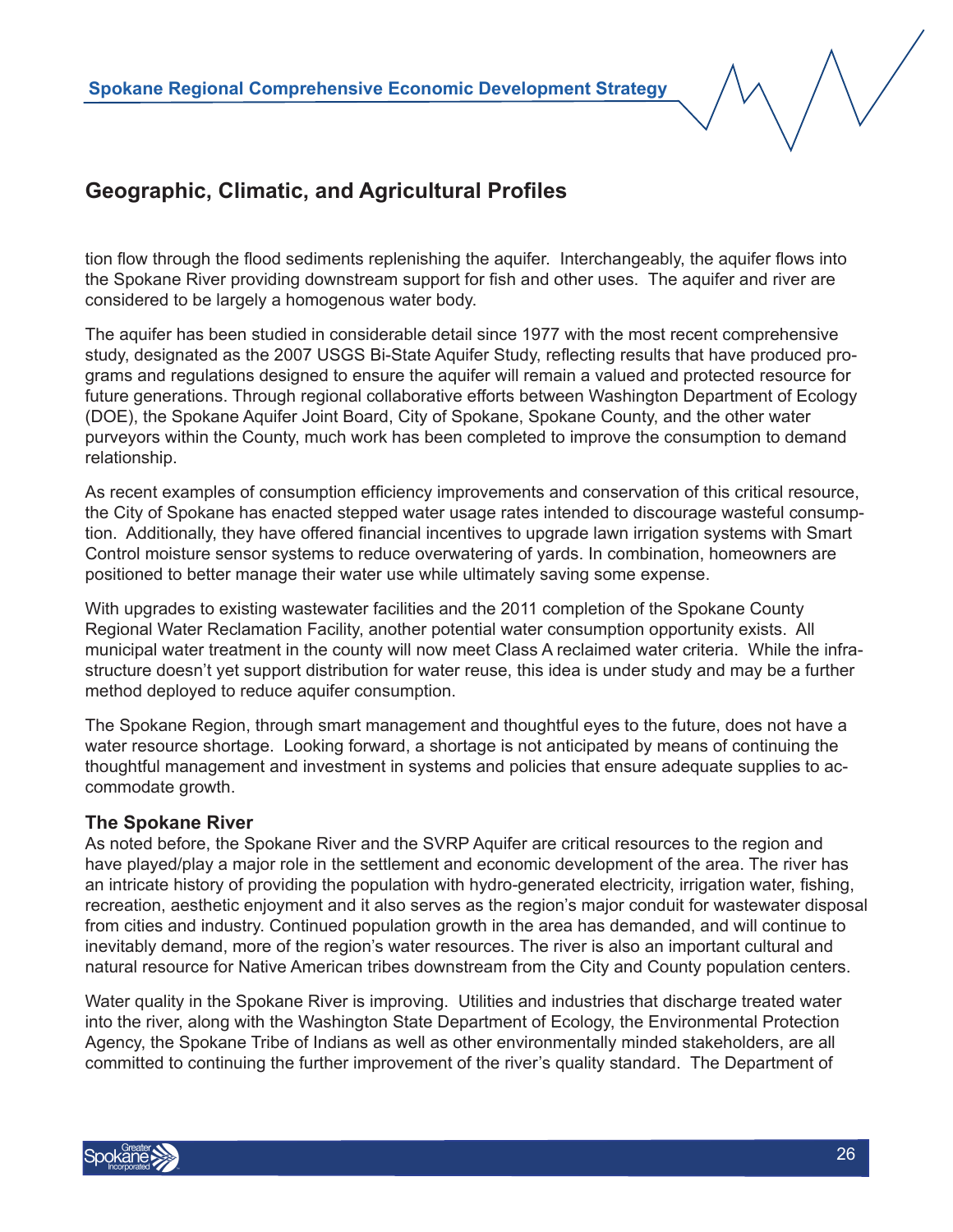Ecology has studied and authored a Water Quality Improvement Report (Dissolved Oxygen Total Maximum Daily Load or DO TMDL) to address the Spokane River's dissolved oxygen deficit in Lake Spokane.

Spokane River's DO TMDL process has established a phosphorus discharge reduction target that equates to roughly a 95% reduction of phosphorus, ammonia, and carbonaceous biochemical oxygen demand (CBOD) for municipal wastewater treatment plants. The lower phosphorus concentration is expected to significantly reduce algae growth that, through eutrophication causes DO concentrations to fall below the water quality standard. A collaborative effort between the dischargers and DOE resulted in an Advisory Board for the Spokane River DO TMDL that guided the TMDL study toward meeting the phosphorus target with a combination of improved point source wastewater treatment technology and potential reductions of non-point source pollutant loads.

A key element of the effort to improve the Spokane River quality is to increase flow in the river channel during the drier summer months. As noted in the SVRP Aquifer commentary, the river and aquifer are essentially homogenous; therefore flows are impacted by aquifer demand. Better flows not only provide greater dilution of water-borne impurities, they maintain lower water temperatures that discourage algae growth. Improved flows also provide betterments for recreational use and hydro-generated power. Coupled with the conservation efforts intended to stabilize demand on the aquifer, another step to improve summer flows recently has been taken. Avista, our local electric utility, has agreed to betterment of the Aesthetic Flow Criteria per Section 401 of the Clean Water Act as part of its FERC relicensing for its four dams on the river. Avista has increased minimum summer flow within the river through more stringent management of held water behind each of its dams. This not only benefits the aesthetic flow requirement but also provides improved water quality for all downstream uses of the river.

At this time, the outcome of the DO TMDL effort has been the completion of the report and subsequent acceptance by the Environmental Protection Agency. Implementation has begun with draft NPDES discharge permits put forth for comment and action. Spokane County is in the testing phase of its newly constructed facility that replaces the County's use of the City of Spokane's Riverside facility for treatment. Further, the County is just completing a 23-year project of establishing collection infrastructure that will ultimately displace some 30,000 septic tank systems that have been significant contributors to groundwater discharge of phosphorus. The full displacement of those systems is anticipated by approximately 2015.

The Spokane community has also become involved in taking the necessary actions to clean up the Spokane River. In July 2008, Spokane County banned the sale of dishwasher detergent containing more than 0.5 percent phosphorus. Recently, the first results of the study to reduce phosphates from the river were released. Spokane's Waste Water Treatment Plant reported in August 2009 that water collected during the first 12 months after the ban of phosphate detergents, saw a decrease in phosphate levels of 10.7% over the previous three annual average levels. Overall, the detergent ban is aiding in the goal of reducing phosphate levels in the Spokane River and making our local environment cleaner and safer for those of future generations to enjoy. Another recent development resulting from

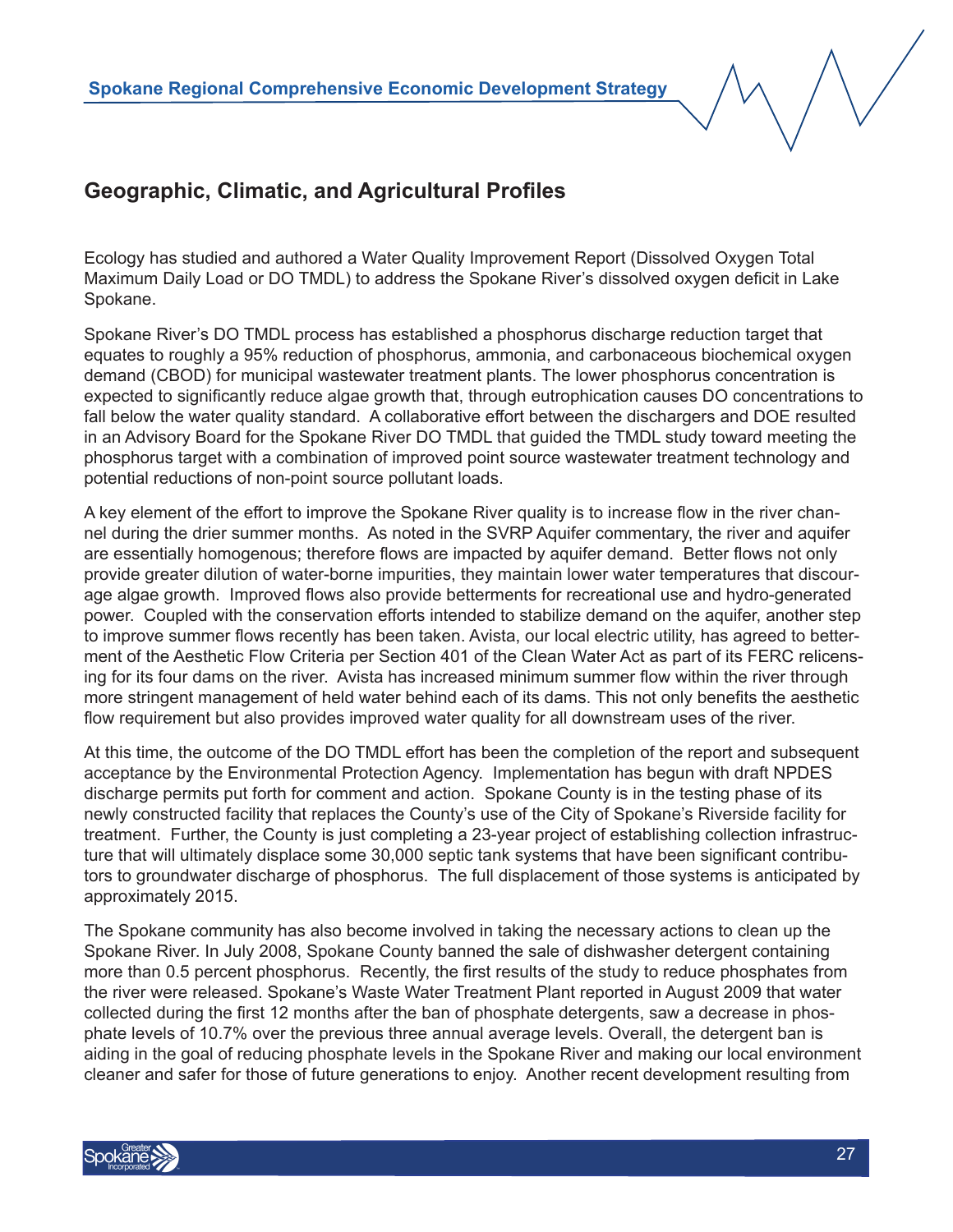the DO TMDL effort is a State legislative act that broadly reduces the use of fertilizers containing phosphorus throughout the state.

The next incremental step toward river pollutant cleanup is directed at toxics, specifically PCB's and dioxins. In 2012, the Spokane River Regional Toxics Task Force (SRRTTF) formed to find and reduce toxic compounds in the Spokane River. The intent is to work through a similar process of data collection, identification of sources, public education, regulatory reform, and subsequent technology improvements that will dramatically decrease the existence of toxics in the river. While the spirit toward this new issue is similar, the challenges are likely quite different and more difficult. PCB's are ubiquitous in the environment so identifying specific sources and quantifying acceptable levels of reduction will be substantially more challenging. However, it is agreed within the confines of the Task Group that the challenge is necessary and worthy of the effort to tackle this next step in pollutant reduction. A revised Spokane River Toxics Reduction Strategy was published in 2012 by the Department of Ecology which outlines monitoring plans and reduction programs.

The Spokane River DO TMDL is complete. It's a story of the successful efforts of many parties who seemingly differ in priorities yet have been able to convene in collaboration toward common goals. At this time, there is a generational plan that will carry us forward into the future with continual improvement to the river we are all proud of. As with the aquifer, there is certainty of the stability of this asset and protection of it moving forward – a success story that, as a community, we can all take pride in.

#### **Climatic Profile**

Spokane County is located on a plateau where the long, gradual slope from the Columbia River meets the sharp rise of the Rocky Mountain ranges. This is a transition area between the desert-like Columbia Basin of Central Washington and the forested mountains of North Idaho and Northeast Washington.

Spokane County has four distinctive seasons. In general, Spokane County has the characteristics of a mild, arid climate during the summer months and a cold, coastal type climate in the winter. Approximately 70% of the total annual precipitation falls between the first of October and the end of March, with an average annual precipitation of 16.25 inches, and 44.9 inches of snowfall and ice pellets. The normal July maximum is 83.3 degrees Fahrenheit, minimum 56.3 degrees; the normal January maximum is 34.4 degrees, minimum of 24.7 degrees. Extremes range from 108 degrees to -30 degrees, but temperatures of more than 95 degrees and less than -10 degrees are rare.

In 2013, Sperlings rated Spokane as the sixth safest cities in the U.S., based on weather and disaster statistical data. Spokane and other Northwest cities were rated highly because the region is not generally susceptible to floods, hurricanes and tornados. This attribute will be explained later in this document, as it pertains to telecommunications and data backup and recovery systems.

The City of Spokane adopted a strategic planning effort to identify and address the ways that climate change and rising energy prices will impact the City government's operations, services, programs and

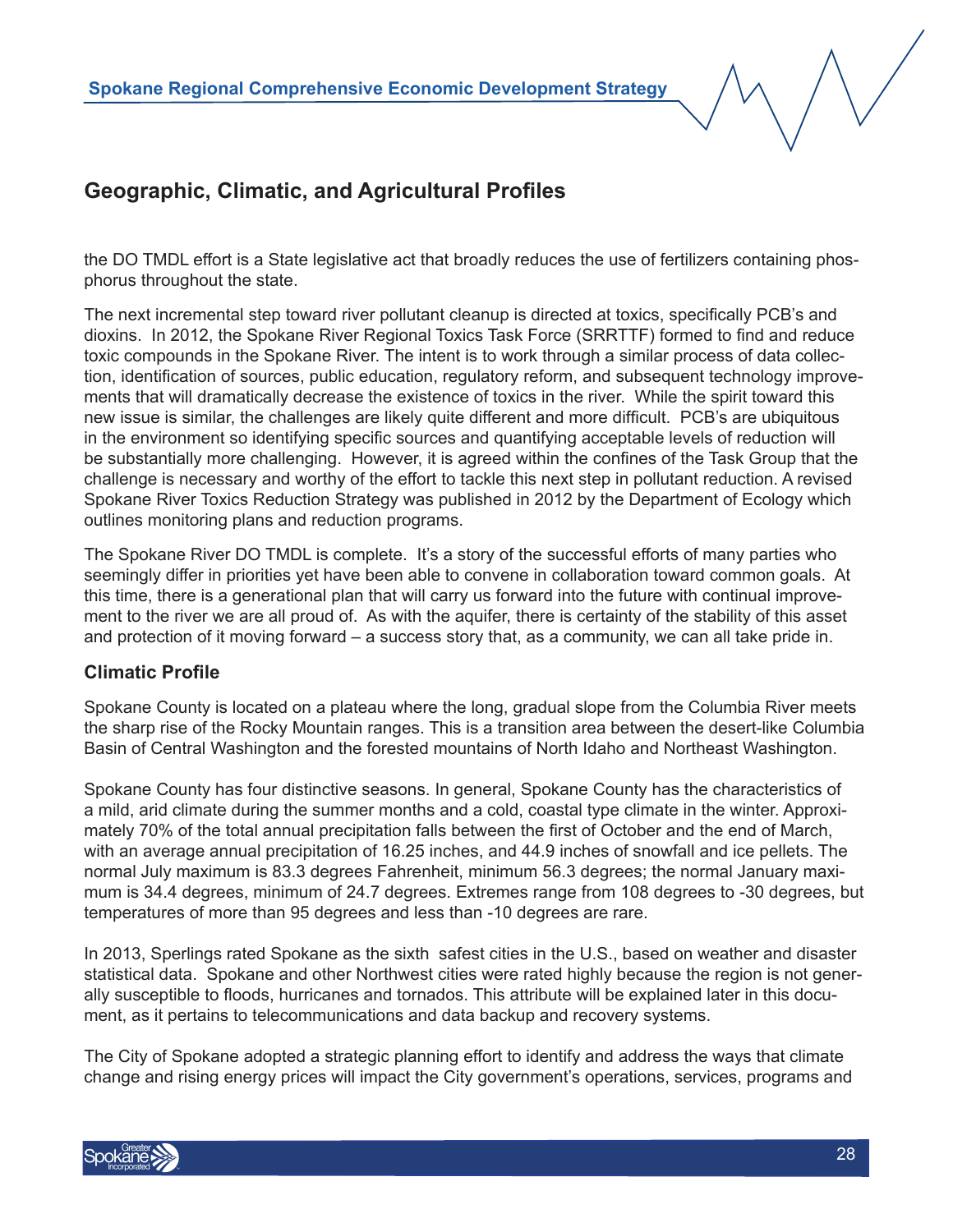policies. The three main components of the project are energy security – moving away from reliance on oil, mitigation of climate change – reduction of greenhouse gas emissions, and adaptation to climate change – preparing for the impacts of climate change.

#### **Agricultural Profile**

Agriculture is very important in our region, providing 4,790 jobs in the nine neighboring counties of Eastern Washington, including Spokane. In Spokane County alone, 2,502 established farms produce \$117 million in agricultural products for the Spokane region and beyond. Whitman County, just south of Spokane is the number one wheat-producing county, and number two barley-producing county, in the nation. There is a strong interdependency of agricultural jobs and agricultural-related jobs in non-agricultural sectors which directly affect the spending power in the region. The locally sourced movement is making a significant impact through farmers' markets, restaurants and Spokane's eighteen wineries.

Spokane is located 70-miles from Washington State University Pullman where agricultural sciences rank in the top 10 nationally. WSU researchers in the plant sciences ranked second in the United States, animal sciences faculty ranked fourth, and food scientists ranked sixth in terms of productivity. Agronomy and crop sciences researchers ranked seventh in the nation, while horticulture researchers ranked eighth.

New ideas are constantly being generated. As an example, Eastern Washington farmers can participate in a \$4.5 million federal crop support program that pays them to grow camelina, a seed crop that some researchers consider a potentially cost-effective alternative to overseas oil. Camelina grows easily in dry land and is largely disease resistant. When the crushed oil is refined, it can be blended into high-quality aviation fuel. Farmers in Eastern Washington, including Spokane County, could plant as many as 11,000 acres with federal assistance. The green jet fuel industry would mean more jobs in Eastern Washington.

Washington State University Spokane County Extension partners with businesses, the community, and volunteers to drive innovation, invention, and technology transfer. They focus on expanding the problem-solving capacity of communities, enhancing and sustaining the local economy, enhancing natural resources and the environment, enhancing economic opportunities for agriculture, and improving health and wellness.

The Agri-Business Council of Greater Spokane Incorporated, formerly the Agricultural Bureau, has supported the ag industry in the Spokane region for over a century. The Council focuses on agricultural research, traditional and value-added production, alternative fuels and pharmaceuticals, processing and food systems. An annual Spokane Ag Expo and Pacific Northwest Farm Forum attracts nearly 6000 visitors and provides opportunities for education and for farmers to connect with

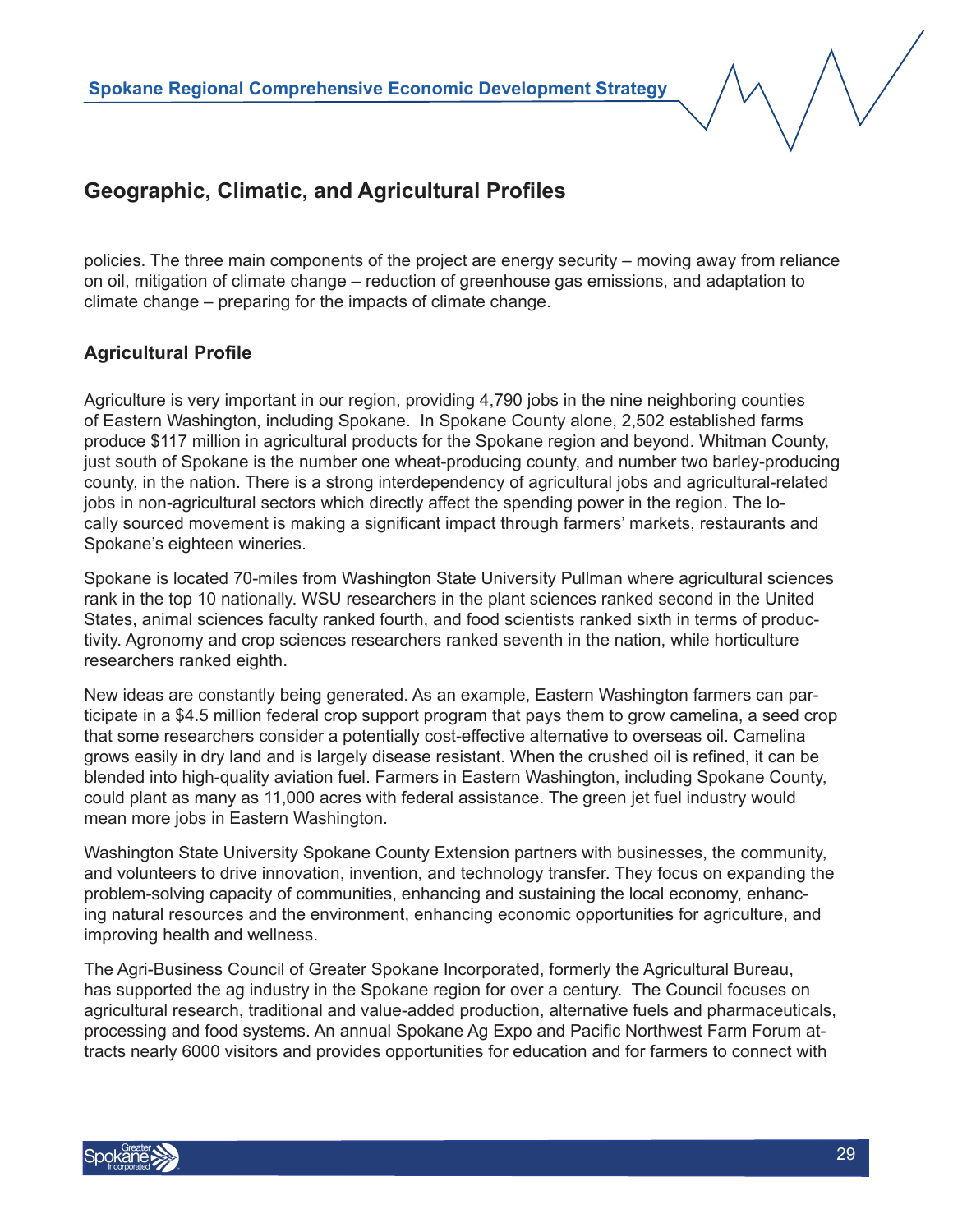the companies that provide services to them. The show has an economic impact of over \$10 million for the region.

The Spokane Conservation District (SCD) works in partnership with individuals, landowners, businesses and government to protect water resources, expand options for agricultural production, promote sustainable forestry practices, promote energy conservation, and protect wildlife habitat throughout the urban and rural areas of the Spokane region.

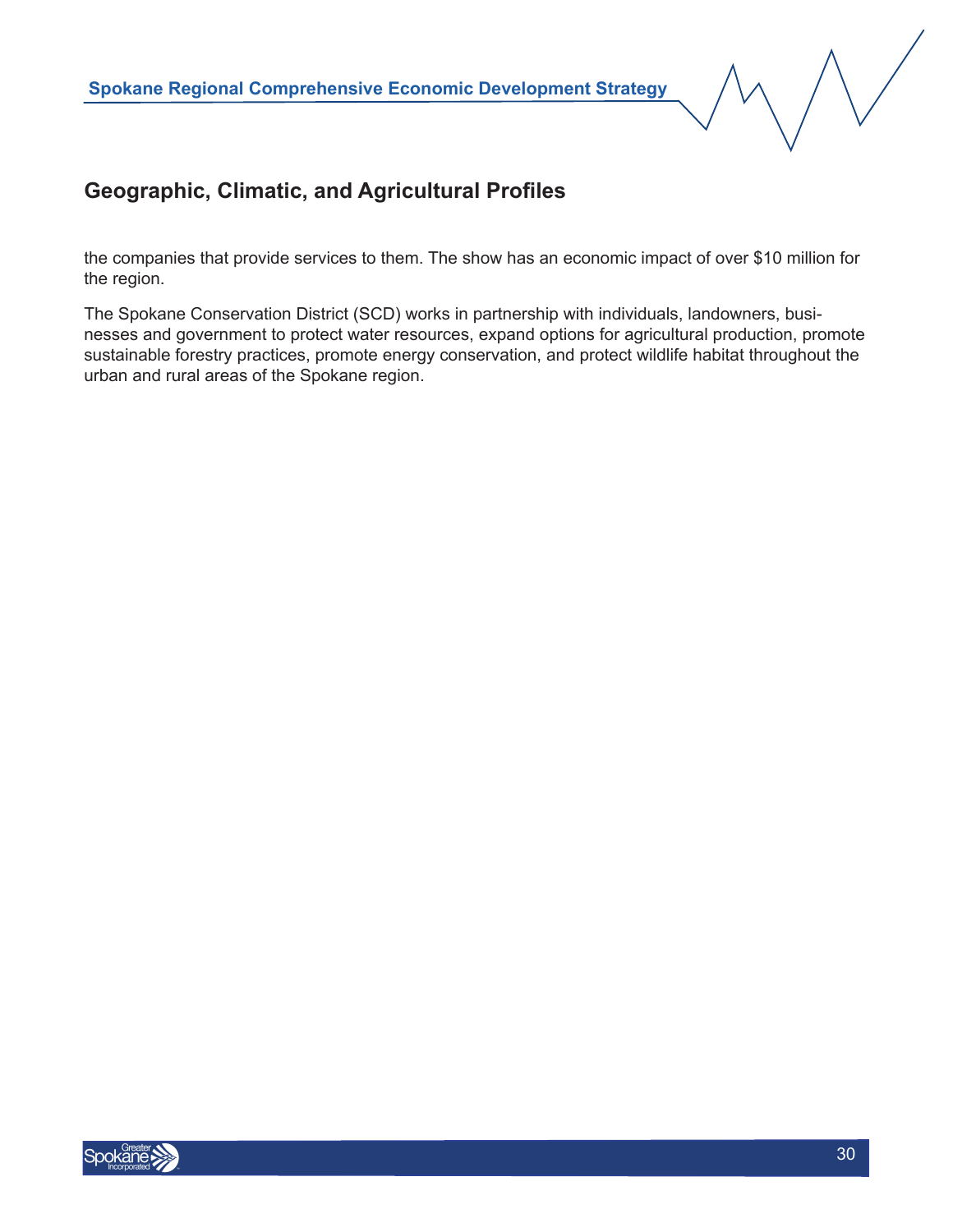Spokane County, once known only for its railways, mineral mining and agriculture, has grown over the last century into a business center for products and services across all industries. As a regional hub of industry for Eastern Washington, Northern Idaho, and Western Montana, Spokane is rich and diversified in its economy. Traditional industries such as healthcare, education and financial services laid the foundation for Spokane and are still a vital part of our economy, with the exciting vision for the Academic Health Science Center at the Riverpoint Campus offering enormous potential for economic return. In addition, emerging industries such as Aerospace, Clean Technology and Advanced Manufacturing, coupled with this solid base in healthcare and education, will propel Spokane through the next 100 years of economic success.

#### **Advanced Manufacturing**

U.S. manufacturers are emerging stronger, more productive and better positioned than ever to compete in world markets, and employment opportunities for men and women in many sectors are growing. Manufacturing has long been an economic driver in Washington State. According to the Washington State Employment Security Department, 289,000 people are employed in manufacturing, almost 10% of all non-farm employment in the state.

Spokane's manufacturing industry has weathered the recession and matured as a industry. With 600 manufacturing businesses powered by a workforce that totaled 15,600 as of June 2014, Spokane's manufacturing industry includes companies focused on: aerospace products; aluminum casting; computer, communications and electronic equipment; household and institutional furniture; medical equipment and supplies; paper and plastic products; rugged wireless laptops; structural and other metal products.

Manufacturing accounts for 7% of the area's employment base and contributes hundreds of millions of dollars to the regional economy.

Over the last decade, the manufacturing industry has experienced tremendous change. Companies now use advanced technologies and production systems that rely heavily on computers, requiring a technically-skilled workforce. In return, they offer good pay and benefits, a stimulating work environment and career mobility. There are a number of educational opportunities for those pursuing a career in manufacturing. Engineering disciplines are offered by most of the local public and private four-year universities. Community Colleges of Spokane offers a variety of technical degrees including Biomedical Equipment Technician, Electronics Engineering, Machine/CNC Technology, Welding and Fabrication, and Electrical Maintenance and Automation.

The manufacturing workforce in Spokane is steady, but efforts to ensure its stability are currently in place and showing tremendous success. The Manufacturer's Roundtable is a group that meets bimonthly to openly discuss care and concern for the direction of Spokane's manufacturing industry.

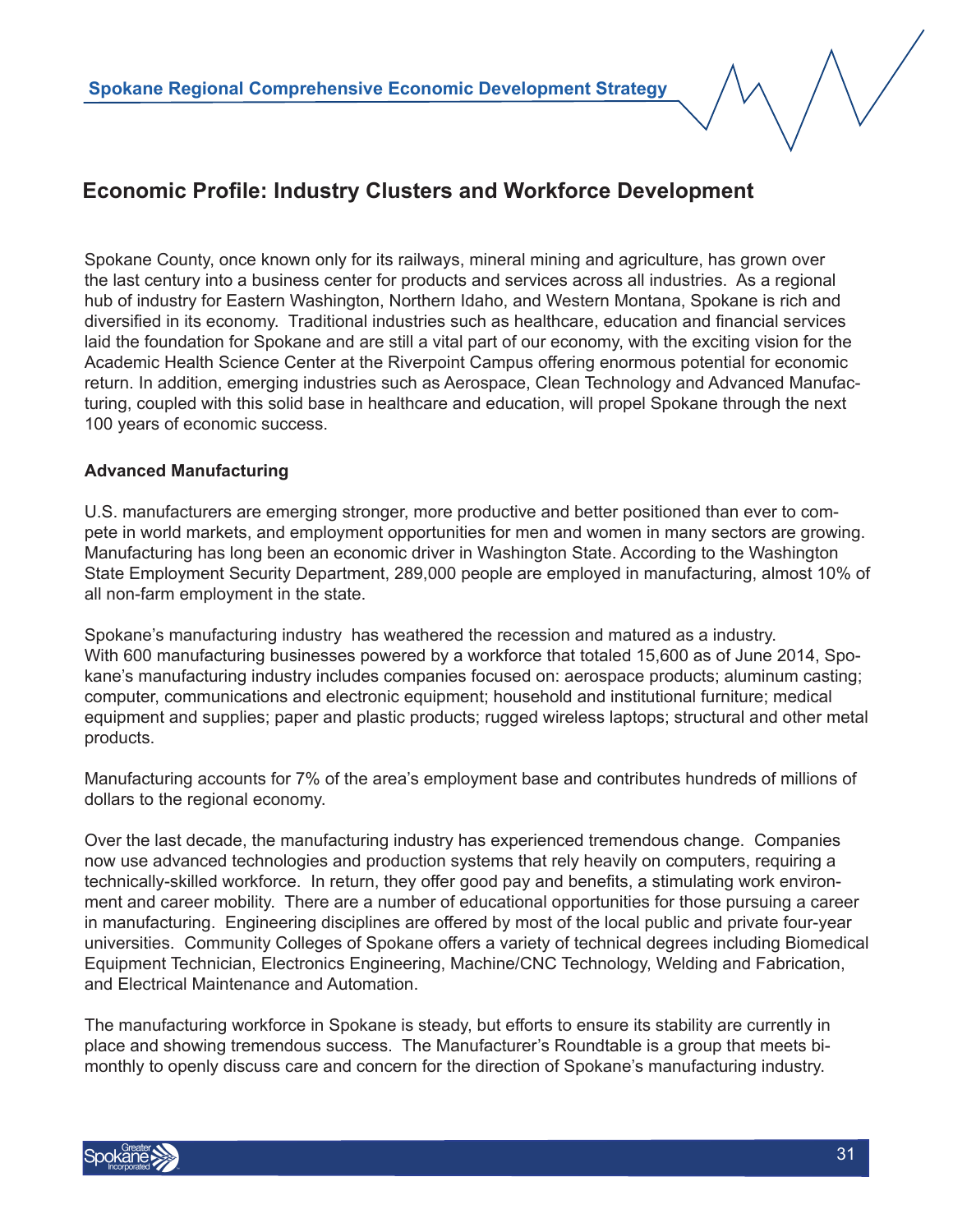Manufacturers Roundtable mission: Promote a climate that fosters growth and development of the manufacturing and technology base within the greater Inlnand Northwest region. Goals:

- Support legislative efforts that promote prosperity within the manufacturingindustry
- Promote local trade among manfufacturers
- Support programs in the K-12 system that educate students and those who advise them on their post-secondary endeavors about manufacturing careers and training programs
- Collaborate with area Higher Education Institutions around the development of a skilled manufacturing workforce

#### **Aerospace**

Our educational institutions have developed curriculum and programs which support the technologies needed to succeed in a variety of industries. One growing manufacturing sector, the aerospace industry, is well represented in Spokane with more than 120 airframe and aviation companies. The aerospace industry offers some of the most technologically-advanced career opportunities available today. These companies employ more than 12,000 workers and generate \$650 million in revenue from their aerospace business activity, making Spokane County the fifth largest airframe employer in the country.

Spokane has many partners committed in growing our aerospace industry and creating additional jobs for our region. Partners include Fairchild Air Force Base, Spokane International Airport, Washington Manufacturing Services and Washington State University's Applied Sciences Laboratory. Several local and regional industry groups also lend a hand in creating opportunities for Spokane's aerospace businesses. Spokane's Manufacturing Roundtable, along with the Lean Manufacturing Consortium, have made efforts to advocate for living-wage jobs, supplier competition, workforce availability and training, and aerospace awareness within the community.

The Aerospace Initiative for Recruitment (AIR Spokane) is a partnership between business, elected officials and community leaders to grow Spokane's aerospace industry through the recruitment and expansion. The partners, which include Avista, City of Spokane, Community Colleges of Spokane, Greater Spokane Incorporated, Spokane County, and Spokane International Airport, have engaged with a consulting firm on a global and statewide aerospace production analysis and a supply chain analysis for the Spokane Region.

INWAC, Inland Northwest Aerospace Consortium, is a regional alliance of advanced manufacturers, service providers, and affiliates that work together to support the growth and succes of the Inland Northwest aerospace cluster. Established in 2005, the group is now over 120 members strong. IN-WAC's Manufacturing & Services Network is a core group composed primarily of aerospace certified contract manufacturers working together to simplify procurement and streamline orders. By establishing cohesive relationships, Spokane aerospace suppliers are able to distribute their products within the

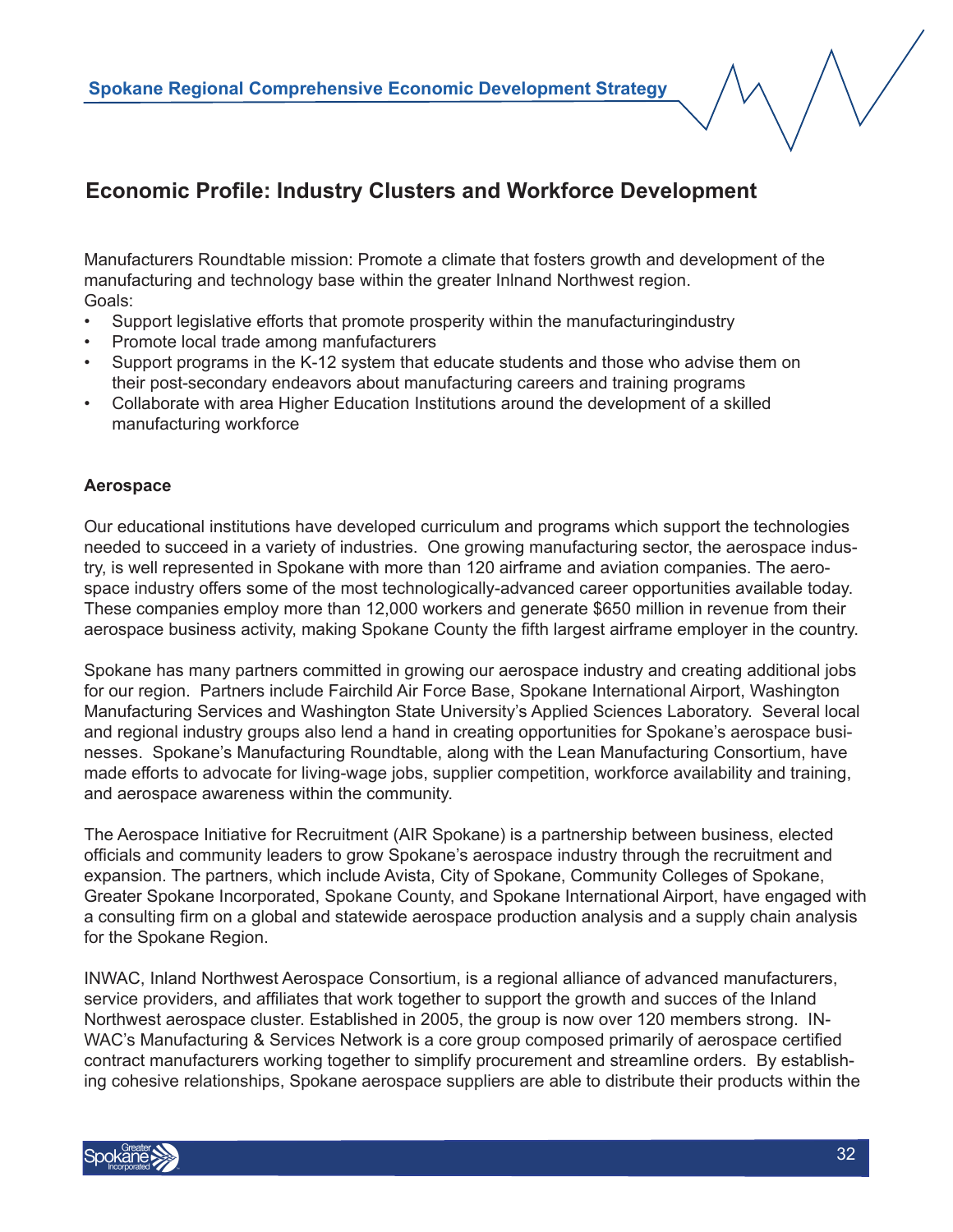state, reducing CO2 emissions and lessening the carbon footprint, while maximizing the tax revenue possibilities for the state by keeping Washington jobs and dollars within the state.

Efforts by industry groups such as the Manufacturers' Roundtable, Lean Manufacturing Consortium, and INWAC, are the first steps in ensuring a workforce supply that is able to meet the needs of Spokane's aerospace economy. Several continuing education programs currently exist, creating much of what now is our aerospace workforce. Local programs are mechanical and electrical engineering; aerospace engineering; aeronautical science; and FAA-approved aviation airframe and power plant maintenance courses for entry-level technicians. Additionally, two-year programs in partnership with the University of North Dakota Center for Aerospace Sciences are available, as well as graduate and post-graduate degrees with Embry-Riddle Aeronautical University.

#### **Health Sciences**

Health science is the applied science relating to the care of human and animal health. It may also include many sub-disciplines relating to all aspects of the health care industry. There are two approaches to health science: the study and research of the human body and healthrelated issues in understanding how humans and animals function, and the application of that knowledge to improve health and to prevent and cure diseases.

Bioscience is expanding in the region with projects in both the private and public sectors, and more than 500 research studies and clinical trials currently underway. These projects play an increasingly important role in defining the area's economy as they expand from research to production. According to the US Department of Labor, Bureau of Labor Statistics (May 2006), Spokane ranked #4 in the country for metropolitan areas with the highest published employment concentrations and wages in the bioscience industry.

Programs on Spokane's Riverpoint Campus are developed in partnership with local universities, hospitals, major clinics and private practitioners to create an Academic Health Science Center for the region. According to the Institute of Medicine, the definition of an Academic Health Science Center is "…a constellation of functions and organizations committed to improving the health of patients and populations through the integration of their roles in research, education and patient care to produce the knowledge and evidence base that becomes the foundation for both treating illness and improving health."

In December 2013, the new Pharmaceutical and Biomedical Sciences Building was dedicated. Two thirds of 17,512 square feet is dedicated to pharmacy teaching and research, the other third to medical education and research.

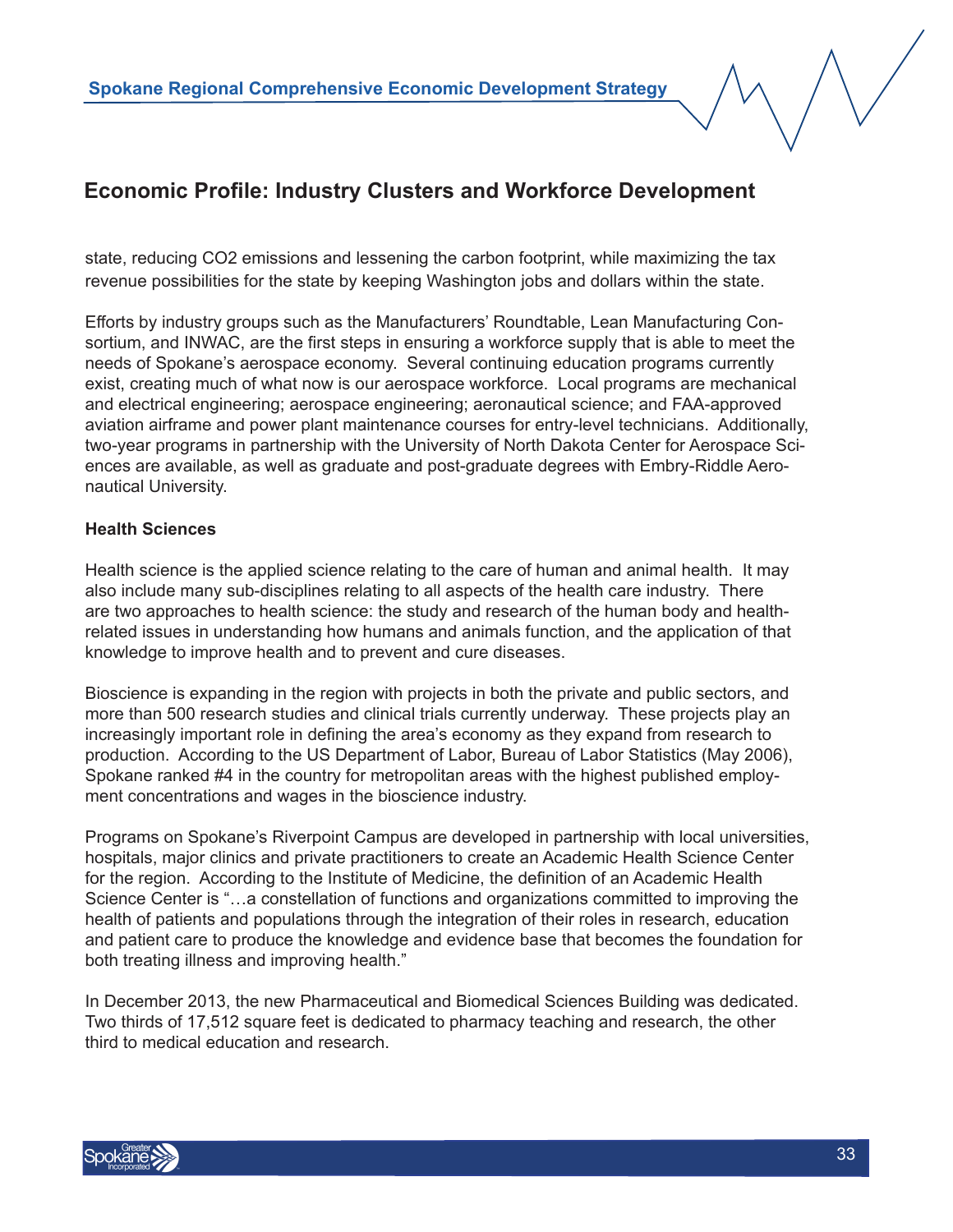Health Science degrees available at the Riverpoint Campus include: BS in Dental Hygiene: EWU BS in Nutrition and Exercise Physiology: WSU BA in Health Services Administration: EWU BS Nursing: WSU, EWU Graduate Certificate in Health Services Administration: EWU MS in Communication Disorders: EWU Master of Health Policy and Administration: WSU Master of Nursing: WSU MA in Occupational Therapy: EWU Master of Social Work: EWU; MA in Speech and Hearing Sciences: WSU PhD in Nursing: WSU Doctor of Pharmacy: WSU Doctor of Physical Therapy: EWU Medical Education--WWAMI (Washington-Wyoming-Alaska-Montana-Idaho): WSU in collaboration with UW School of Medicine Dental Education--RIDE (Regional Initiatives in Dental Education): EWU in collaboration with University of Washington School of Dentistry

#### **Clean Technology & Energy Efficiency**

#### **Renewable Projects**

The greater Spokane region is host to a strong and growing set of companies which develop technologies for smart grids, renewable energy resources and energy efficiency applications. Many of these companies provide products and services which are exported and contribute to local job creation as well as technologies which will be deployed locally. Local and regional colleges and Universities are playing a significant role in helping companies commercialize new technology. Some of the noteworthy regional projects include:

- BarrTech's state-of-the-art organic waste processing facility which produces high grade compost, diverting local solid waste from long haul disposal in the process.
- Demand Energy's solar array, demand energy storage and network management software which reduces peak energy demands on a large commercial building.
- McKinstry's geothermal heat pump and energy retrofit being applied to a turn of the century large historic building being operated by their Great Northern subsidiary.
- Avista's smart grid project in Pullman and Albion, and the 100 MW Palouse Wind farm project to be developed in Whitman County.
- Spokane County's 260kW generators powered by digester gas from its new Water Reclamation **Facility**
- Solar and wind installations by Avista customers as well as Avista's 3,500 watt roof-top solar installation on its headquarters building

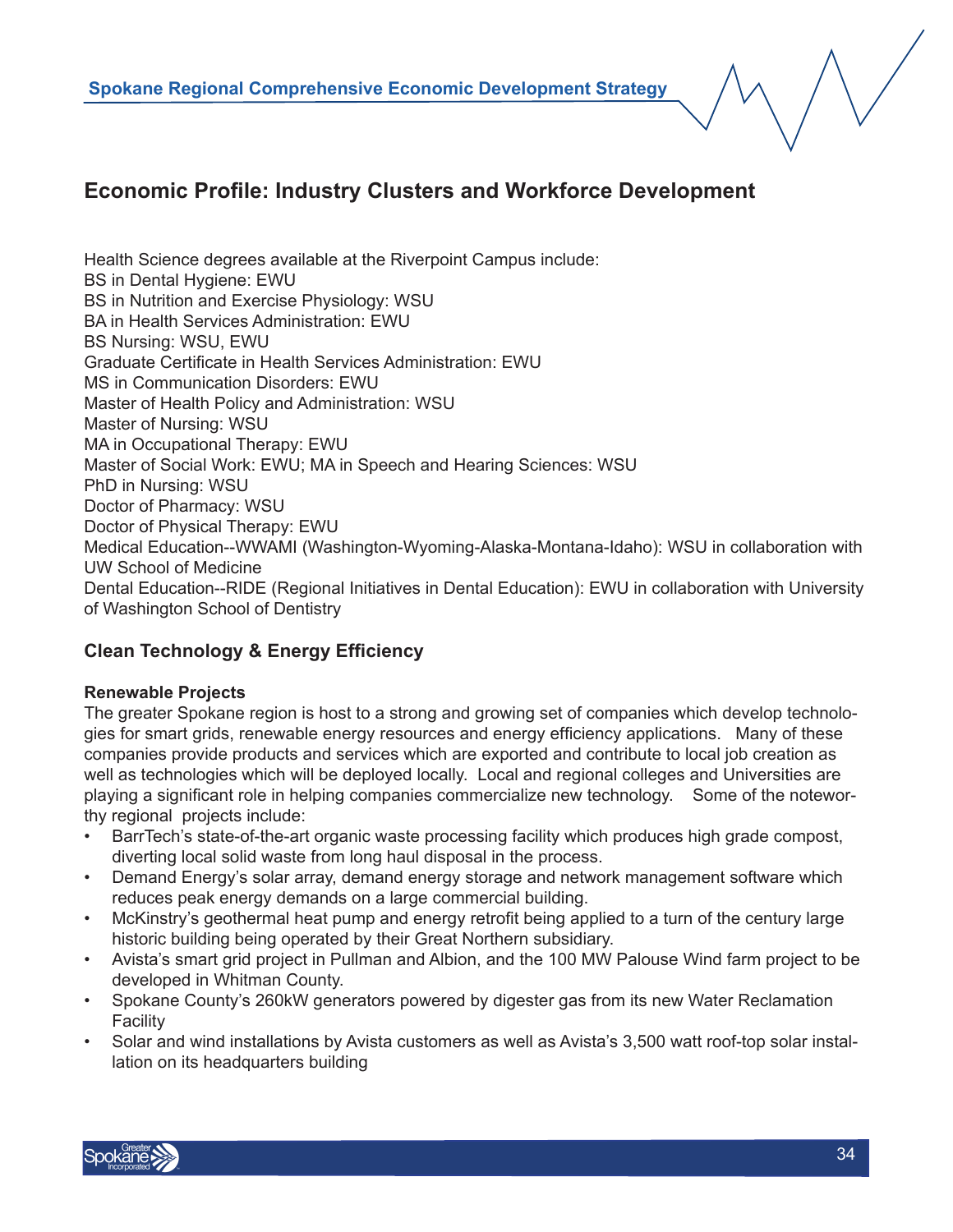Spokane, along with the state of Washington, has created a business environment that embraces Clean Technology and Energy Efficient businesses. Recently, Washington State passed two laws to promote renewable energy. The first bill established renewable energy production incentives for both homes and businesses, and the second bill provides tax breaks for renewable energy businesses.

With over 50 Clean Technology and Energy Efficient companies operating within the immediate area, Spokane is lighting the way to new energy resources and practices. In turn, we are creating an economic environment in Spokane of highly skilled, highly paid, highly sought-after jobs. Spokane's future in Clean Technology and Energy Efficiency is only growing brighter.

Clean Technology & Energy Efficiency Includes: clean energy and renewable fuels, energy efficiency, environmental protection and remediation, sustainable design, waste management, recycling and recycled products, and water conservation and treatment

In efforts to retain and recruit clean technology and energy efficiency companies here in Spokane, Greater Spokane Incorporated has organized CLEEN|NW (Consortium of Leading Energy Efficiency Companies Northwest), an industry group dedicated to increasing awareness and education, with plans to advocate for additional policy in efforts to help Spokane become one of the nation's best places for clean technology and energy research and product development. CLEEN|NW is currently comprised of steering committee and more than 70 business and organizational members. The CLEEN|NW steering committee is lead by industry experts with the following companies: CH2M Hill, a world-wide environmental engineering firm; Avista Corp., a publicly traded energy provider serving three NW states; the City of Spokane; Paine Hamblen, a law firm specializing in energy patients and legal proceedings; and McKinstry, a energy retrofitting and cost-savings solutions company.

With environmental efforts expanding, the world of education is also changing. New programs offering learning opportunities for ecologically and socially sound design are available in landscape design, construction and planning here in the Spokane region. Classes in environmental, water and social sciences are available at local two-year colleges and four-year universities, along with coursework related to alternate energy sources, biofuels and sustainability issues. Classic areas such as biology and engineering are now taking new form, concentrating on environment impacts and solutions. WSU Spokane offers studies such as the Interdisciplinary Design Institute, a program offering interior design, landscape architecture and architectural studies. Each of these programs studies efficient means and minimal environmental impact design solutions.

Degrees: Engineering - Electrical, Environmental, Mechanical and Management Programs, Physics, Biochemistry, Biophysics, and Physical Chemistry Programs, Environmental Sciences, Social Sciences, and Biological and Agricultural Engineering

Coursework: Renewable Energies/Biofuels, Smart Grid, Advance Materials, Environmental Policy, Sustainable Design, Sustainable Farming

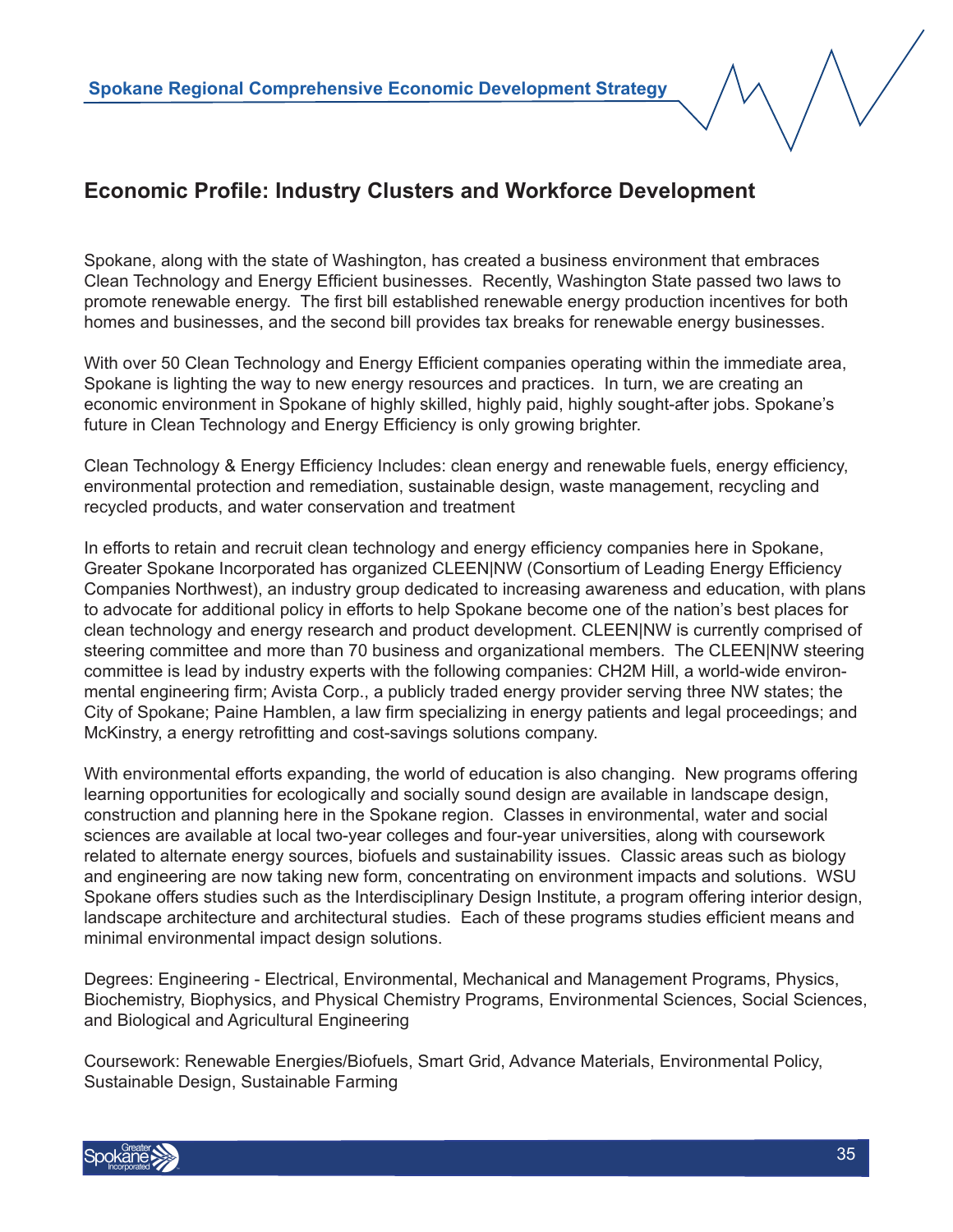#### **Information Technology and Telecommunications**

With its strong base of research and academic resources, Spokane is concentrated on becoming a burgeoning center for information technology and telecommunications. And it doesn't hurt that the region is considered "well-connected" due to more than 500 route miles of commercial fiber-optic infrastructure that have been deployed.

Led by companies such as Itron, Inc., the world's largest electronic meter reading and energy management software company, Purcell Systems, a manufacturer of integrated telecommunication cabinets and Telect, a producer of network infrastructure equipment, the Spokane region has become a recognized networking and telecommunications hub in the Pacific Northwest. The region also boasts a diverse and growing collection of entrepreneurial software and cloud-based firms including Ecova, NextIT, Second Watch, Data.com and Inland Northwest Health Services (INHS), a federally recognized regional health information organization.

Growth in the industry is largely attributed to the ability to attract and retain employees (quality of life) as well as excellent high-speed telecommunications infrastructure. As one of the safest from natural disaster cities in the country, Spokane is positioned as an ideal location for business continuity and disaster recovery facilities. Organizations such as TierPoint and IT Lifeline are providing these services to companies around the region and around the Pacific Northwest.

The information technology and telecommunication industries offer some of the most technologically advanced career opportunities available today. Our educational institutions have developed curriculum and programs which support the technologies needed to succeed in the industry.

Regional four year programs include Applied Technology, Civil Engineering, Computer Engineering, Computer Science, Digital Technology and Culture, Electric Power Transmission and Distribution Engineering, Electronic Engineering, Electronics Technology, Engineering Technology and Information Systems, and Mechanical Engineering. The Community Colleges of Spokane offer programs in Computer Forensics/Network Security, Network Design and Administration, and Software Development, in addition to Information Systems programs.

Other information technology and telecommunications activities and projects in our region include:

- Washington State University Applied Sciences Lab
- **Terabyte Triangle**
- Spokane HotZone
- Spokane Public Schools Educational Metropolitan Area Network
- Virtual Possibilities Network
- Top US Intelligent Community

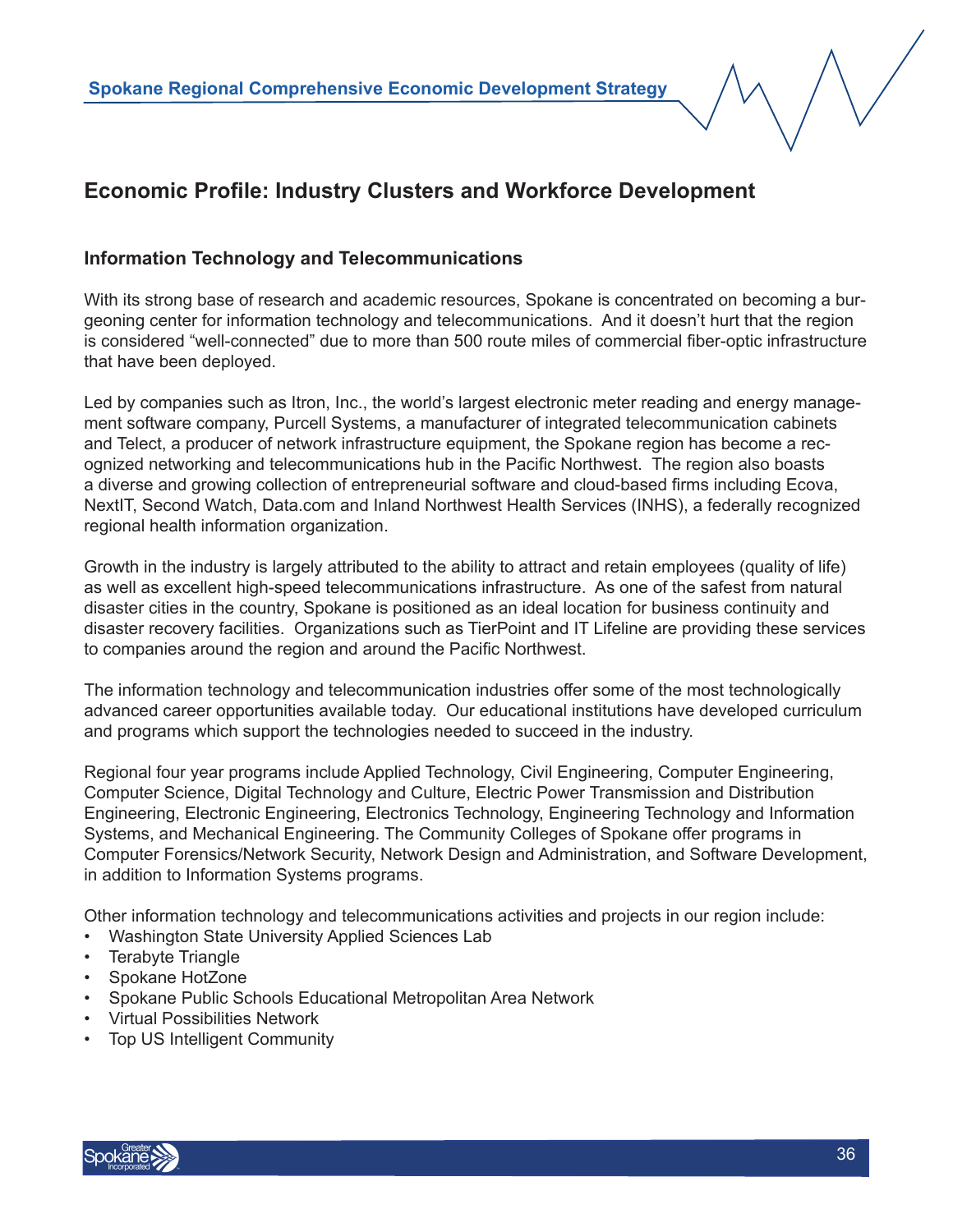#### **Digital Media**

Washington State has one of the largest concentrations of Interactive Digital Media developers in the world. There are over 150 digital media companies, employing over 10,000 around the state, including Microsoft, Getty Images, Nintendo, Index Corporation and Square Enix. While today's "Digital Media" may be seen as strictly video games and virtual entertainment, the technology is also evolving into advancements in health sciences, education, military training and homeland security which is typically termed "serious gaming."

As the feature film capital of the Inland Northwest, the Spokane region is anchored by companies like the successful North by Northwest, ILF Media and Corner Booth Productions, in addition to a multitude of other excellent video, broadcasting and audio production companies working on television, film, and corporate and commercial entertainment projects. Many of their portfolios include highly visible regional, national and global organizations and companies.

Spokane is also home to gaming pioneers Cyan Worlds. Cyan Worlds created the first CD-Rom entertainment product in history and then dramatically expanded the bounds of gaming with the introduction of Myst, Riven and Uru. Other companies in the digital media segment have expertise in digital graphics, design and engineering.

A career in Digital Media provides students with the opportunity to integrate imagination and technology in the disciplines of art, literature and technology, and has been found to be one of the fastest growing areas of employment. Combining the fields of computing and communication, students learn how to process information and then make this information available to audiences via electronic media. Multimedia artists earn a median annual salary of over \$60,000, making this is a great career opportunity for students. Professionals in this field design web pages, animated banners, video programs, and sound broadcasts using graphics and sound as educational, advertising, and entertainment tools.

Spokane's educational institutions offer training in digital technology and culture, communications, management information systems, visual communication and design, multimedia and web development and audio technology.

Local education institutions providing digital technology training: Eastern Washington University Spokane Area Professional-Technical Skills Center Interface College Spokane New Horizons Computer Learning Center

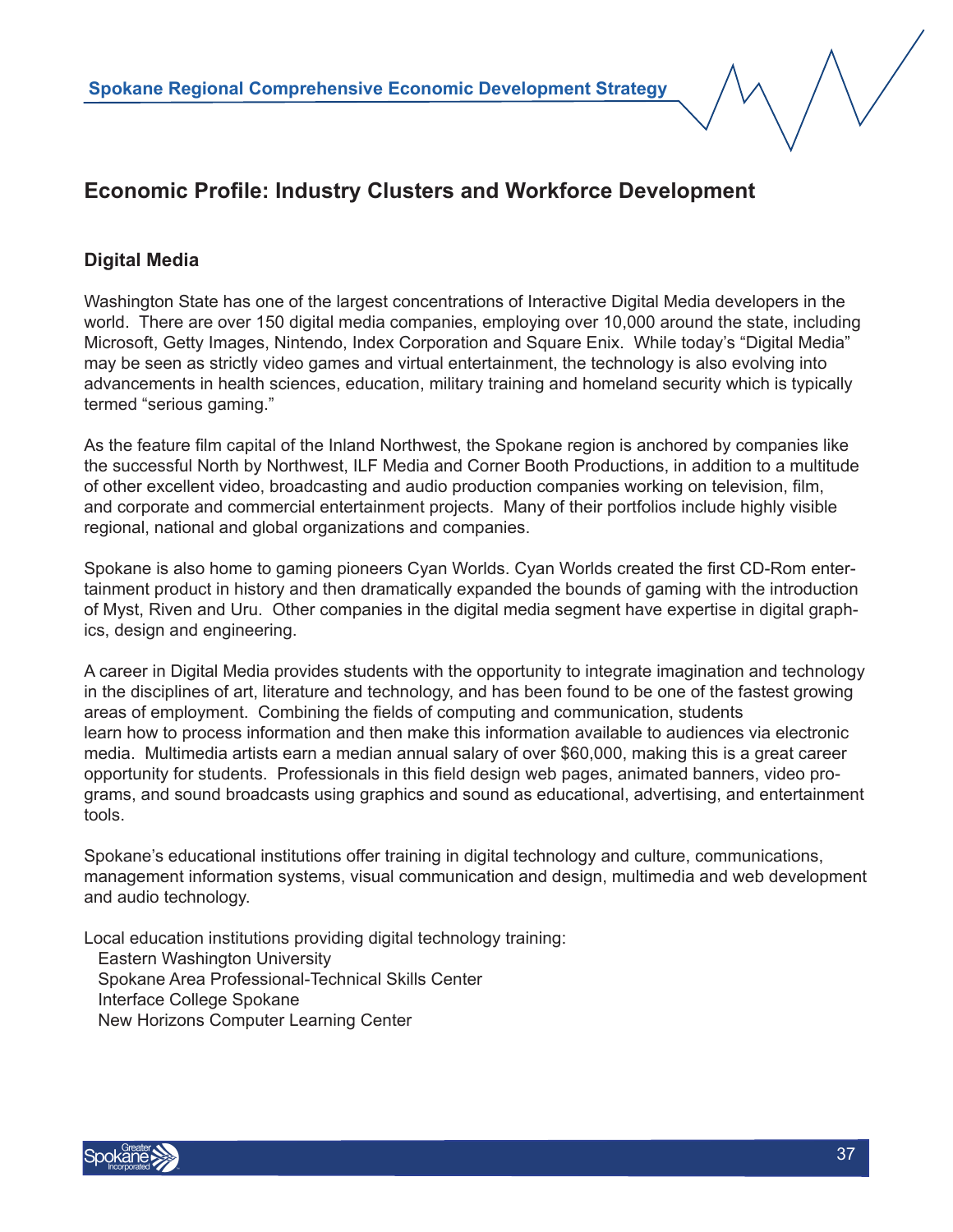#### **Entrepreneurship**

The Spokane region is home to an established and growing entrepreneurial ecosystem. Startups such as etailz, CXOWARE, Paw Print Genetics and many others found the tools and resources needed for success. Community partners are committed to fostering this environment of entrepreneurship.

Recently, the events and entrepreneur programs of Connect Northwest integrated with Greater Spokane Incorporated. This integration helps to facilitate the connection of startup companies to community resources, helping them start, build and expand their business.

In March 2014, more than 45 entrepreneurs and community stakeholders convened to determine what the current and future needs would be for supporting entrepreneurship as part of the regional economy. A one-day workshop was facilitated by a Seattle-based consultant, leading to many discussions and identifying priority areas of focus to make Spokane a great place for entrepreneurship. Five workgroups were formed to focus on the following topics:

1. Regional hub connector, "help" system, and research triangle

- 2. More open/engaged community
- 3. Qualified mentors/leaders
- 4. Regional education
- 5. Vibrant, thriving activities

In the fall of 2014, the new website www.startupspokane.com is scheduled to launch with entrepreneur resources, a centralized entrepreneur event calendar, and live social media feeds providing real time updates for local entrepreneurs. And a network of mentors is being developed to pair entrepreneurs with individuals who can advise and counsel them as the navigate launching their startup.

The local ecosystem is flourishing. A sampling of the resources and activities in the area include: Executive Connect, CFO Connect, Investment Capital Forum, Fellow Coworking, Share Space Spokane, Bowl and Pitcher, Spokane Young Professionals, Mentor Mornings, Spokane Create!, McKinstry Innovation Center, and New Venture Lab.

#### **Connecting Education and Business**

One of the key elements to a successful business and a thriving regional economy is talent – a workforce with the skills and background businesses need to be successful. Building the talent pipeline is about more than putting youth through our K-12 and higher education institutions. It's about helping educators understand the skills our businesses and industries need to be competitive. The region's business community collaborates with the educational community to strengthen training for the workforce.

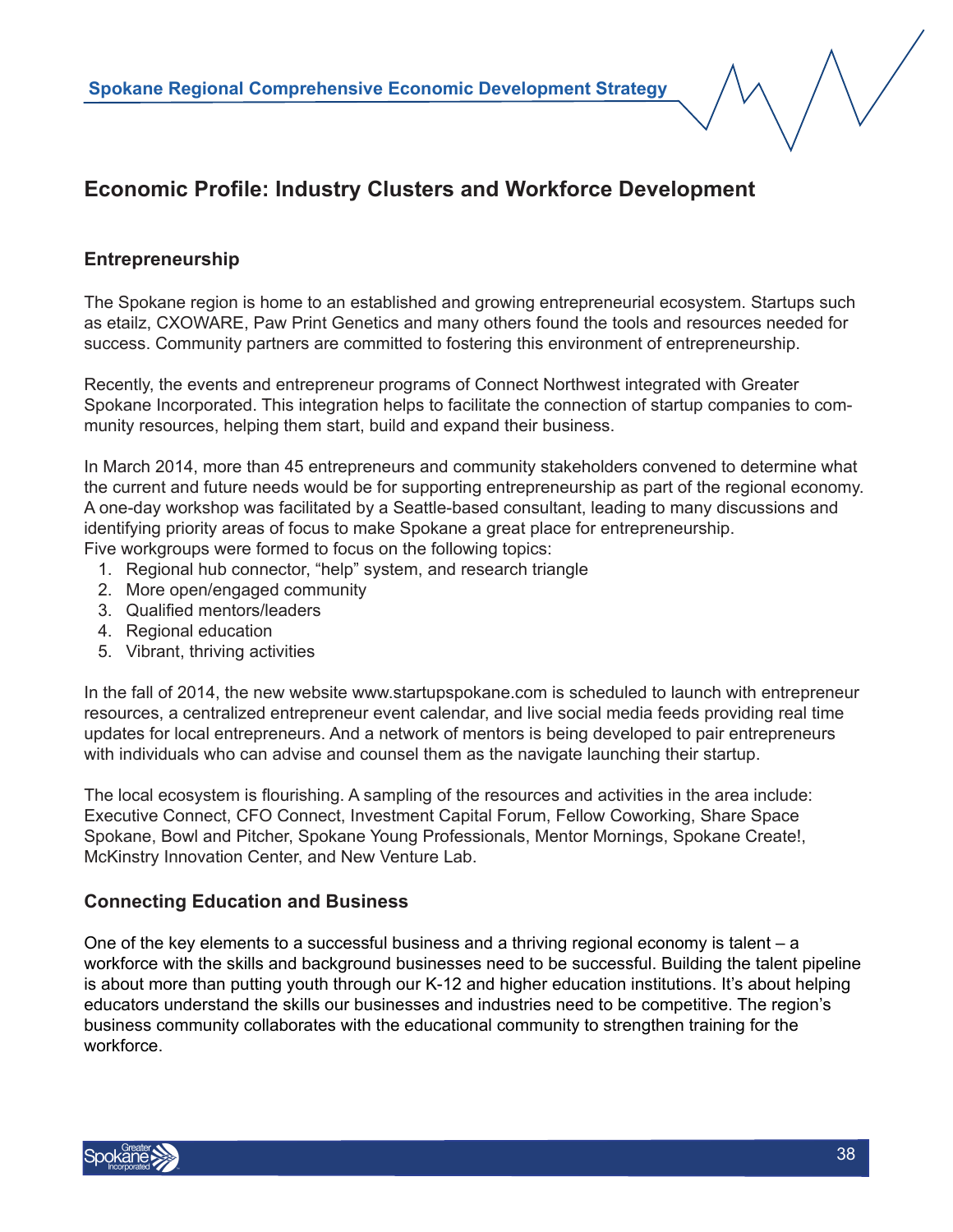Greater Spokane Incorporated's "Teaching the Teachers" gives businesses the opportunity to connect with local teachers and educators in the Spokane region. Businesses get the chance to meet educators and to provide them with a hands-on experience of what it takes to work in their field of business. This experience provides educators with valuable information about the skills their students will need to be successful after graduation. In 2014 GSI launched "Business AfterSchool" a series of industry week Open House events, for students grades 8-12, educators, parents and community organizations that provides on-site awareness of Spokane's high-demand industries highlighting new technology, research, development and innovation. The events engage the region's students, families and community, and showcase the highly valued occupations and employment paths our industries incorporate.

Science, Technology, Engineering, and Math (STEM) education plays a critical role in connecting educated, qualified job-seekers with businesses. Having a strong pipeline of students prepared to enter the workforce in these disciplines is critical for the success of businesses, the employment of students, and the vitality of our local economy. The Spokane STEM Network works to transform the way we think, learn, work and live through STEM by enhancing STEM education opportunities for all youth in the region and by increasing the number of students pursuing and achieving success in STEM careers. Nearly 30 percent of the fastest-growing occupations in the next decade will require at least some background in STEM, and the largest gaps between workforce demands and supply are all STEM-related careers. The Spokane STEM Network recently integrated with GSI's Education & Workforce Department. The move to integrate the work of Spokane STEM more formally with GSI is in recognition of the natural synergies between the organizations and GSI's complementary STEM-based education programs.

#### Regional projects:

Riverpoint Academy is an innovative school on many levels. Students take on real-world challenges and, using a design process to develop solutions, actually work to implement them. Professionals from the community work with students in order to create an authentic learning experience as they dive deeply into science, engineering, mathematics, the arts and humanities and entrepreneurship — all fueled by radical collaboration with peers, the use of powerful technology and a deeply caring and devoted staff. Coursework is strategically integrated to support meaningful learning all in preparation for college and career post high school goals. Many students will take advantage of college courses available through EWU's Running Start courses at Riverpoint Academy. The focus at the Academy is on 21st century skills and leadership, STEM literacy and nurturing the creative passion within each student.

Spokane Valley Tech (SVT) is an exciting new learning environment for high school students to gain technical skills and experience in growing industries with a focus on career and college readiness. SVT is a collaborative effort by Central Valley, East Valley, Freeman and West Valley School Districts serving students in the Spokane Valley and greater Spokane region, including home schooled and private school students. Spokane Valley Tech opened in September 2012 with four programs and is enrolling students for the 2014/2015 year in eight programs.

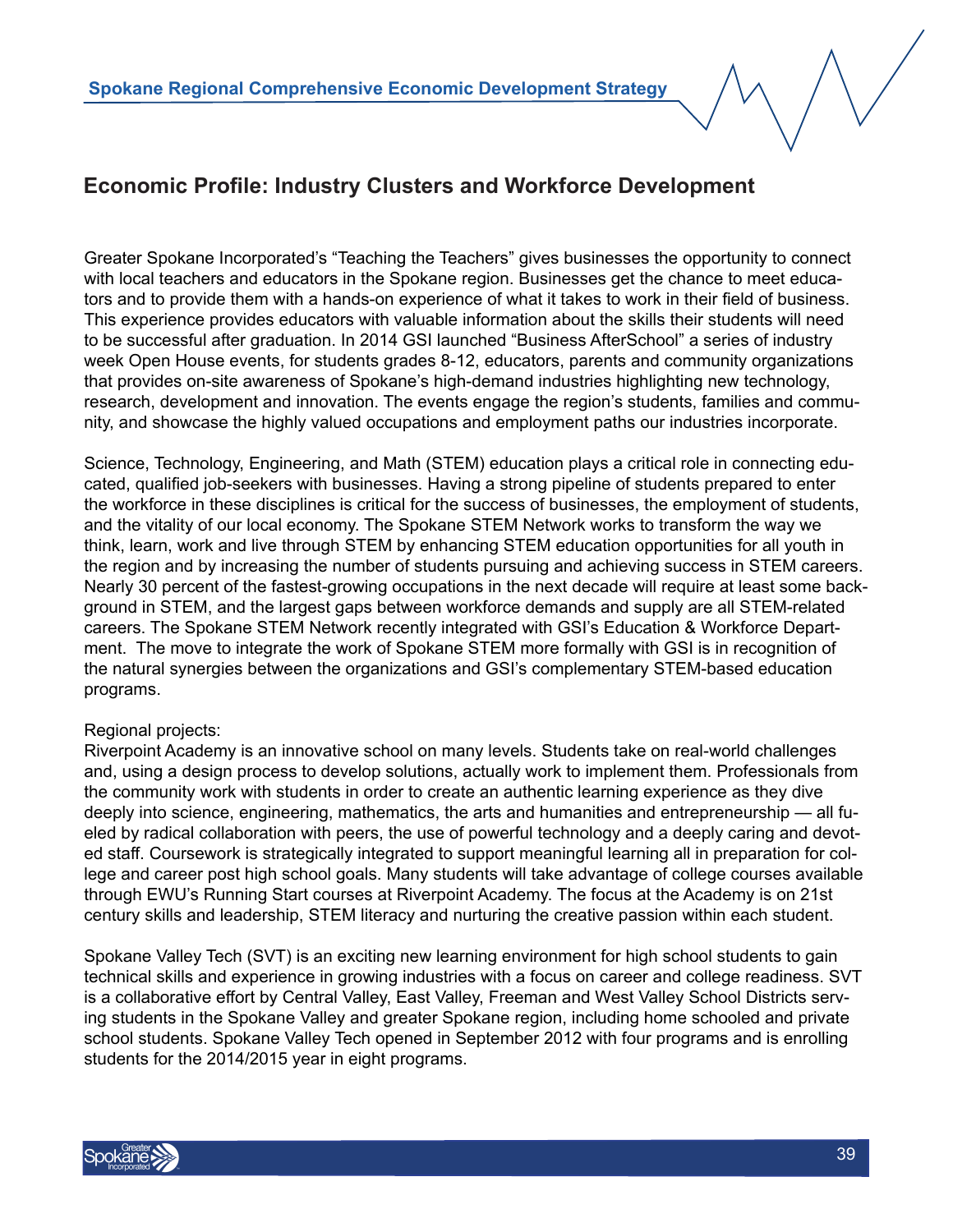Project Lead the Way, a program that prepares middle and high school students with a rigorous STEM curriculum in pre-engineering and bioscience, is successfully run by many local school dis¬tricts.

The Riverpoint Partnership for Math and Science is a consortium of K-12, higher education and industry representatives that work to improve math and science education and advance best prac¬tices in instruction.

[WORK101] Program engages local businesses and high school students through meaningful learning experiences, focusing on developing our region's future workforce, building 21st century skills, and promoting career awareness.

#### **Telecommunications**

Spokane is a critically important regional telecommunications hub and home to a multitude of major Tier 1 providers as well as regional Tier 2, Tier 3 and local service providers. Spokane provides redundancy and diversity to numerous carriers and their networks in locations like Seattle, Denver, Portland, and Salt Lake City, as well as the Midwest.

Spokane County is a fiber and telecommunication rich community. Early adaption and private and public investment into digital infrastructure resulted in kudos from publications such as Time Magazine. Spokane has garnered awards from the Intelligent Community Forum and the National League of Cities for technology innovation. The Spokane region was ranked in Sperling's Best Places #12 Best Cities for Teleworking. Spokane is also consistently ranked as one of the safest cities from natural disaster.

The aggressive network build-out of multiple telecommunications companies has left the region's new, commercial, industrial and many beautiful and historically significant buildings wired. Redundancy and diversity in local and regional telecommunications, data networks, energy and power sources is both common, affordable and reliable.

Representative Service Providers include: 2nd Watch (Amazon Premier Consulting Partner) ATT/MCI/Verizon **CenturyLink** Cisco Networks Comcast Demand ENnergy Networks EchoStar Satellite Services F5 Networks, Inc. (Hardwood R&D) Integra Telecom Itron

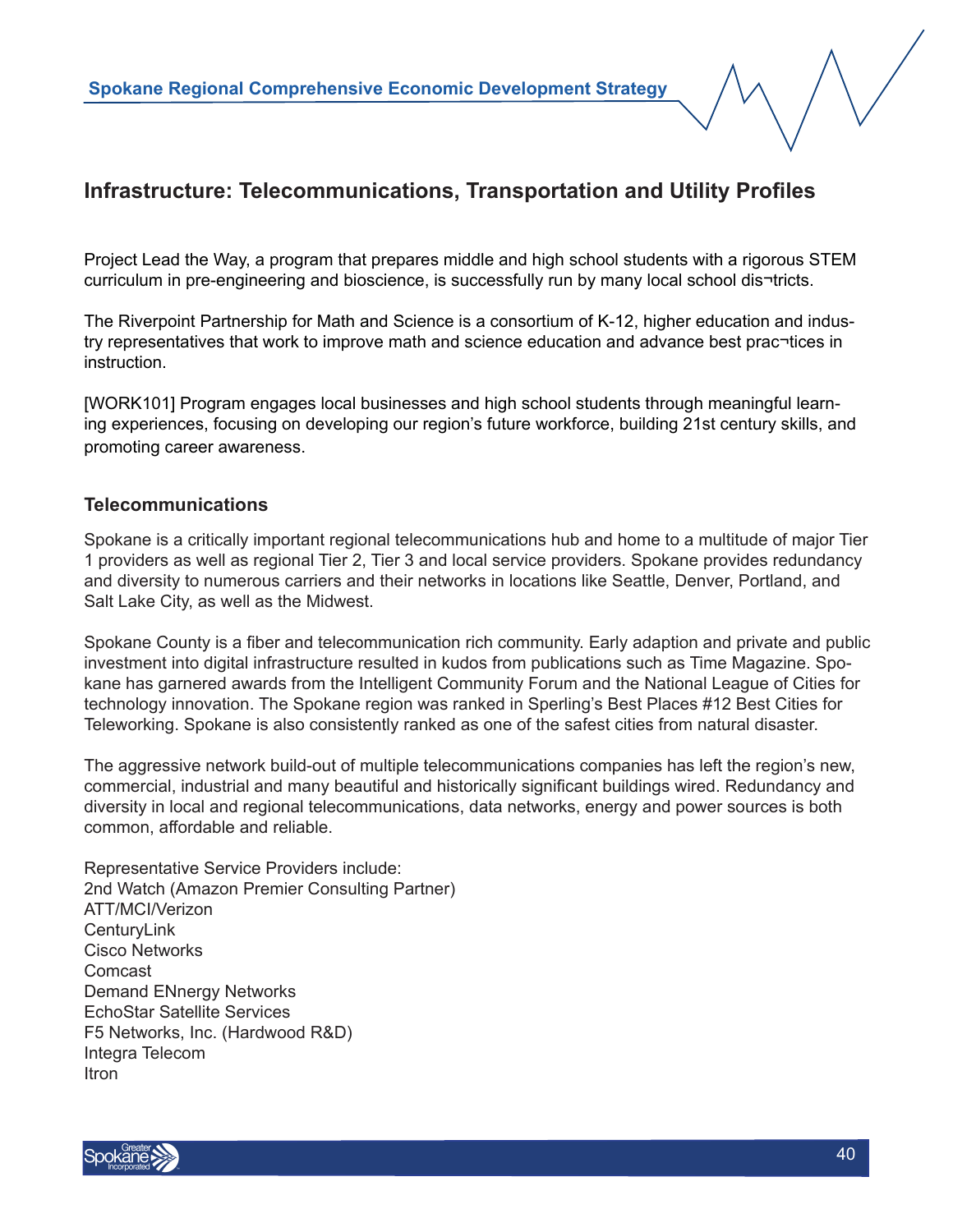Level Three/TWTC Telecom Noel Communications NoaNet PRO-telligent Purcell Industries (EnerSys) ReliOn (Plug Power) Rentsys Recovery Services/IT-Lifeline Servatron (Wireless) **Telect TierPoint** Time Warner Cable XO Communications

#### **Transportation**

Spokane County is a critical access point for freight, flight and rail systems, and is ideally located for freight distribution east-west and north-south via Interstate 90 (I-90) and US 395/North Spokane Corridor (NSC). Class I rail service is available via both BNSF and Union Pacific. Spokane is also the largest center for freight on the NAFTA corridor with both highway and rail connections between Canada and Mexico. Destinations in the metropolitan regions in the Western US and Canada are within 36 hours via rail, and there is an established foreign trade zone at Spokane International Airport.

#### **Inland Pacific Hub/Global Gateway**

Spokane is ideally located for freight distribution east-west and north-south being on the I-90 northern US highway route and served by two class 1 railroads. Spokane is also the largest center for freight on the NAFTA corridor with both highway and rail connections between Canada and Mexico. This strategic advantage was confirmed in 2012 by Caterpiller Logistics building a 500,000 square foot Distribution Center in Spokane and employing 150 people.

With continued globalization of trade, there is a need to forge greater economic connections that yield dynamic and thriving industrial trade regions. Understanding the physical and economic feasibility of establishing a Global Gateway will help the Inland Pacific region define the transportation based initiatives necessary to achieve a truly integrated and multimodal transportation system.

#### **Highway Profile**

The region is fortunate to have a major trans-continental highway through the center of Spokane County, bisecting the cities of Liberty Lake, Spokane Valley and Spokane. I-90 begins in Boston, and terminates in the City of Seattle. In 2009, the section through the major portion of the City of Spokane was resurfaced. US 395/NSC is a 10.5 mile six lane freeway that will eventually connect to I-90 from the northern perimeter of the City of Spokane. Over half of the NSC was completed in October 2012. When connected to I-90, the new freeway will dramatically reduce the large freight truck traffic on city streets and increase freight mobility. The NSC is the first new route freeway built in Washington State in over

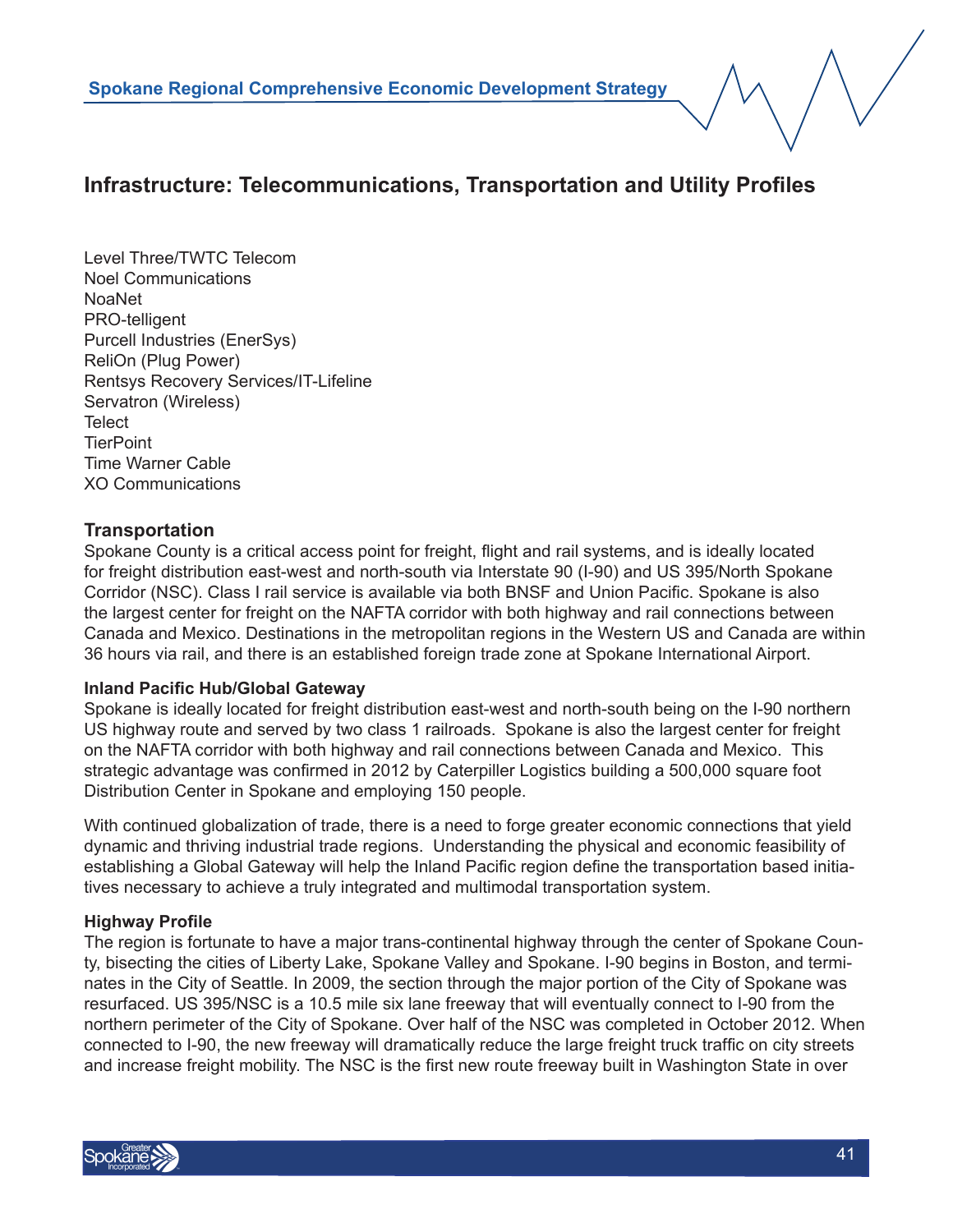60 years. Highway 2 is a major intra-state east/west route connecting north Seattle to Spokane providing an alternate route to transiting the Cascade Mountains.

#### **Rail Profile**

Spokane County is served by Union Pacific and the Burlington Northern/Santa Fe railroads. Spokane is on the direct lines for both railroads from Seattle to Chicago, serving as a gateway to and from the interior U.S. and the Pacific Rim. This efficient east-west access and reciprocal switching capabilities are available in only a few regions nationwide. Spokane County is the Northwest's major train assembly hub on the northernmost U.S. transcontinental rail line; about 70 full trains pass through daily. Amtrak provides daily passenger service to and from Spokane.

Additional rail service is offered to industrial manufacturing adjacent to Spokane International Airport via a connection between BNSF and the Geiger Spur. This spur, which originally traveled through Fairchild Air Force Base, was realigned for security purposes. The Geiger Spur is connected with the Palouse River Coulee City (PCC) near Medical Lake, WA and the PCC connects with the Burlington Northern Santa Fe (BNSF) line in Cheney, WA. The Geiger Spur serves five industrial manufacturers who employ 400 people. With a combined annual payroll of \$11 million, that employment translates into a \$66 million economic impact to the region.

#### **Air Profile**

The Spokane Region is fortunate to have a well-rounded aviation system, including Spokane International Airport (SIA), Spokane Felts Field, and Deer Park Municipal Airport. Each facility serves different target clientele, from commercial airline travel, private business flights, wild land firefighting support, air ambulance, cargo service, to personal recreational use.

Spokane Airports is jointly owned by Spokane County and the City of Spokane. The city and county operate the airports under provisions of RCW 14.08, which establishes the operation of airports by more than one municipality under joint agreement. The operating authority of Spokane Airports is the Spokane Airport Board, consisting of seven appointees from the two governmental bodies. The Board annually invests approximately \$30 million in capital improvements utilizing various funding sources, as well as oversight of an additional \$30 million in maintenance and operating expenses.

Combined, the Board's three entities, Spokane International Airport, the Airport Business Park, and Felts Field, have an annual economic impact of nearly \$1 billion and serve as a work site for over 3,000 people.

The Spokane International Airport is a 4,800 acre commercial service airport served by seven airlines and two air cargo carriers. The airport processed over 3 million passengers in 2013. It is the second largest airport in the State of Washington and recognized by the FAA as a small hub. Spokane's seven major airlines: Alaska, Allegiant Air, Delta, Frontier, Southwest, United, and U.S. Airways, provide daily nonstop service to ten primary commercial centers. In addition, connecting traffic can provide travelers with ease to most major US destinations, as well as international hubs including Paris, London, Beijing,

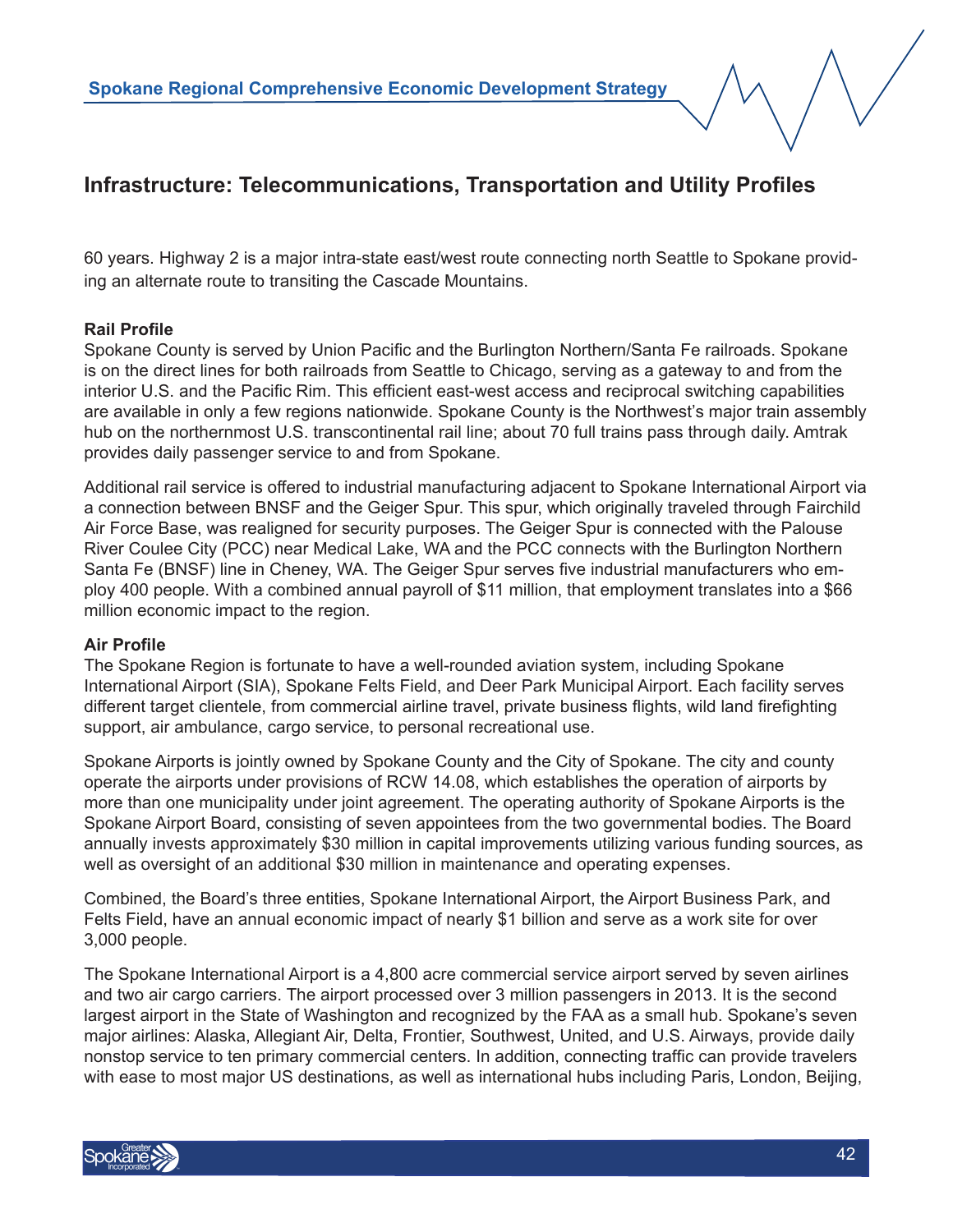Frankfurt, Shanghai, Seoul, Tokyo, Dubai, Taipei, and Amsterdam, in one stop. Spokane is a designated Port of Entry into the United States. A U.S. Customs facility is located on the south pilot ramp where passengers and luggage are screened for entry into the U.S. The facility operates as an on-call service for international charter and general aviation flights.

In addition to the many buildings and systems in place to support the passenger and cargo service, the airport facilities support corporate and general aviation and military operations, as well as a growing airfield aerospace cluster. Less than three miles west is the Fairchild Air Force Base (FAFB), home of the 92nd Air Refueling Wing, the region's single largest employer.

The Airport also handled 64,147.4 U.S. air cargo tons in 2013. The nation's two largest integrated cargo carriers, FedEx and UPS, provide the region with critical air freight connectivity.

The Airport Business Park is an industrial and business park development that comprises 600 acres. Strategically located adjacent to the airport facilities and Interstate 90, it has forty-one buildings and thirty-five tenants. Land may be developed through third-party development or build-to-suit whereby the airport pays for construction of a building specified by a potential tenant, and then leases the land and building back to the tenant. In addition to available parcel development, existing buildings are available for lease including warehouse and office facilities. The Airport Business Park includes high capacity sanitary sewer, water, fiber optics, natural gas, high pressure fuel lines and is zoned for light industrial activity.

Spokane Felts Field (SFF) is a 400-acre general reliever airport that has more than 60,000 aviation operations annually and is home to over 250 aircraft and sixty-eight tenants. The airport has a Fixed Based Operator and avionic services available. The Airport has two paved runways and a turf landing strip as well as the ability to accommodate water landings on the adjacent Spokane River. Western Aviation based at SFF offers a full spectrum of aviation services, including FBO, avionics sales and repair. Taxiway and ramp rehabilitation is scheduled to be completed fall 2014. Medstar, also based at SFF, is the region's premier critical care transport service dedicated to the safe, compassionate care and transport of critically ill or injured patients to health care facilities throughout the Inland Northwest.

Deer Park Municipal Airport (DEW) serves the region as a wildland fire tanker base during the summer fire season, offering rapid response to fires within eastern Washington. Businesses at Deer Park offer expert flight instruction and aircraft maintenance.

Capital improvement projects, whether new construction or maintaining existing infrastructure, are a significant airport focus. In recent years, \$100 million of construction projects include a 2,000' extension to Runway 3/21 bringing it to 11,002' made possible by federal stimuls dollars and SIA funds; a 41,000 SF aircraft painting hangar built by the airport, with financial support from the State of Washington, for Associated Painters; an on-site regional "Waste-to-Energy" facility that produces 26 megawatts of electricity, steam, and emits 350 degree carbon dioxide enriched hot air. The facility is the central feature of the "West Spokane Energy District", supported by a Materials Recovery Facility or MRF, which will allow for greater recycling activity. In Spokane County, total Municipal Solid Waste (MSW) recycling rates

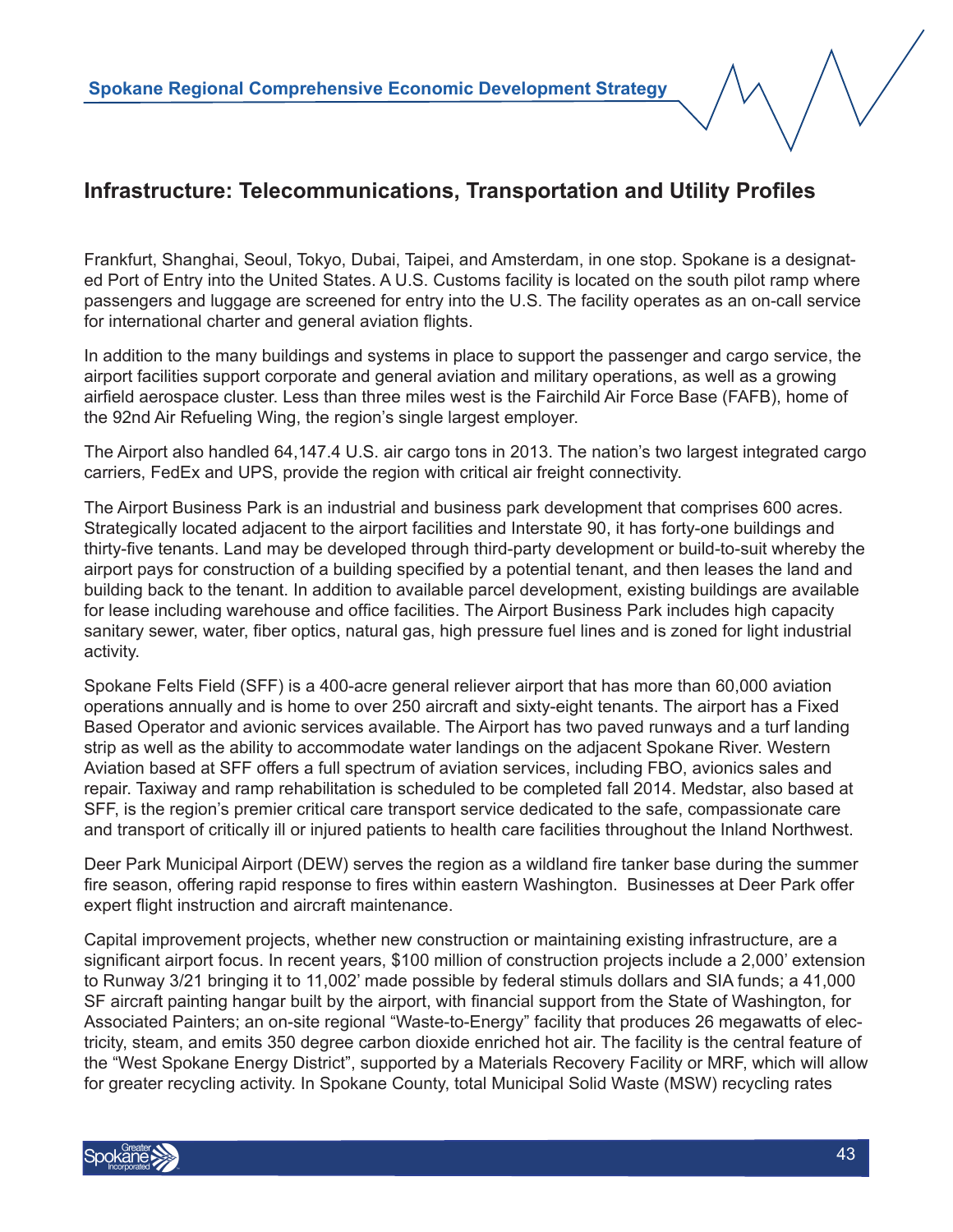are higher than the state average, and single-stream recycling, started in 2012, is expected to further increase particpation and types of recyclables.

Airport representatives have traveled extensively to other countries. In 2012, they were part of the Trade Mission to Ireland and England, meeting with plane manufacturers to encourage the hiring of more Washington aerospace supply companies and to have a presence at the Farnborough Air Show. Representatives attended the 2013 Paris Air Show and in 2014, were part of Governor Inslee's trade mission which included the Farnborough Air Show. Visits to Alberta, Canada addressed the booming oil sands industry. These are tremendous steps toward realizing our region's vision of establishing Spokane as an international logistics/distribution center and developing the region's aerospace cluster. With partners, they have also taken an active role in the development of the Inland Northwest Aerospace Consortium (INWAC) and AIR Spokane, groups working on recruitment and expansion of the aerospace industry in the region. In recent years, the airport has received \$4 million for the construction of two aircraft repair facilities from the state of Washington, which service as an employment site for over 180 family-wage jobs.

#### **Public Transportation**

Spokane Transit Authority (STA) is a regional public transportation agency providing a variety of transportation services, including fixed-route service on routes to the cities of Airway Heights, Cheney, Liberty Lake, Medical Lake, Town of Millwood, Spokane, and Spokane Valley. These services include connections between downtown Spokane and the Spokane International Airport, major shopping malls, area colleges and universities, and Fairchild Air Force Base.

Funding for STA's services is largely provided by a local sales tax levied within the Public Transportation Benefit Area (PTBA). PTBA currently covers approximately 248 square miles. By state law, the only legal means of public funding for transit agencies in Washington is through local sales and use tax of no more than 0.9%. Spokane Transit currently levies 0.6%.

Spokane Transit has 25 hybrid coaches in its fleet funded in part by federal grants, including ARRA stimulus apportionments. Spokane Transit provides multiple services:

- Fixed Route. Buses run seven days a week over most of the service area, including local routes and commuter routes to outlying communities such as Cheney, Medical Lake, and Liberty Lake.
- Paratransit. Pursuant to the Americans with Disabilities Act of 1990, Spokane Transit provides accessible transportation to persons with disabilities within 3/4 mile of every fixed route. Additionally, all fixed route vehicles are accessible.
- Vanpool. A service which matches people traveling to or from similar locations and provides a publicly owned van at a fixed price per mile.
- Pass Programs. Spokane Transit provides multiple fare instruments, including employee, youth, and college passes. Eastern Washington University, for example, purchases a very low-cost pass for all students, staff and faculty.
- Shuttles. Spokane Transit operates two shuttles, one between downtown and the Spokane Arena, and the other from downtown to the hospital district. Shuttle fares are half price (\$0.75 one-way).

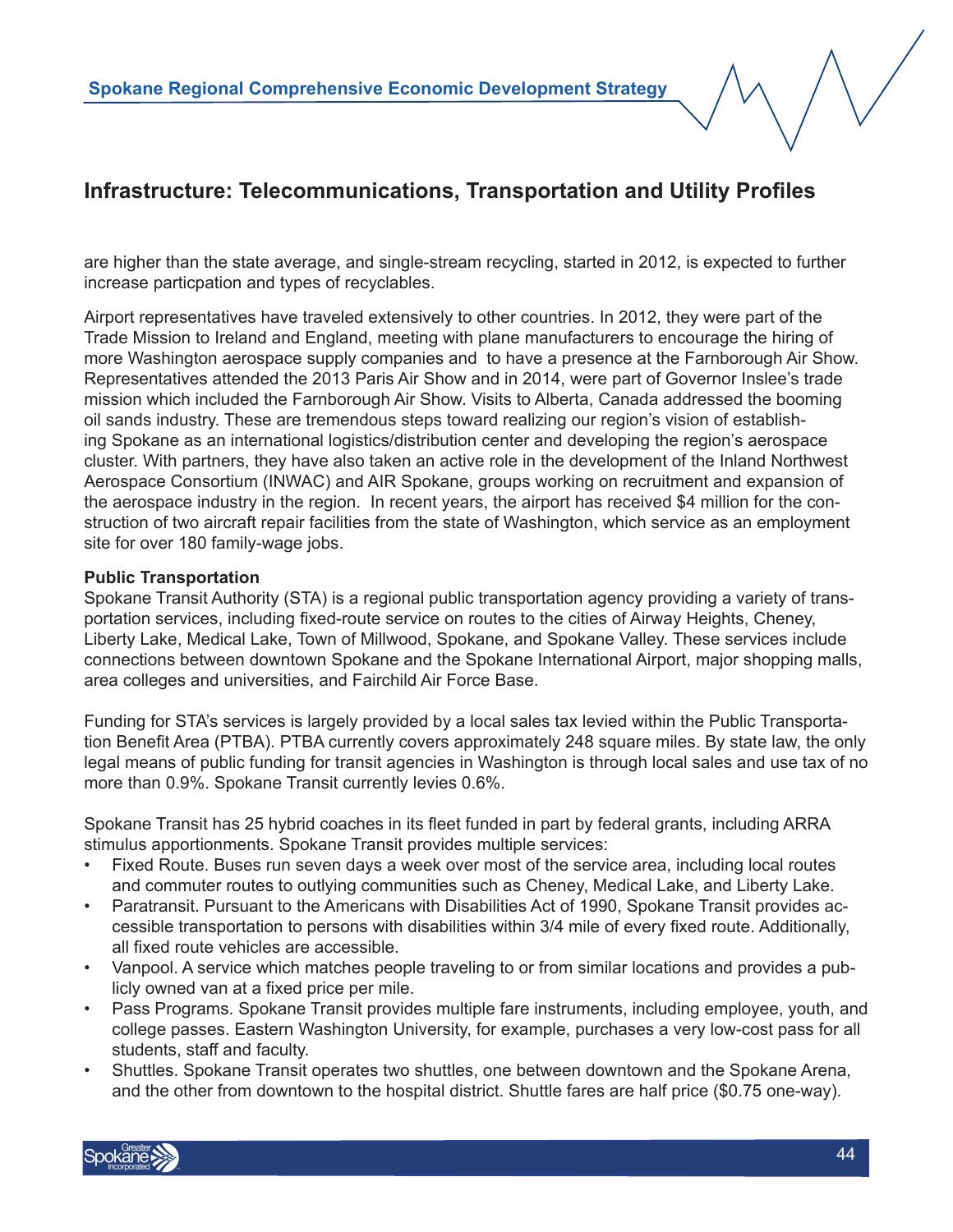- Bicycles. Bike racks are available on all fixed-route coaches
- Park and Ride Lots. Spokane Transit operates twelve strategically-located park and ride lots throughout its service area, and has cooperative agreements with other property owners to allow parking access to transit services.

In July of 2011, Spokane Transit Authority and the City of Spokane completed the Central City Transit Alternatives Analysis (CCTAA) that identified a locally preferred mode and alignment for a future transit investment in the Central City area of Spokane. Constructing a transit line in downtown Spokane has long been identified by the business community as an important step towards making Spokane a more attractive place to live, work and conduct commerce. Following more than a year of outreach and work with the public, downtown business leaders and local officials, the Spokane Transit Board and Spokane City Council adopted a Locally Preferred Alternative (LPA) of a Modern Electric Trolley (electric trolleybus) traveling from Browne's Addition through Downtown Spokane and the University District to Gonzaga University's Campus. Recent proposed amendments to the LPA include an extension of the line to SCC and an exploration of electric vehicle propolsion technologies that do not rely on the overhead cantenery wire system.

The Modern Electric Trolley line traveling between Browne's Addition and Gonzaga University is one of many corridors highlighted for future transit improvements in Spokane Transit's planned High Performance Transit (HPT) network. The HPT network is a network of corridors providing all-day, two-way, reliable and frequent service which offers competitive speeds to the private automobile and features improved amenities for passengers. The HPT network defines a system of corridors for heightened and long-term operating and capital investments throughout the Spokane Region. Like the recently adopted CCTAA Locally Preferred Alternative, all of the other investments in the HPT network could take place once analysis is complete and resources are committed.

Together, these corridors define a system of transit lines for heightened and long-term operating and capital investments throughout the Spokane Region. The five additional HPT corridors to be further studied during 2012-2013 were selected for more analysis based on public input, existing ridership trends, an ability to be funded, projected travel demand and potential for economic development through investment along the corridor. These corridors include corridors from Cheney to Downtown Spokane, Spokane Airport to Coeur d'Alene, North Monroe to South Regal Corridor, North Division to Downtown Spokane, Downtown Spokane to Liberty Lake via the Spokane Valley. Like the recently adopted MET alignment through Downtown Spokane, all of the other investments in the HPT network could take place once analysis is complete and resources are committed to the projects.

#### **Biking and Walking**

Bicycling and walking are simple and efficient, low-impact modes of travel that don't contribute to air pollution or traffic congestion. Well-designed, strategically located non-motorized facilities can also increase public transit ridership such as buses by providing better access to transit for more people. In

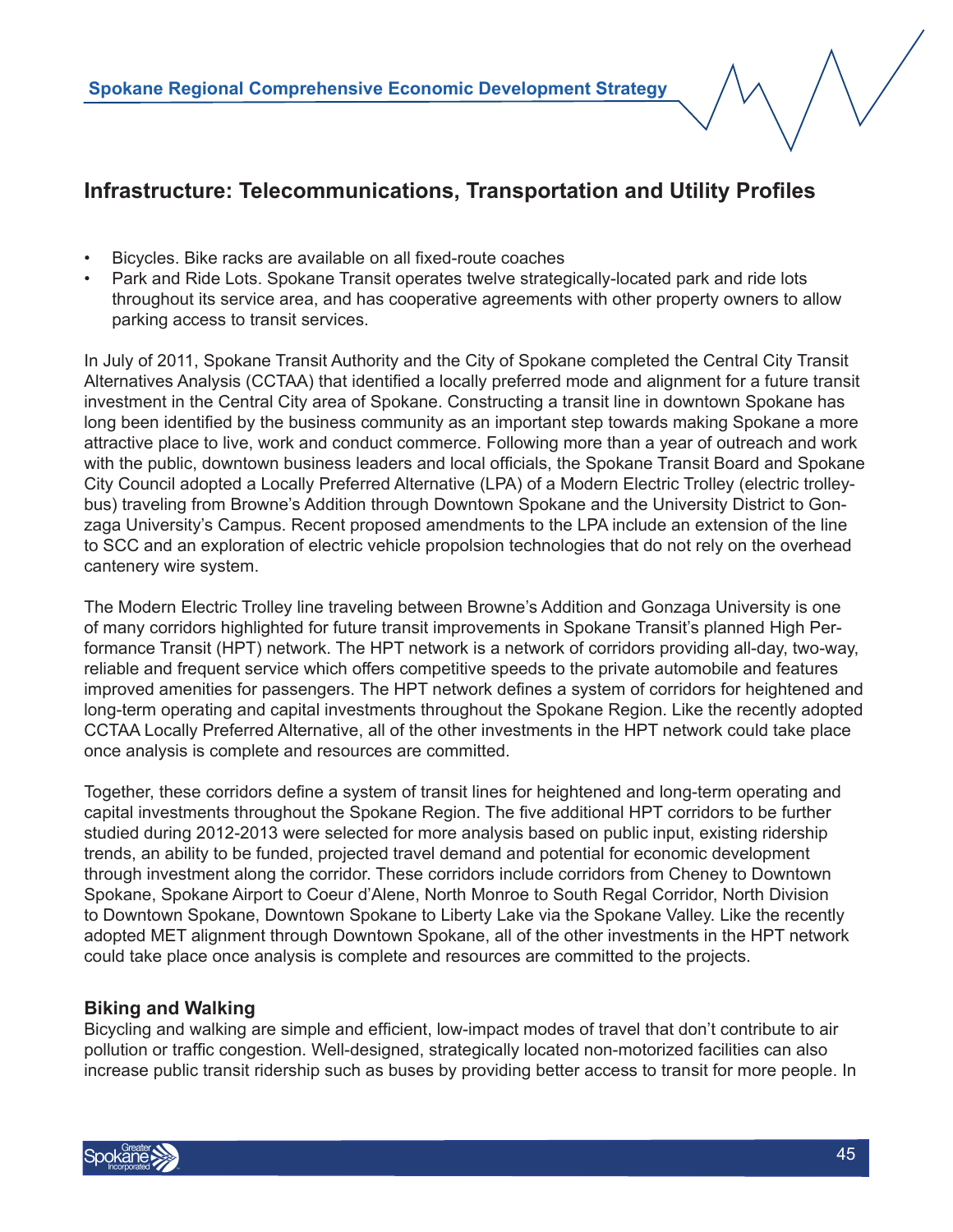addition, bicycle and pedestrian facilities can provide for economic development in downtowns, urban centers, and other mixed-use areas.

The Spokane Regional Transportation Council (SRTC) completed an update to the Spokane Regional Bikeway/Pathway Plan in 2008-2009. The City of Spokane adopted a Master Bike Plan in 2010 and a Phase I of a Pedestrian Master Plan was developed in 2012. Phase II will conincide with the Comprehensive Plan, Tranportation Chapter, Update. The City of Spokane Valley has developed a Bike and Pedestrian Master Program that guides the planning, development, and management of existing and future multi-modal connectors.

SRTC is committed to providing more and safer opportunities to walk and bike, and is working with communities throughout the region to plan for and implement effective non-motorized projects and programs. Because bicycling is an efficient way to commute to work or school, SRTC has created an interactive Spokane Regional Bicycle Map of bike routes. The map breaks down Spokane-area roads into facilities with shared use paths, bicycle lanes, shared roadways, and suggested commuter and recreation routes. The map also shows routes through the Riverside State Park Recreational Area, the Medical Lake and Cheney area and downtown Spokane and the lower South Hill. There are also biking resources included on the map such as area bicycle shops, contact information for local bicycle clubs, a bicycle maintenance checklist and an index of state bicycle laws.

The SpokeFest Association promotes Bike to Work Spokane and Spokane Bicycle Month each May, along with the SpokeFest event in September.

#### **Utility Profiles**

Spokane businesses benefit from low cost hydropower, which is a clean, renewable and economic source of energy. The Spokane region offers among the most competitive energy costs in the nation. Natural Gas is provided by a single private utility, Avista Utilities, while electricity is provided by publicly owned and privately owned public utility providers including Avista Utilities, Inland Power & Light Company, Modern Electric Water Company, Vera Water & Power, Kootenai Electric and the Cheney Light Department.

**Avista Utilities** was founded in 1889 and provides electric and natural gas service to customers in a service territory of more than 30,000 square miles. Customers are served with a mix of hydro, natural gas, coal and biomass generation delivered over 2,200 miles of transmission line, 18,000 miles of distribution line and 7,600 miles of natural gas distribution mains.

**Inland Power & Light Company** is located in the heart of the Inland Northwest, and provides electricity to over 39,000 commercial, residential and agricultural members in eastern Washington and northern Idaho. Providing electric service since 1937, Inland Power serves as the largest electric cooperative in Washington.

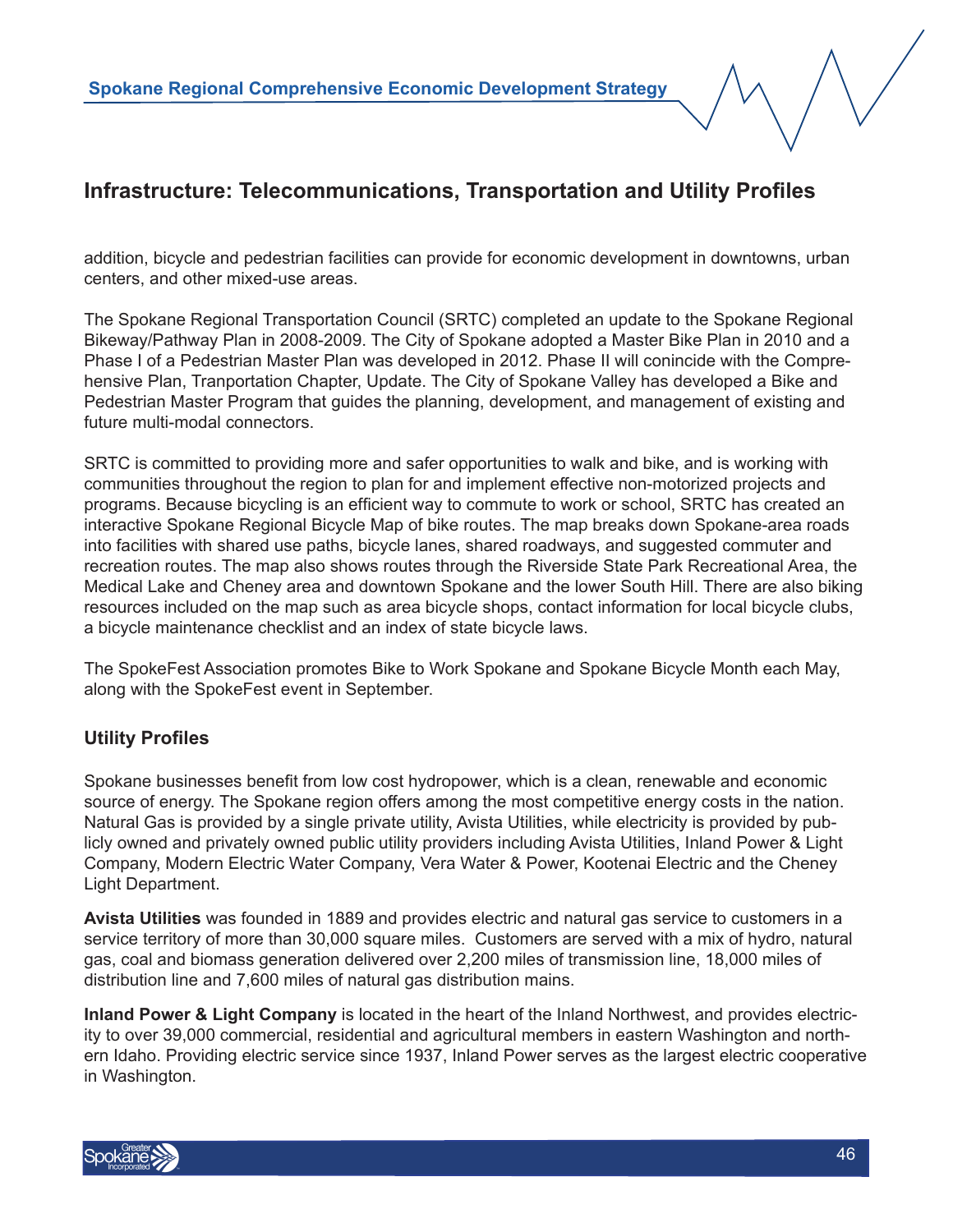**Modern Electric Water Company** is a customer owned utility, and strives to provide reliable and efficient electric and water services at the lowest possible cost.

**Vera Water and Power** is a publicly-owned utility situated in Eastern Washington, supplying water and electricity to 10,000 customers in Spokane Valley, Washington. Power is produced by BPA (Bonneville Power Administration) and is distribute to customers through an underground and overhead electrical system. Water service is provided through ten wells that pump water from the Spokane Rathdrum Aquifer.

**Kootenai Electric Cooperative, Inc**., is a member-owned electric utility in Hayden, Idaho. The Cooperative provides competitively priced, quality energy services to its members and is governed by an independent seven-member elected Board of Directors. Kootenai Electric has more than 22,000 member accounts and nearly 2,000 miles of electric line in parts of Kootenai, Benewah, Bonner and Spokane counties.

**City of Cheney Light Department** is a municipal electric utility serving approximately 4,300 customers in the Cheney community. Cheney Light was formed in 1931 when the electric utility was purchased from the local utility owners. Cheney Light purchases power from BPA.

#### **Renewable Energy Projects**

Renewable energy has been key to Avista operations since 1890, when the company's Monroe Street hydroelectric station on the Spokane River was completed. Avista has taken the lead among energy suppliers, pioneering biomass, wind, and energy conservation to utilize renewable resources for current and future markets. Recognized for its strong environmental stewardship, the company anticipates meeting more than half of future energy needs through renewable resources and plant upgrades. Avista's twenty year Integrated Resource Plan, updated every two years, describes the Company's current and planned resource mix.

Avista is also experimenting with wind energy, as it looks to install windmills five miles south of Reardan, WA to generate electricity for Avista Utility customers. The \$109-196 million project will be a first for Avista, which has been buying wind energy from third-party suppliers for several years. The Lincoln County windmills will have the capacity to produce 50-90 megawatts of power, enough for 37,500-67,500 homes.

Rockford, Washington, a small town southeast of Spokane, is the home to the greatest producers of Kentucky Bluegrass seed for lawn use in the nation. For many seasons, this crop has been burned in order to reproduce for the next year. The County of Spokane has stopped all burning in this area. Therefore, the local farmers must find a different method of disposing of the residue.

Given the dilemma, a local farmer formed a group called Farm Power, attempting to develop a pilot project on his farm to burn the residue in a gas fired burner producing electricity. Senator Patty Murray, from the State of Washington, helped the Farm Power Group by providing \$750,000.00 as seed money

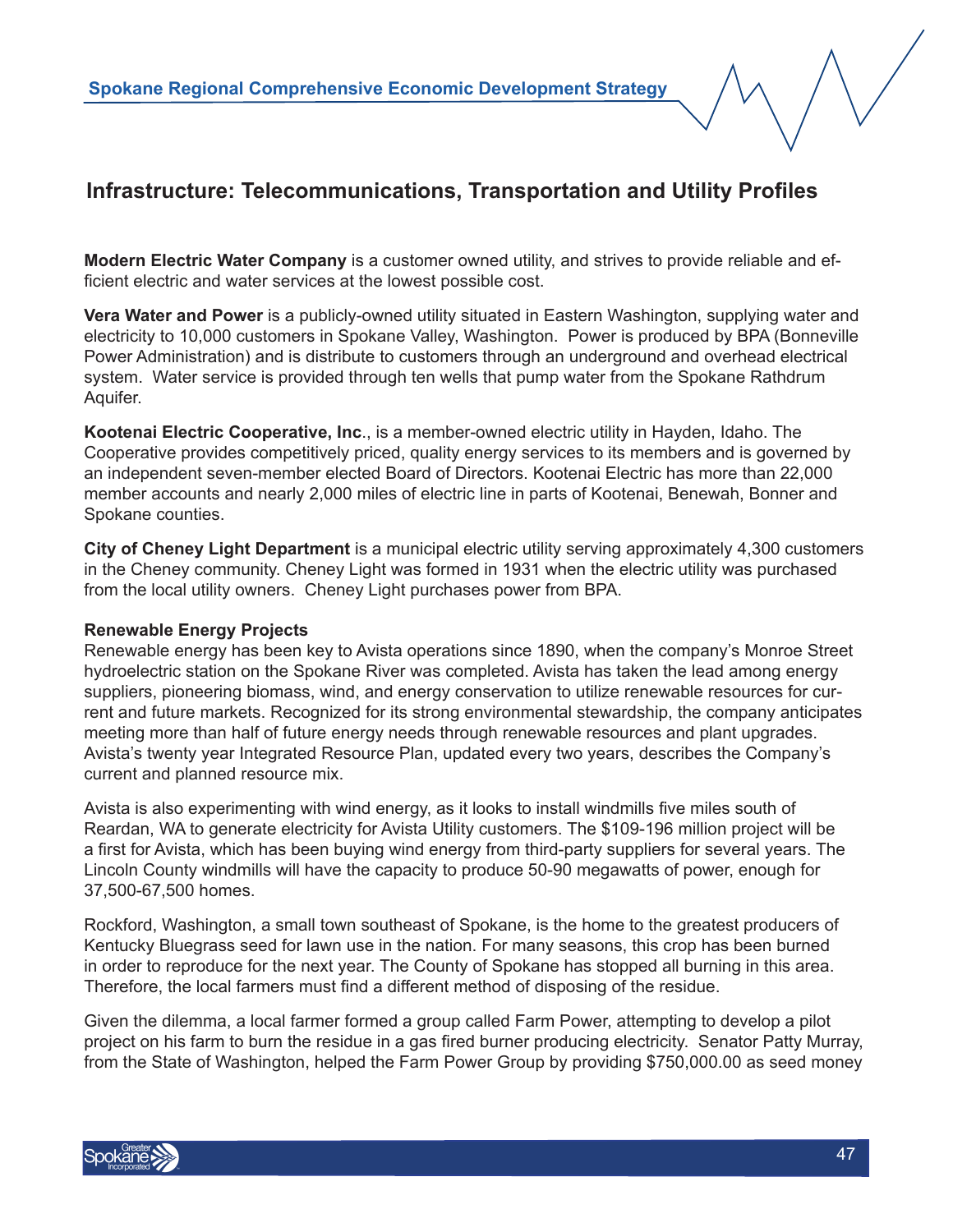for the project. The Farm Power Group has been working with representatives from the USDA, Inland Power & Light and the Bonneville Power Administration.

#### **Wastewater**

The Spokane County Wastewater Collection system is currently made up of 30-wastewater pumping stations, 36-miles of pressure force-mains, 589-miles of gravity sewer collection pipes, and over 11,000 man-holes.

On December 1, 2011, the new Spokane County Regional Water Reclamation Facility (SCRWRF) began treating Spoakne valley and North Spokane wastewater. This new facility uses state-of-the-art membrane technology which is designed to meet or exceed current legal requirements for phosphorus removal. The facility is treating to veery high standards which help improve water quality in the Spokane River and Rathdrum Aquifer.

Combined wastewater flows are transported by gravity through the Spokane County's wastewater collection lines. In low lying ares, the wastewater is pumped to higher elevations and all of the wastewater ultimately flows into large interceptor pipes that end at the SCRWRF or the City of Spokane's "Riverside park Water Reclamation Facility" (RPWRF) for treatment.

In the summer of 2010, the City of Cheney completed their new wastewater treatment plant. The facility has the capacity to accommodate expansion of the city up to the year 2026 if the predicted growth rate of residents remains on track. The design of the facility will able the city to implement a reclaimed water program for irrigation purposes. Construction and design of the project cost \$9.7 million, coming in \$900,000 below budget.

The Cheney Wastewater Division is responsible for operating and maintaining the collection and treatment processes to ensure the City is in compliance with all applicable state and federal clean water standards.

The wastewater collection system consists of more than 40 miles of mains as well as 850 manholes and two lift stations. Wastewater is conveyed through the collection system to the treatment plant. The City's treatment plant has the capacity to treat 1.5 million gallons per day on an annual basis, but the plant can treat up to 2/7 million gallons a day during the months when the maximum flows are occurring.

In May 2012, Spokane County's City of Airway Heights completed a new \$44 million wastewater treatment plant which will allow for water reuse, replenishing the Spokane-Valley-Rathdrum Aquifer which is used by the citizens of Airway Heights and all other surrounding communities. The facility is situated on 75 acres and serve over 750 city residents.

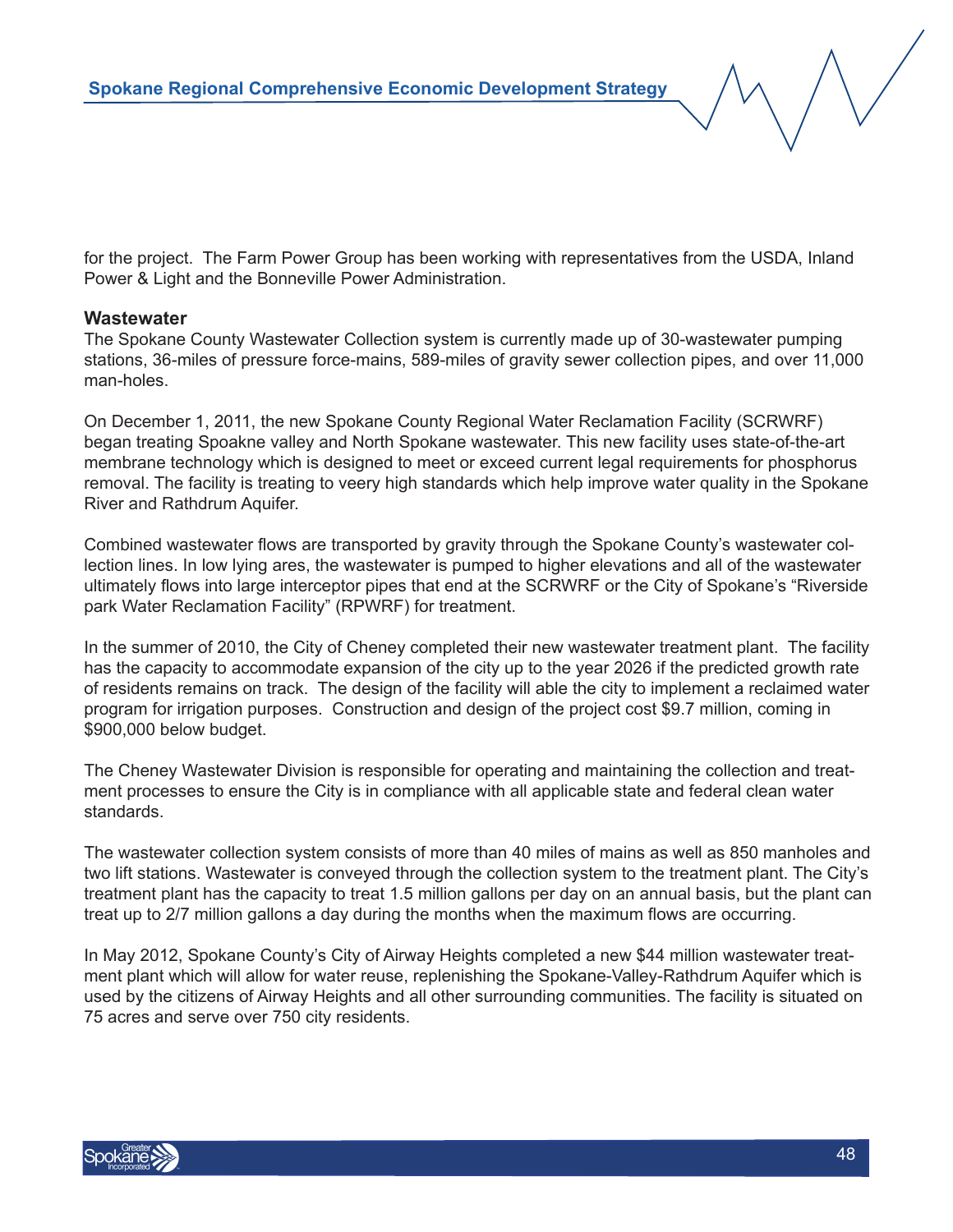## **Economic Analysis**

The Spokane-Spokane Valley MSA is now a Top 100 U.S. metro market. The combined of counties of Spokane, Stevens and Pend Oreille have a population over 530,000. Spokane County's population is approximately 484,500 and is considered the regional, economic and cultural hub of a four-state region with over 2.5 million people. Since 2011, our region's population and employment growth has grown at a steady pace, adding over 6,000 jobs. While this is great news, Spokane has not performed a well as other state MSA's in both job and income growth.

Of all the forces that shape the Spokane economy, none is more powerful or more tenuous than Spokane's historic role as a regional center of services for the surrounding rural population. Regional services which have historically been the driving force of the Spokane economy include:

- **Government**
- Higher education
- Medical services
- Transportation and warehousing
- Finance
- Durable goods sales like cars, furniture and clothing

Having a geographic concentration of services, population and a skilled labor force has made Spokane competitive with other urban centers in attracting national and international investment in the form of tourism and conventions, the military, research and manufacturing. These, in turn, support the creation and expansion of still other complementary businesses.

The threats to this economy are varied: Advances in technology change the services we need, how services are delivered, and the value of the employees that provide the services; shifts in wealth from country to country and generation to generation change the preferences of consumers and workers; population growth means a bigger market, but more expensive raw materials; and changes, like those of the recent mortgage collapse and consequential US economic recession. The measure of an effective analysis will lie in its ability to strategically identify the most prudent and feasible steps that will prepare the economy to meet and take advantage of the inevitable changes.

Based on prior economic strategies of the region, and our current understanding of trends in the economy, this analysis will concentrate on three primary threats:

- The erosion of our regional importance
- The loss of value of our regional services
- The reduction in our regional comparative advantage

#### **Regional Importance**

Healthcare, government services, and financial services have traditionally been the core services for which Eastern Washington has looked to Spokane. Civilian hospitals have a greater local competition in the form of expanded services in Coeur d'Alene, Idaho and Pullman, Washington.

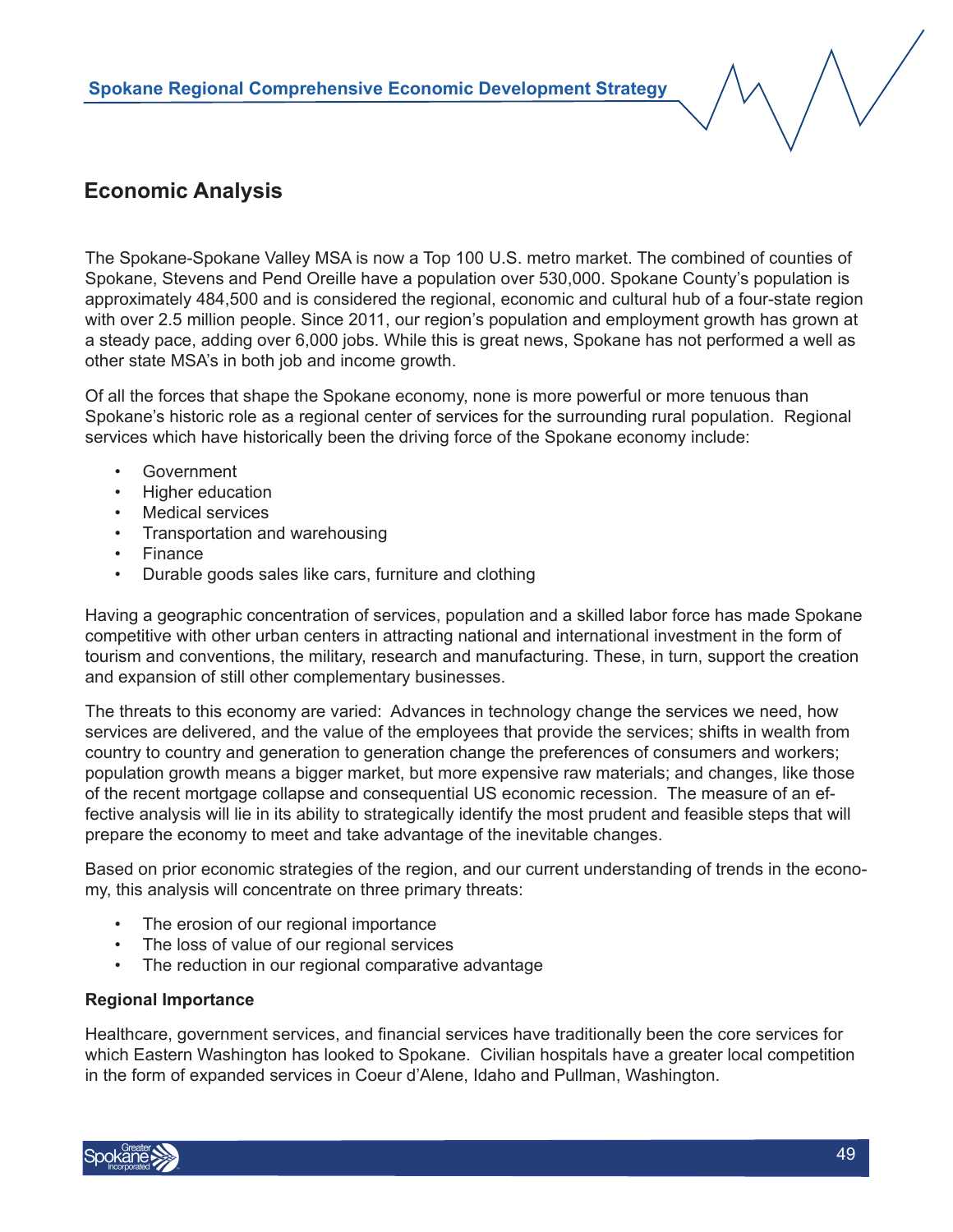

## **Economic Analysis**

The Spokane region remains a center for government services. Government employment is tied to national needs for security, state regional agencies and budgets, and education.

Fairchild Air Force Base continues to play a significant role in the local labor economy. However, the future of Fairchild remains uncertain as another round of base closings approaches.

One unique aspect of government employment for our region is the role played by the proximity of Spokane to the Coeur d'Alene, Spokane, Colville and Kalispell Indian reservations and the number of people they hire in the local market.

The other aspect of government employment which defines Spokane as a regional center is the presence of higher education. In Spokane, more than one out of every 10 workers is employed in education. This is a little higher than the state average of 9.7% of all workers, and has a heavier percentage in private education than most communities.

Another challenge to Spokane's regional importance is a reduction in the number of financial firms headquartered in the area. Since the Great Recession, we have seen several of the region's homegrown financial institutions acquired by out-of-area institutions. Trends in the financial industry suggest this consolidation will continue.

#### **Regional Value**

In addition to the importance of attracting and maintaining high employment and economic expansion of regional services, it is also necessary to look at the value of growth in terms of the wages and income that result from development.

Average wages in Spokane in 2013 totaled about \$41,730 per year, depending upon the industry. In manufacturing, for example, wages averaged more than \$52,007 per year while accomodation and food services only paid an average of \$17,152. In terms of value then, the sectors which provide the greatest revenue in terms of income include government, retail/wholesale trade, education and health services. In terms of pay, however, the government, manufacturing, and finance sectors offer the best opportunities.

#### **Regional Comparative Advantage Risk**

A comprehensive economic development strategy requires a comprehensive land use plan. Spokane County residents have expressed a vision for the future that includes a healthy environment, family wage jobs, convenient transportation, affordable housing, excellent schools, and abundant parks and open spaces. A comprehensive land use plan serves as the blueprint for making this vision a reality, while coming with a cost.

While a comprehensive plan is a set of goals, policies, maps, illustrations and implementation strategies that states how to grow physically, socially and economically, none of these things happen in isolation. In fact, growth or contraction in regional economies is highly dependent on maintaining relative balance between other geographic areas with similar attributes.

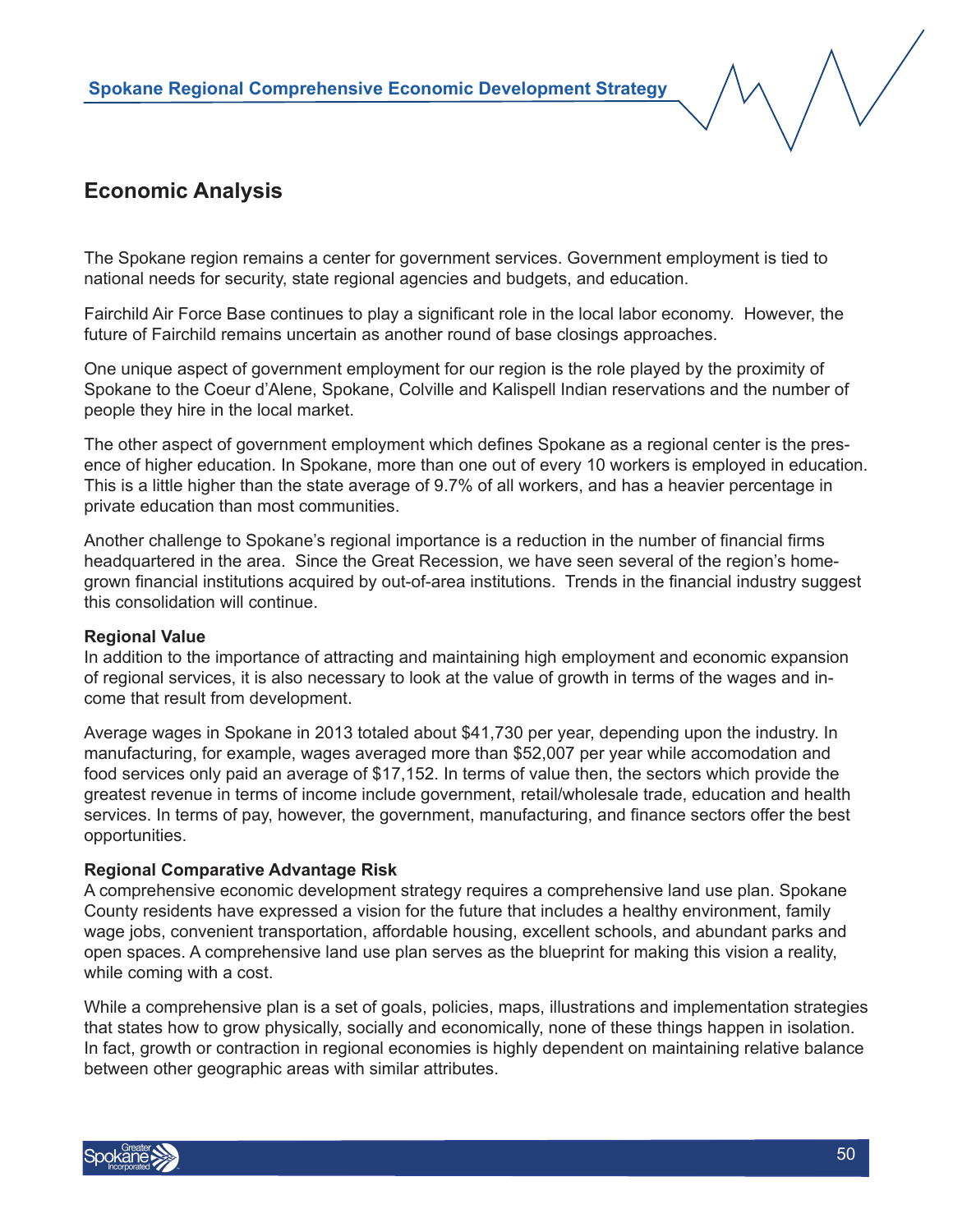

## **Economic Analysis**

Economic growth and development requires large financial investment in both public and private facilities, be they public infrastructure like transportation, education opportunity (like quality public schools along with graduate professional degree programs), or private capital for factory, office, and residential housing.

Ensuring infill and discouraging sprawl, while at the same time avoiding a shortage of developable land, is difficult in a market-based economic system. Since Spokane County is adjacent to Idaho, reducing or destroying comparative advantage is far more risky and complex than most other counties in the State of Washington.

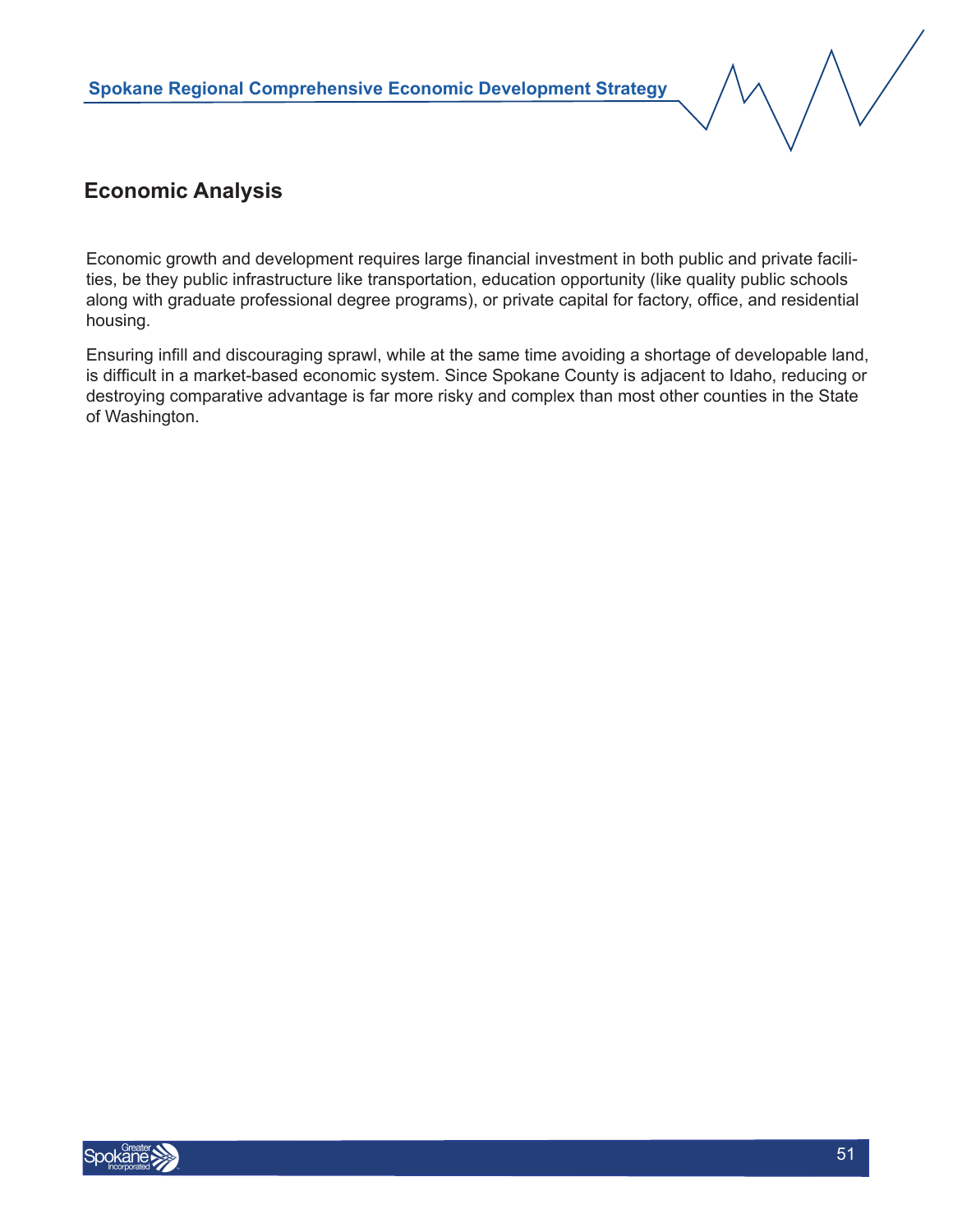## **Critical Initiatives**

In addition to the direction provided by the CEDS Oversight Committee and its subcommittees in the formation of this plan, and responses to public solicitations for proposals, comments and suggestions, all known current plans and reports relating to economic development were reviewed for consideration.

These included the following:

- City of Airway Heights Comprehensive Plan
- City of Cheney Comprehensive Plan, 2010-2030
- City of Deer Park Comprehensive Plan
- City of Liberty Lake Comprehensive Plan
- City of Spokane Comprehensive Plan, 2001
- City of Spokane- Downtown Spokane Plan
- City of Spokane Downtown Spokane Plan, Update 12/2008
- City of Spokane Valley Comprehensive Plan
- Downtown Spokane / University District Transportation Improvement Study
- Energy Technology Consortium Plan
- Greater Spokane Incorporated Business Plan
- Greater Spokane Incorporated Regional Agenda
- Spokane Area Workforce Development Council Strategic Plan
- Spokane County Comprehensive Plan
- University District Master Plan

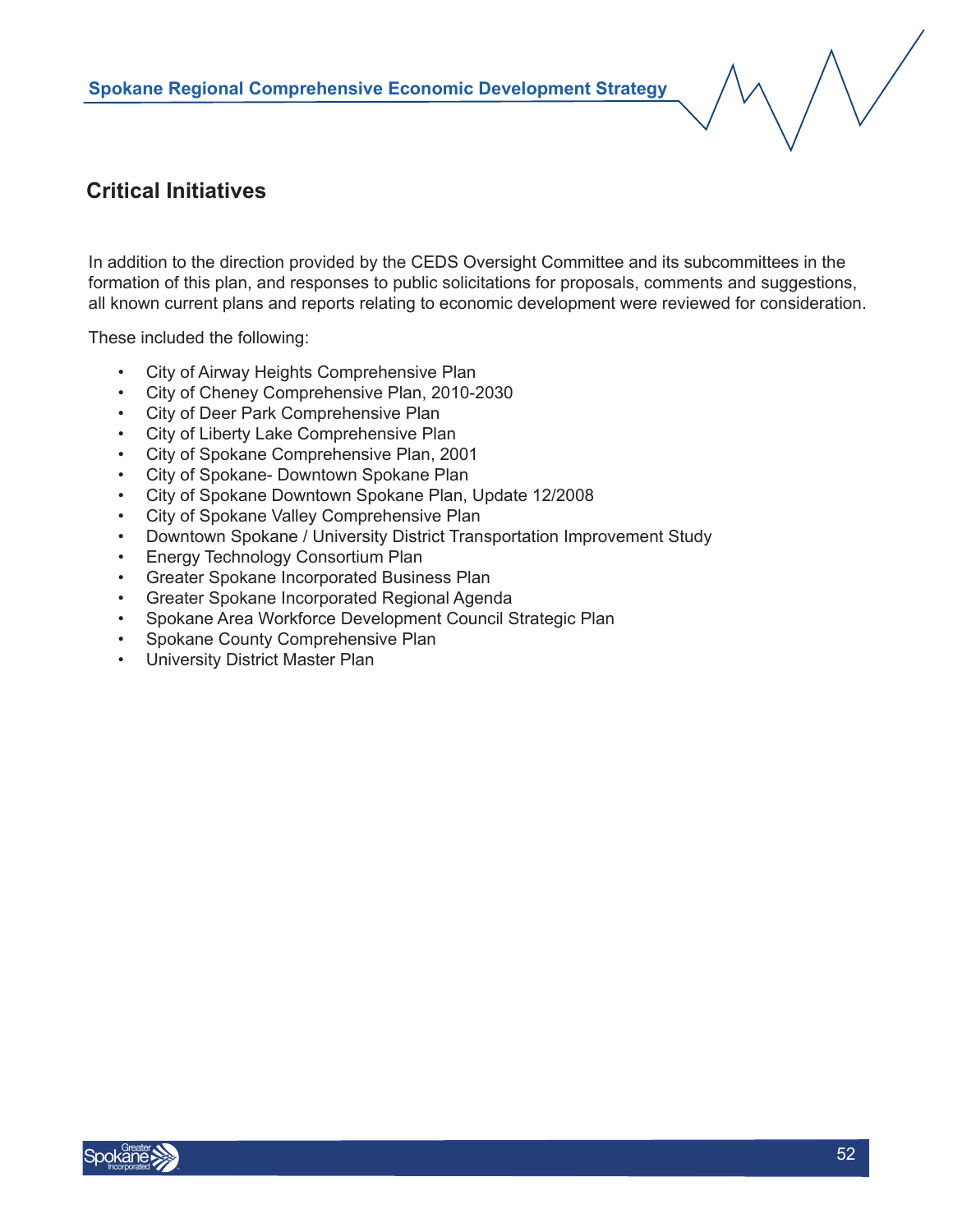## **Economic Priorities & Initiatives**

As the focal point for economic development prioritization and planning, the CEDS process is utilized to achieve a unified community vision of economic prosperity for the Spokane Region. This unified vision has five focus areas:

#### **Business Growth**

*Business growth drives the regional economy, creating jobs and improving the quality of life by bringing new products and services to the world. A diversified economy is essential to the health of our region and allows us to participate in the global marketplace.*

- Increase the number of businesses in the region through retention and expansion of existing companies, recruitment of new and start-up business ventures, business growth through government contracting and international trade, and foster entrepreneurship
- Foster a higher concentration of jobs in identified clusters, including health sciences, aerospace, and logistics/distribution, along with manufacturing, IT, clean tech and professional services
- Aggressively work to support Fairchild Air Force Base and pursue new missions to help expand the military presence in our region
- Collaborate with local research institutions, start-up ventures and existing companies to increase the number of utility patents granted in the region
- Foster higher concentrations of investment and venture capital
- Ensure that the local and regional business climate is attractive to new and existing businesses by working with partners across the state and at the federal level to provide incentives and benefits
- Lead the research, dialogue and public awareness around implementing a county-wide Port District to support regional economic development initiatives. The primary purpose of a port district in Washington State is economic development - the Legislature has given ports broad authority to build and operate airports, marine terminals, marinas, railroads, and industrial parks.

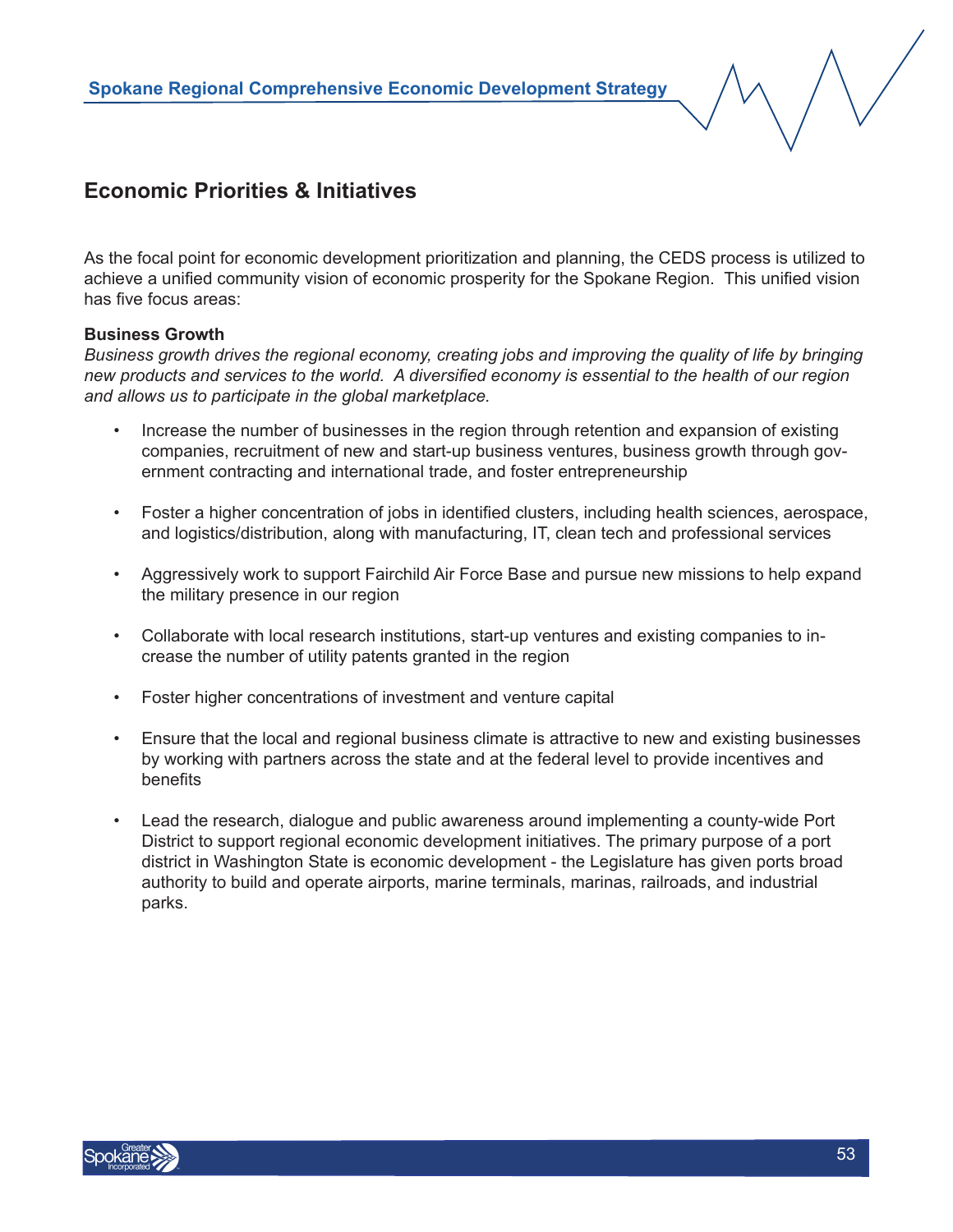## **Economic Priorities & Initiatives**

#### **Education**

*Investing in high-quality education and lifelong learning opportunities for today's and tomorrow's citizens will enable our region to achieve economic success in a knowledge-based economy by increasing competitiveness, productivity and the economic health of our community.*

- Establish an integrated workforce development/education system that provides a seamless continuum of services to ensure workforce productivity above the national average
- Increase the number of employed persons in the region through the expansion of employment opportunities, education, internships and training
- Decrease the high school dropout rate by ensuring that all students have access to opportunities for employment training and certifications, and higher education
- Ensure that student-to-teacher ratio is lower than the average of our peer communities
- Increase opportunities for citizens to achieve post-secondary degrees

#### **Prosperity for All**

*The goal of a vibrant and thriving business environment that offers economic security and prosperity for all is led by new and emerging job opportunities, together with good wages, benefits, a healthy workplace and opportunities for upward mobility.*

- Provide employment that supports raising the regional standard of living to a level higher than the national average
- Develop and implement regional capacity-building programs that provide infrastructure for business attraction and retention, and workers with opportunities for career advancement and wealth growth
- Define a regional diversity agenda that values career opportunities and advancement for female and minority populations in positions of mid-level and senior management
- Ensure that citizens understand the value of higher education and the financial, health and social power of certificate, two-year, four-year and advanced degrees

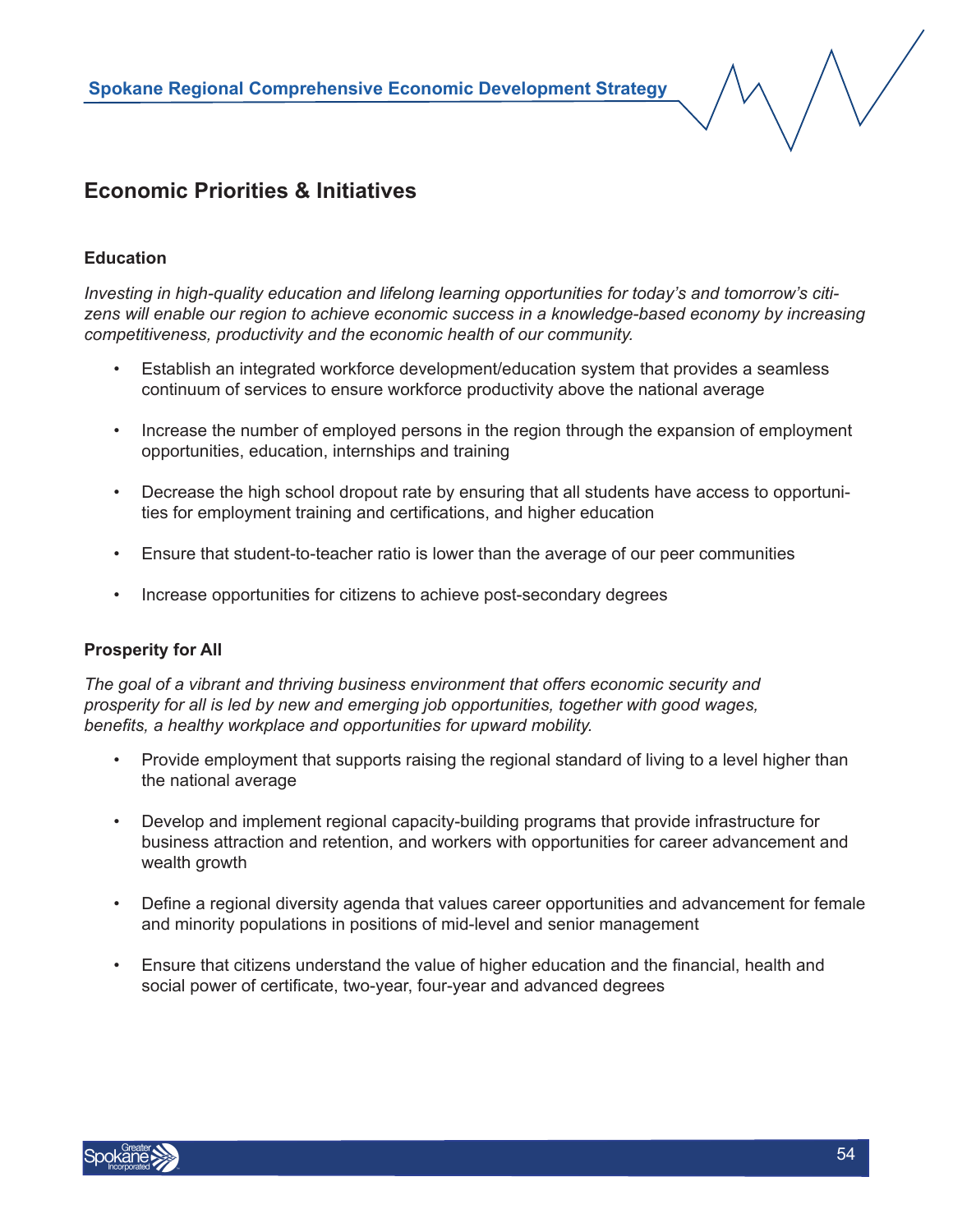## **Economic Priorities & Initiatives**

#### **Quality of Life**

*A distinctive identity creates a quality of life that is attractive for business retention, future residents and private investment. Focused efforts to create and preserve our sense of uniqueness, attractiveness, history, cultural and social diversity will help differentiate our region from our peers.*

- Be known nationally for a quality of life among the best in the United States
- Establish an identity that speaks to diversity, entrepreneurship, risk-taking, innovation, economic prosperity, natural resources and adventure
- Recognize the importance of and improve lifestyle, business and environment assets that attract economic development opportunities and enhance the region's quality of life
- Encourage and support the arts and culture of the region
- Partner with local municipalities and public safety agencies to lower crime rates

#### **Basic Needs**

*The basic needs of our region must be addressed by encouraging and promoting job growth and skill improvement for local residents, and insuring the availability of quality affordable child care, transportation and housing.*

- Work with local and regional partners to develop programs that concentrate on reducing the child and adult poverty rates, including advocacy for youth facilities, job skills training and community programs
- Advocate for local, state and federal programs that provide outreach and funding to the lower income population in our region
- Ensure that affordable housing remains a top priority
- Plan, build and maintain an extraordinary level of public and private infrastructure and facilities to provide capacity for desired economic growth and for environmental protection

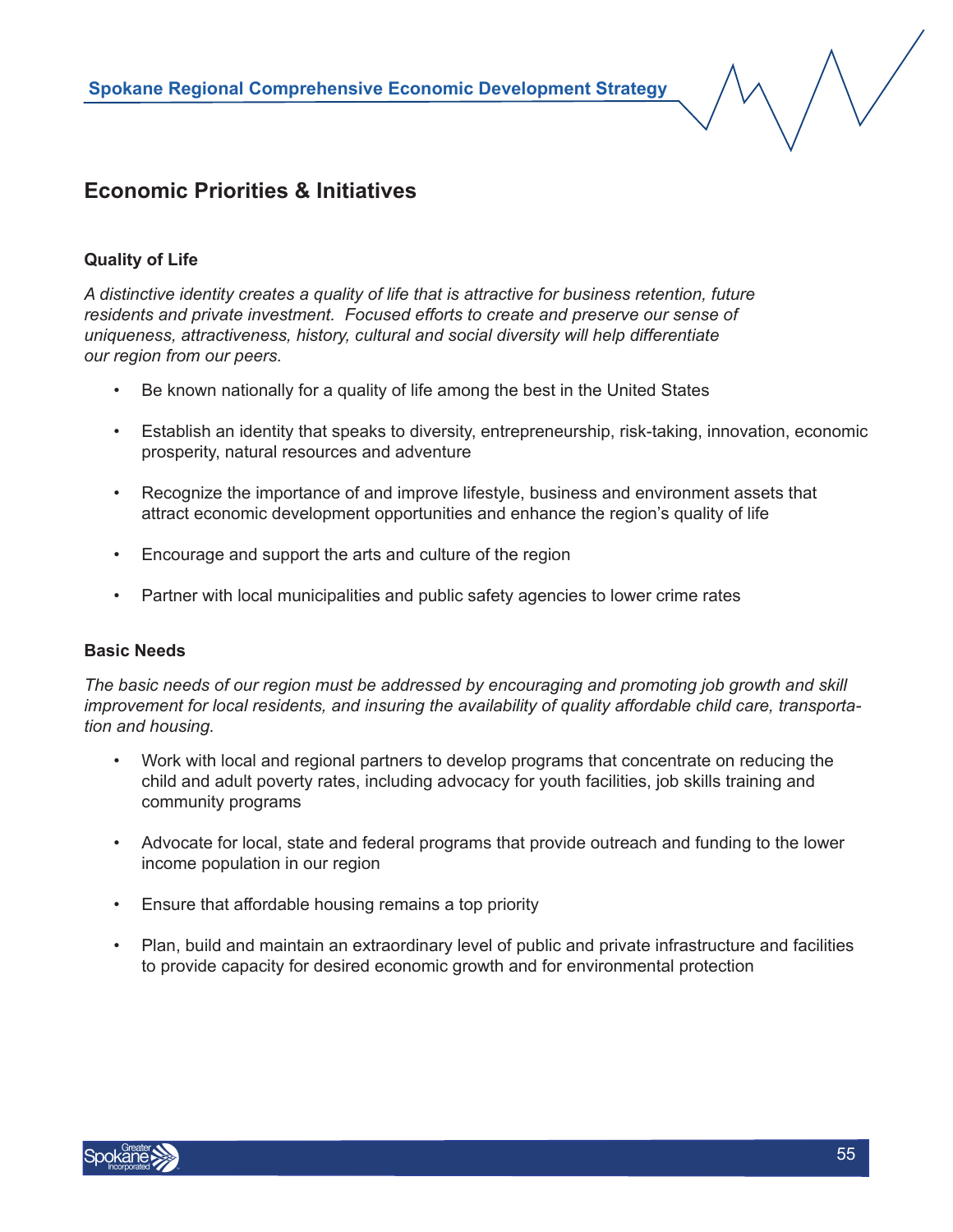## **Projects Prioritization & Evaluation**

The 2014 - 2015 CEDS Document was reviewed and updated by the committee. The following previously submitted projects have been carried over and are listed in alphabetical order.

#### **Priority projects:**

- Honor Point Military & Aerospace Museum updated
- Integrated Business and Entrepreneurship: Eastern Washington's Innovative Startup Ecosystem
- University District Bridge Project updated
- "The YARD" Northeast Industrial Development and Redevelopment updated

#### **Completed projects:**

- Academic Health Sciences Center
- Deer Park Industrial Infrastructure awarded EDA grant of \$1,811,000 to fund infrastructure improvements to the industrial area west of the airport, August 2012
- Inland Pacific Hub Strategic Plan completed 2012
- Visualization and Microscopy Laboratory

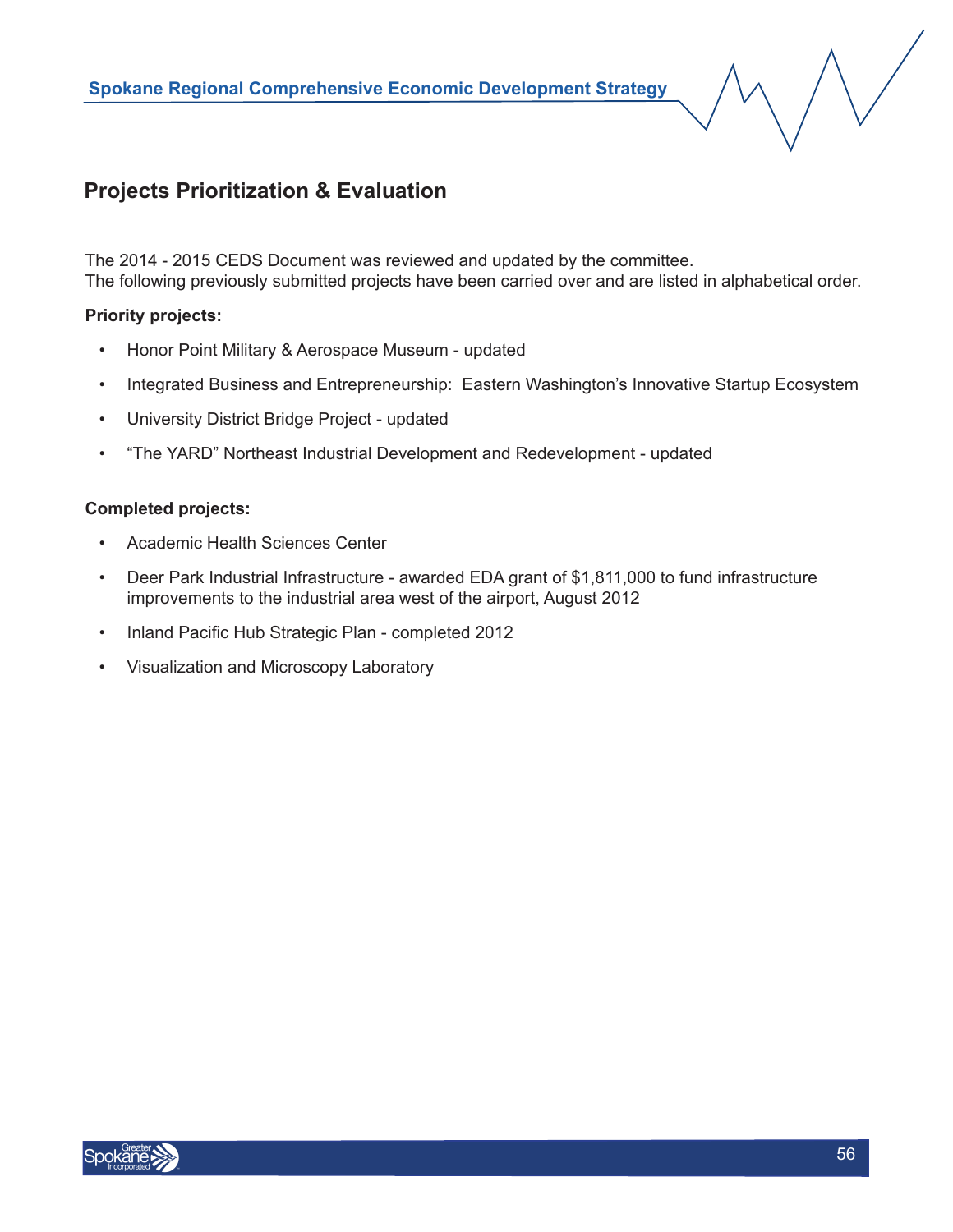

## **Appendix**

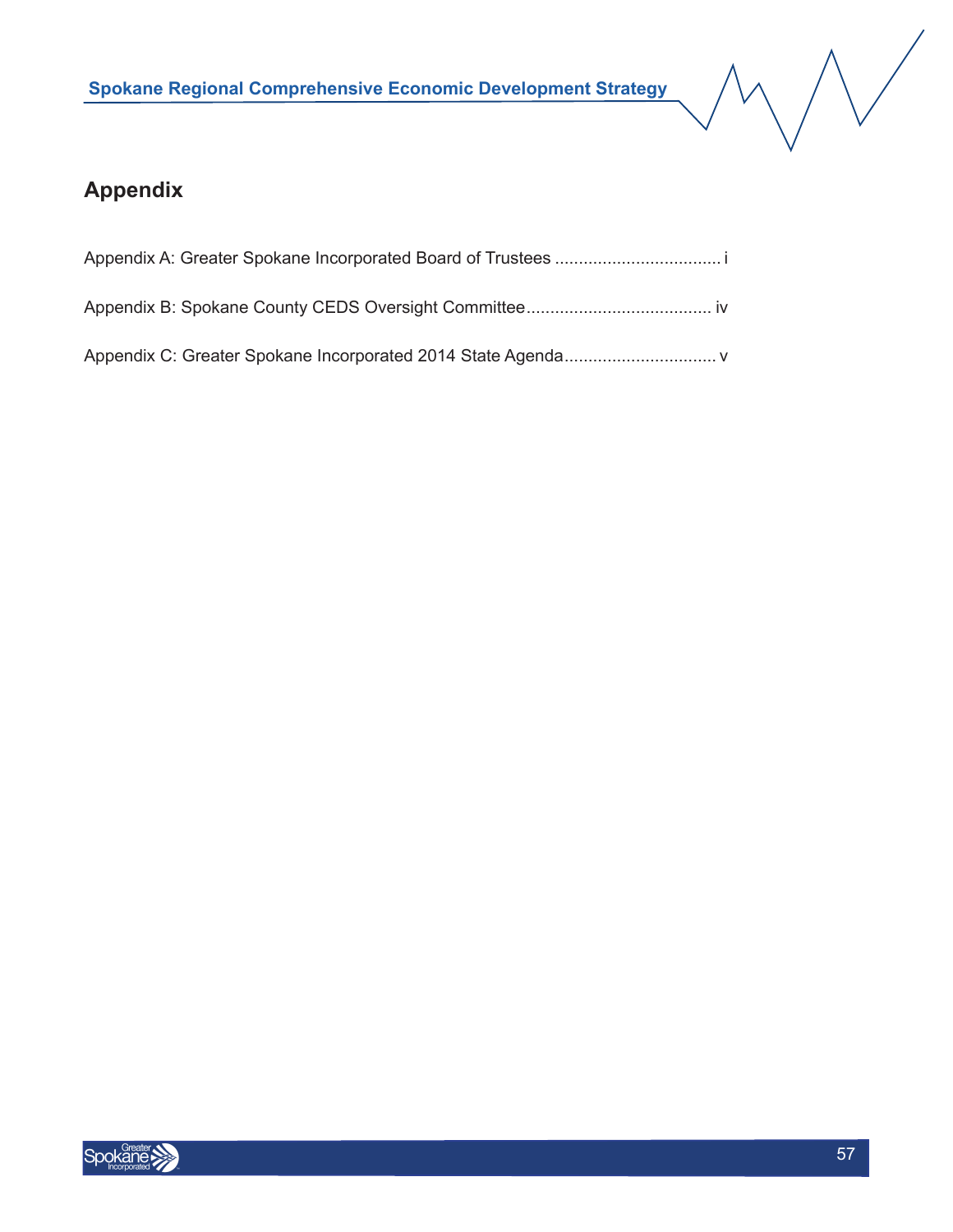## **Greater Spokane Incorporated Board of Trustees**

#### **Chair**

Linda Elkin, US Bank

**Chair-Elect**  Dr. Christine Johnson, Community Colleges of Spokane

**General Counsel** Bill Symmes, Witherspoon, Kelley

**Treasurer** Kurt Walsdorf, Bank of America

**President & CEO** Steve Stevens, Greater Spokane Incorporated

#### **Trustees**

| Ellie Aaro                      | <b>Beacon Hill Events</b>                   |
|---------------------------------|---------------------------------------------|
| Carla Altepeter                 | Numerica Credit Union                       |
| Barry Baker (Ex-Officio, GSVCC) | <b>Baker Construction &amp; Development</b> |
| <b>Rick Betts</b>               | Moss Adams                                  |
| Dave Black                      | NAI Black                                   |
| <b>Bill Bouten</b>              | <b>Bouten Construction</b>                  |
| Jane Brown                      | Paine Hamblen                               |
| Dr. Lisa Brown                  | <b>Washington State University Spokane</b>  |
| Lynnelle Caudill                | The Davenport Hotel Collection              |
| Mayor David Condon (Ex-Officio) | City of Spokane                             |
| <b>Elaine Couture</b>           | <b>Providence Health Care</b>               |
| W. Stacey Cowles                | The Spokesman Review                        |
| Dr. Mary Cullinan               | Eastern Washington University               |
| <b>Scott Dietzen</b>            | <b>Clifton LarsonAllen</b>                  |

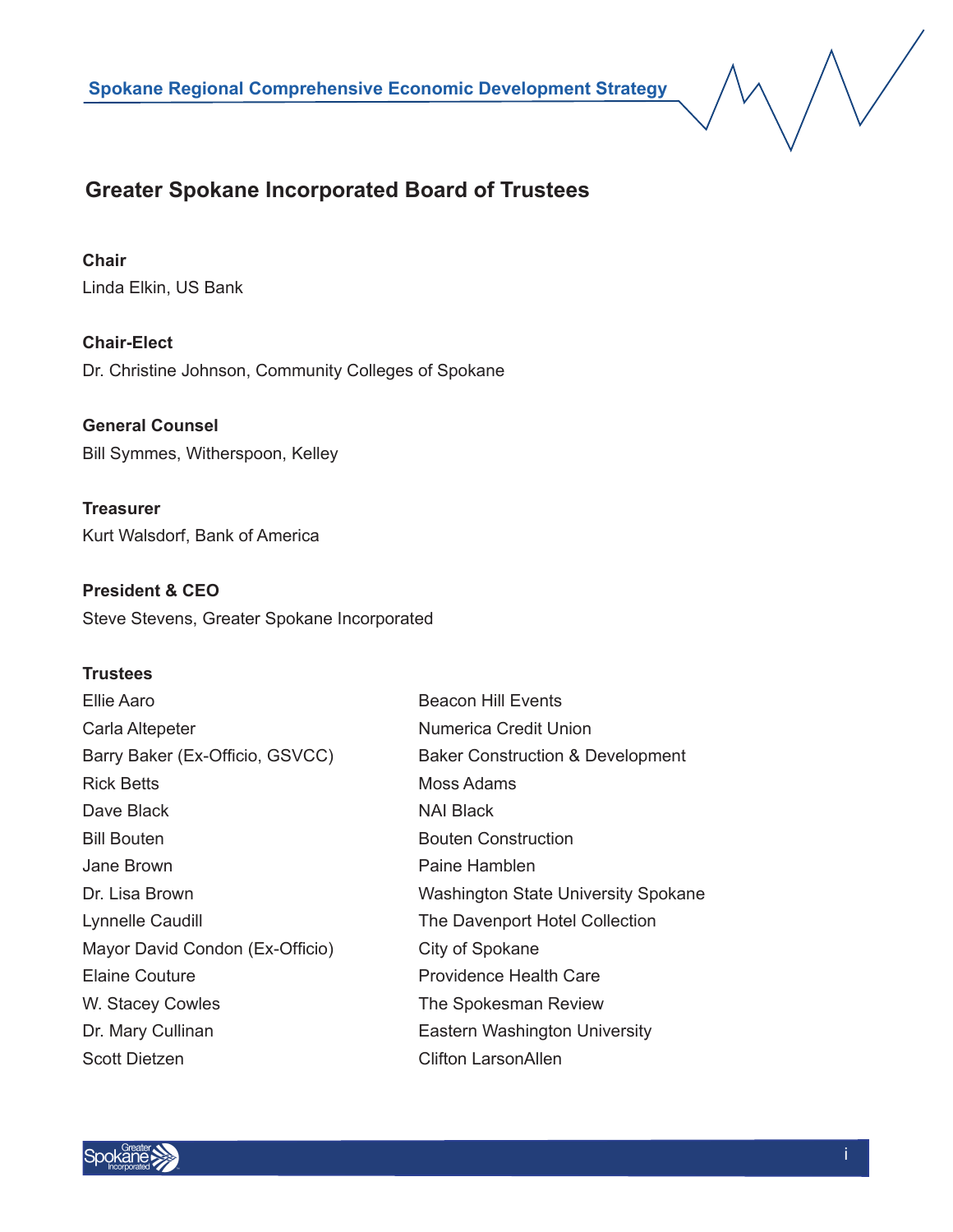#### **Greater Spokane Incorporated Board of Trustees** continued

Steve Duvoisin **Inland Imaging** Ezra Eckhardt Umpqua Bank Roger Flint **CH2M Hill**, Inc. Geoff Forshag Two Wheel Transit Commissioner Al French (Ex-Officio) Spokane County Tom Fritz **Inland Northwest Health Services** Ryan Gee **Gee Automotive** Gee Automotive Kristin Goff Wendle Ford Nissan Infiniti Mayor Dean Grafos (Ex-Officio) City of Spokane Valley Craig Hart **Craig Hart Capital Management** Phil Haugen Northern Quest Resort Jack Heath Washington Trust Bank Michelle Hege **Desautel Hege Communications** Chris Henjum **Hydrafab Northwest** Craig Higashi Spokane Produce, Inc. Tom Johnson STCU Terry Judge **Hotstart**, Inc. Larry Krauter **Spokane International Airport** Spokane International Airport Tyler Lafferty Seven2 Lewis Lee **Lee & Hayes** Dr. Thayne McCulloh Gonzaga University Col. Charles McDaniel (Advisory) Fairchild Air Force Base Patricia McRae KHO TV Marcelo Morales **A4Ventures** Scott Morris **Avista** Avista Tom Novotney **CenturyLink** Kevin Person Wagstaff Mayor Steve Peterson (Ex-Officio) City of Liberty Lake Jeff Philipps **Rosauers** Supermarkets

Pam Lund Girl Scouts of Eastern WA and North ID

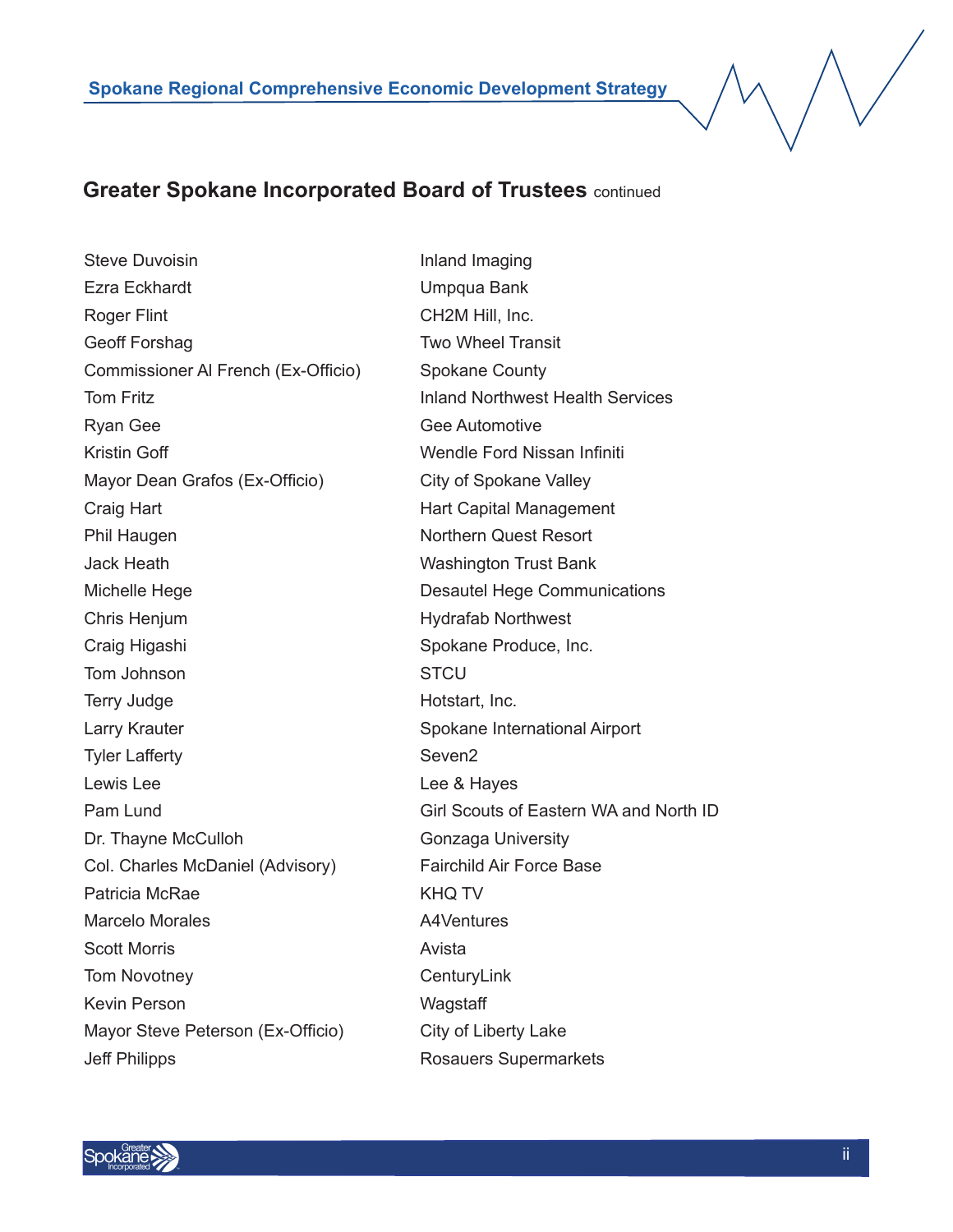### **Greater Spokane Incorporated Board of Trustees** continued

Dr. Shelley Redinger Spokane Public Schools Steve Robinson Spokane Rock Products Tom Simpson etailz Ben Small Central Valley School District Larry Soehren Kiemle & Hagood Company Dr. Beck Taylor Whitworth University Don Ting Pyrotek Dr. Francisco R. Velázquez PAML, LLC Bruce Williams GeoEngineers, Inc. Kyle Windhorn Walmart Paul Zasada McKinstry

Coleen Quisenberry Quisenberry Marketing & Design Denise Vickerman (Ex-Officio) West Plains Chamber of Commerce

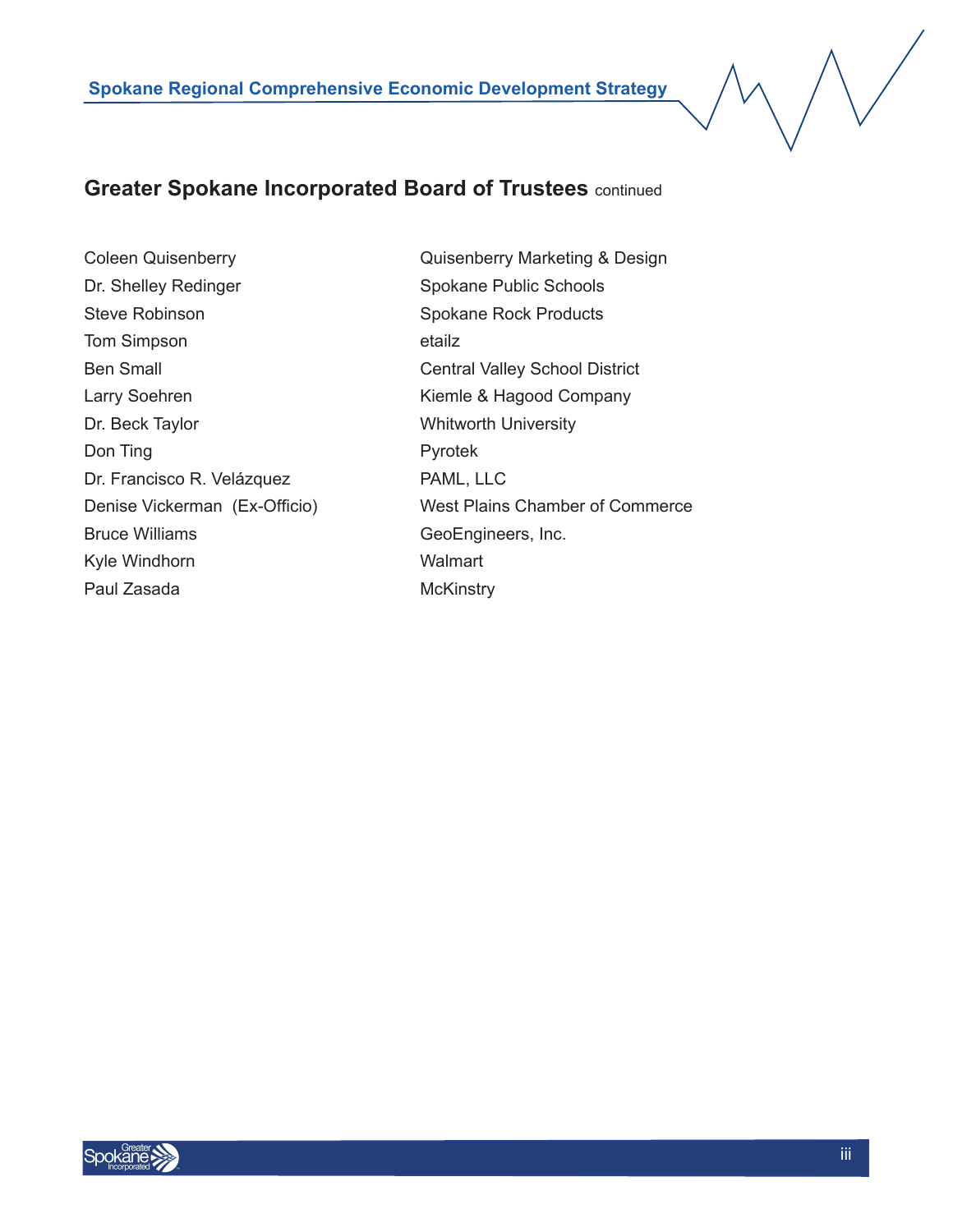### **Spokane County CEDS Oversight Committee**

Jeanne Ager **AFAM - Ager Consulting** Joe Albert **Gonzaga University** Jay Allert Spokane Agri-Business Council Kathy Armstrong East Central Community Center Tyrone Barbery West plains Chamber of Commerce Dennis Barts Valley Hospital and Medical Center Vicki Carter Spokane County Conservation District David Condon City of Spokane Elaine Couture Sacred Heart Medical Center John Culton **Patty Murray's office** James Dalton Washington State University - Spokane Francis Devereaux American Indian Community Center Blair DeWeese Greater Spokane Incorporated - International Trade Christy Doyle Director of Workforce Education and Development Michael Dunn Educational Service District Matt Ewers **Inland Empire Distribution Systems**, Inc. Jean Farmer Northeast Community Center Marshall Farnell Spokane County Louise Fendrich Congresswoman Cathy McMorris-Rodgers Roger Flint CH2M Hill Grant Forsyth **Avista Corporation** Lee Ann Freshour National Association of Women Business Owners Tom Fritz **Inland Northwest Health Services** Rich Hadley Greater Spokane Incorporated Jim Harakas GeoEngineers, Inc. Don Higgins West Central Community Center John Higgins City of Medical Lake Latisha Hill **Avista** Mark Hurtubise **Inland NW Community Foundation** Mike Jackson City of Spokane Valley

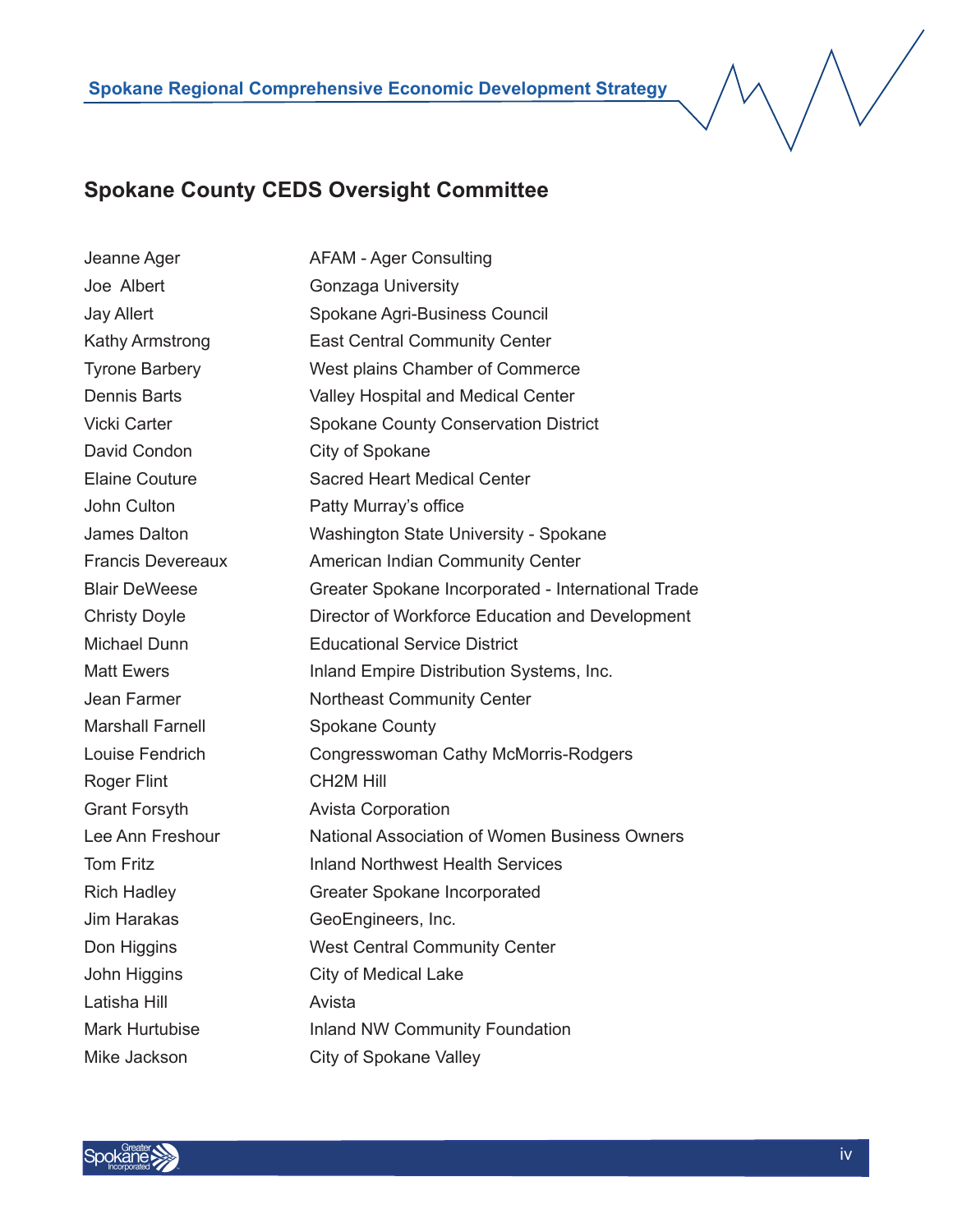## **Spokane County CEDS Oversight Committee** continued

Sandra Jarrard Greater Spokane Incorporated - Public Policy Greg Johnson Paine Hamblen Patrick Jones **Eastern Washington University** Doug Kelley **Avista Corp.** Bill King **ITT** Technical Institute Larry Krauter **Spokane International Airport** Diane Lenier **Inland Northwest Health Services** Penni Loomis **Deer Park Municipal Airport** Brett Lucas City of Cheney Jennifer Lutz **Inland Power & Light** Kevin Maloney Spokane Shock Mark Mattke Spokane Area Workforce Development Council Scott Morgan **Institute for Extended Learning** Daniel Mork City of Millwood Joanne Murcar CCS Business and Community Training & Education Doug Nadvornik Washington State University - Spokane Jerry Numbers East Central Neighborhood Council Marla Nunberg Downtown Spokane Partnership Shelly O'Quinn Greater Spokane Incorporated Greg Orwig **Whitworth University** Karl Otterstrom Spokane Transit Authority Dr. Brian Pitcher Washington State University - Spokane Preston Potratz **Integrus Architechture** Pete Rayner **Beacon Hill Events** Paul Read Journal of Business Mark Richard Downtown Spokane Partnership Tanya Riordan Maria Cantwell's office Tim Robinson Visit Spokane